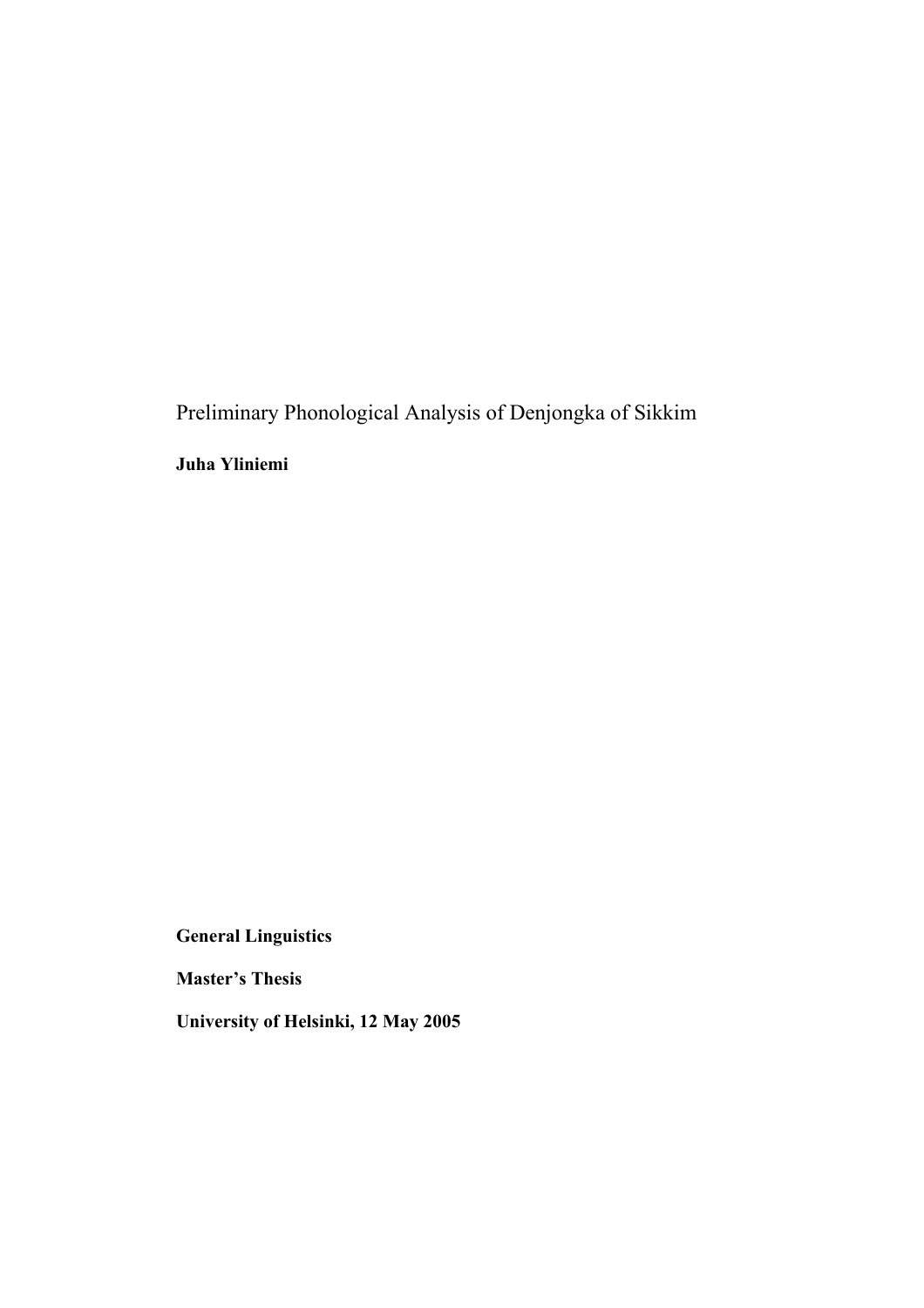# Contents:

| Transcription and abbreviations                           |
|-----------------------------------------------------------|
| 4                                                         |
| 4                                                         |
| 6                                                         |
| 7                                                         |
| 10<br>2.                                                  |
| 12                                                        |
| 12                                                        |
| 19                                                        |
| 3.3. Roundedness, frontness and height assimilation<br>20 |
| 22                                                        |
| 23                                                        |
| 26                                                        |
| 26                                                        |
| 30                                                        |
| 34                                                        |
| 36                                                        |
| 38                                                        |
| 39                                                        |
| 40<br>5.                                                  |
| 40                                                        |
| 41                                                        |
| 42                                                        |
| 45                                                        |
| 48                                                        |
| 49                                                        |
|                                                           |
| 5.6                                                       |
| 59                                                        |
| Bibliography                                              |
| Appendix 1: Maps                                          |
| Appendix 2: Comparative wordlist of Denjongka dialects    |

Appendix 3: Listening to the examples on the accompanying CD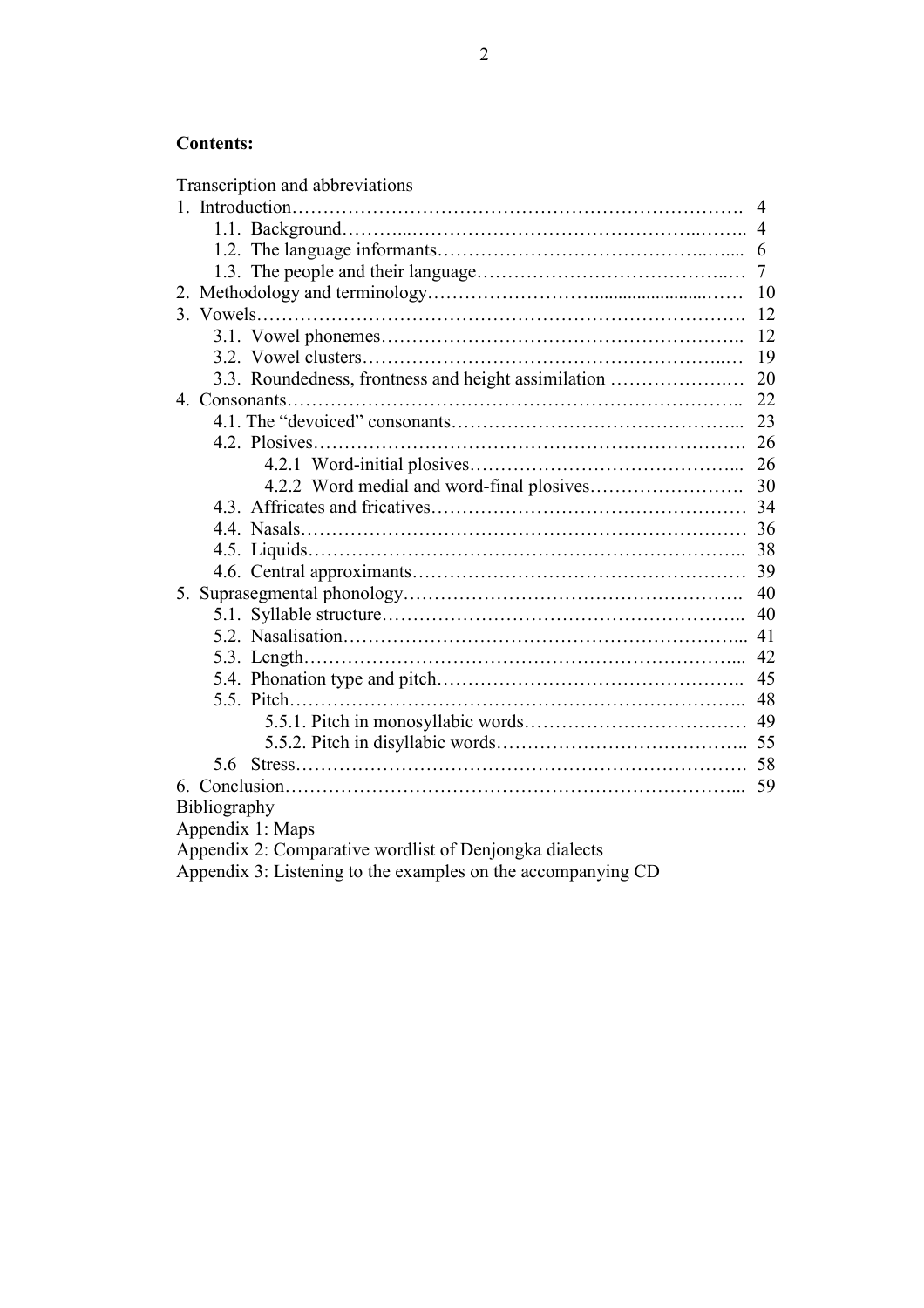## Transcription and abbreviations

The phonetic symbols in this thesis are adopted from the 1993 version of the International Phonetic Alphabet (IPA). Below is a list of other symbols and abbreviations used. Note the difference in the use of the same symbol between the phonetic and phonemic transcription.

- [p'] slight aspiration in the phonetic transcription, devoiced consonant in the phonemic transcription
- $[i]$  high(er) level pitch in the phonetic transcription, high register level pitch in the phonemic transcription
- $[\hat{e}]$  low(er) level/slightly rising pitch in the phonetic transcription, low register in the phonemic transcription
- [å ]] high falling pitch in the phonetic transcription, high register falling pitch in the phonemic transcription
- C consonant
- ERG ergative case
- F1 first formant, concentration of energy in the spectrogram by which the height of a vowel sound may be evaluated
- G glide
- h. honorific (lexical item)
- V vowel<br>WT Writte
- Written Tibetan

### Language assistants

- KB Khichung Bhutia
- RGL Rinchen Gyatso Lachungpa
- RB Rabden Bhutia
- TB Topzar Bhutia

Linguistic examples are from my main informant RB unless otherwise indicated in brackets, e.g.  $/t \sin \frac{\hbar \omega_0}{\hbar}$  [tsh 4m] 'big wooden mortar' (TB). I refer to Stephen Watters, whose articles are often discussed, as Watters and to David Watters, whose book is rarely discussed, as D. Watters.

Monosyllabic words in Denjongka can be divided into high and low register (see 2.). Words beginning with the voiced or devoiced (see 4.1.)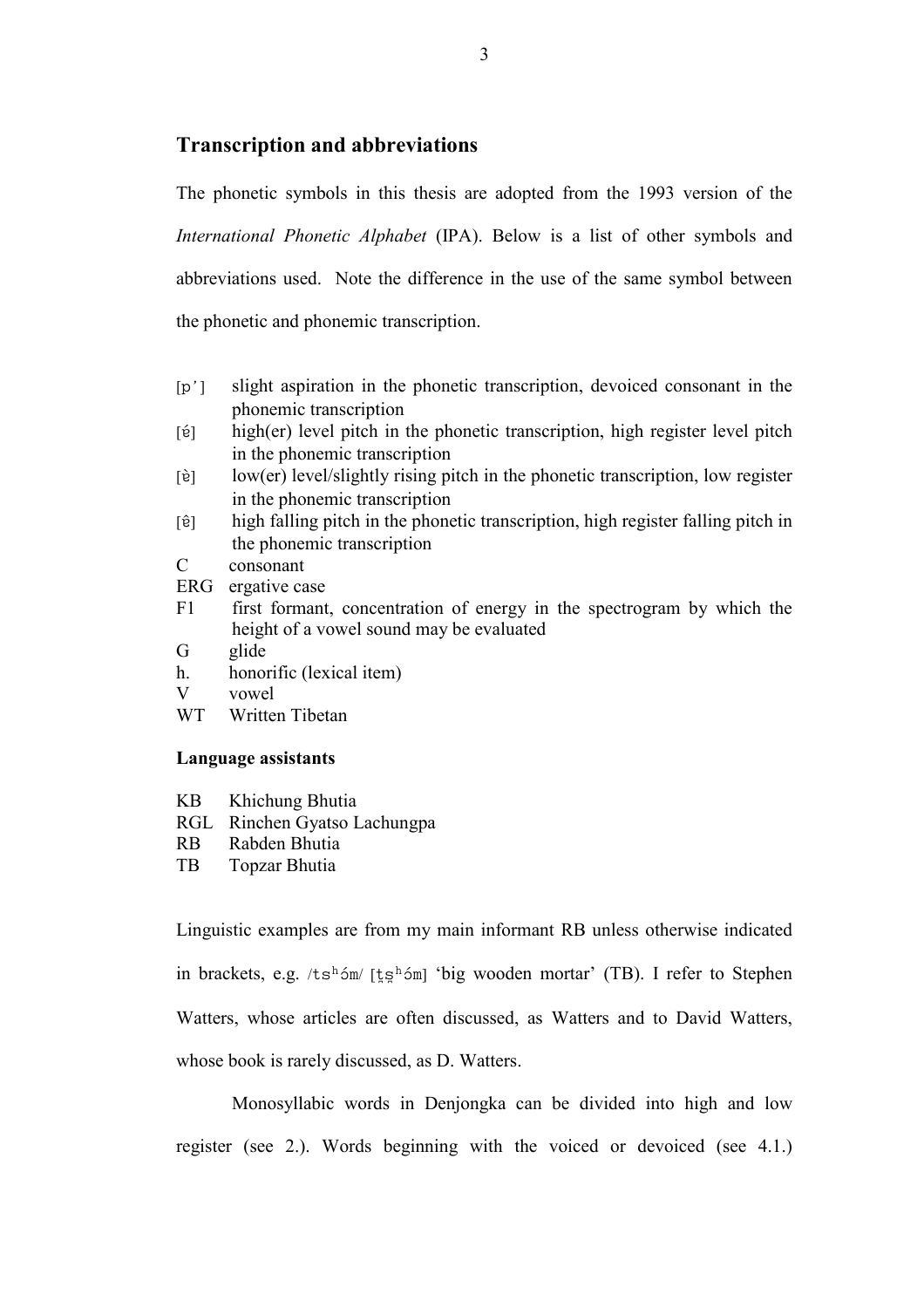obstruents or  $\Gamma$  belong always to the low register and those beginning with initial voiceless (aspirated or unaspirated) plosives or affricates,  $/h/$ ,  $/1/$ , or  $/r/$  belong always to the high register.

In the phonemic transcription, high register level tone is marked by  $\frac{1}{1}$  and high register falling tone by  $\sqrt{\ }$  over the vowel. Because of this register internal pitch contrast, high register words are always marked for pitch/tone. Low register is marked by  $\wedge$  only in those words where register is not predictable from the initial consonant. The term tone is used for phonologically distinctive pitch and the term pitch is a purely phonetic term. If the phonemic transription lacks pitch/register assignment, it means that I am not yet sure about the register. Disyllabic words are not marked for register because pitch assignment works in them differently than in monosyllabic words and they have not been sufficiently investigated (see 5.5.2.).

When discussing the intricate relationship of  $/e$  and  $\sqrt{e}$  in 3.1., the phonemic transcription is absent because the relationship of the two phonemes is not yet fully unraveled. Elsewhere, the phonemic transcription for the front unrounded mid vowels /e/ and / $\varepsilon$ / is highly tentative, and further research is likely to revise the transcription in this respect. As a general rule, when an example lacks the phonemic transcription, the phonemic analysis of that word is incomplete. Examples containing only one word are included in the text, but those consisting of two or more words are presented on a separate line with a number. Alternative pronunciations are separated with a slash inside the phonetic transcription, e.g.  $/\sin/\sin/\sin/\tan$  'to plant'.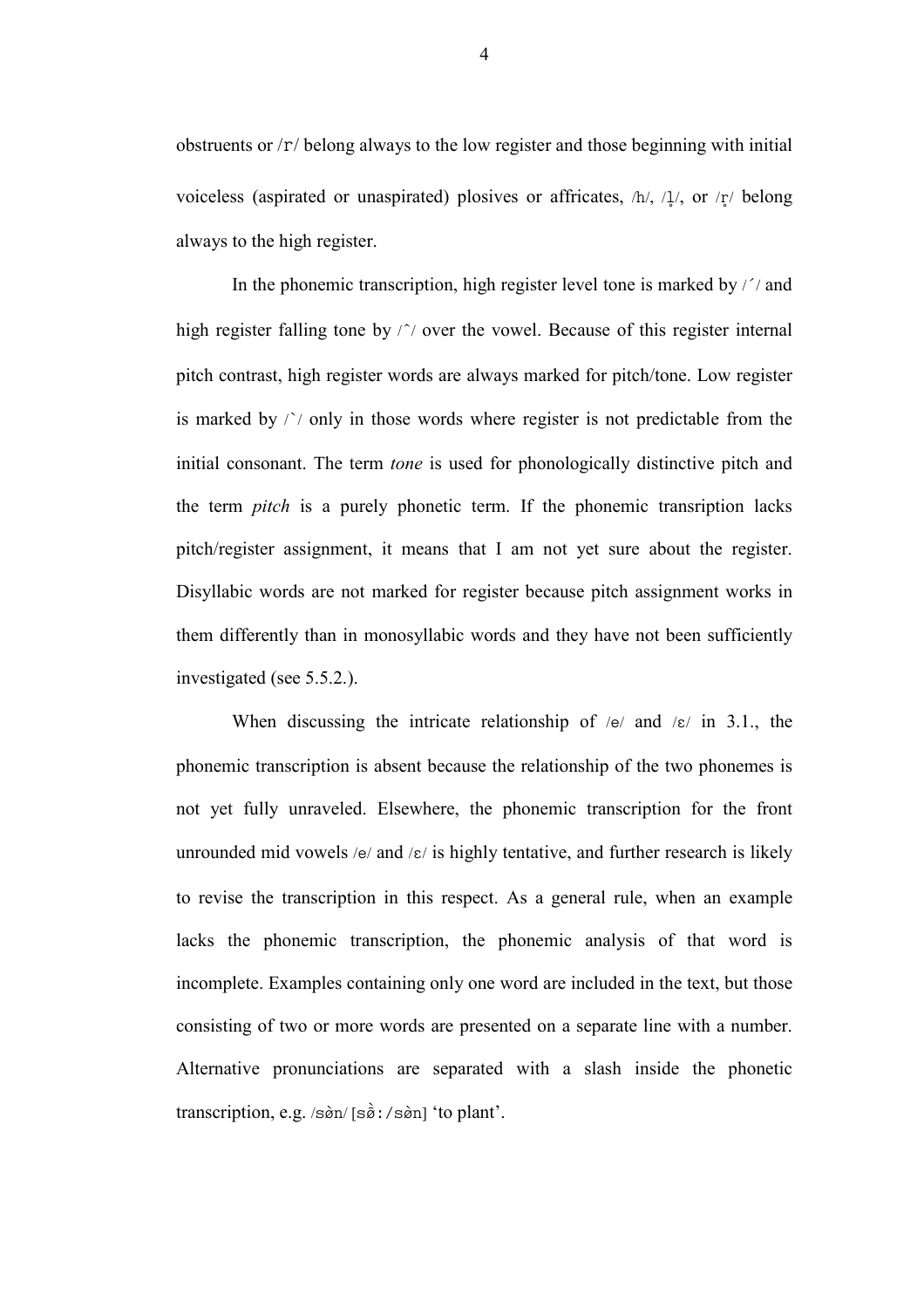## 1. Introduction

#### 1.1. Background

"It [Denjongka] differs in many particulars from Tibetan but on examination will be found full of interest, and by no means so barbarous a speech as is supposed." (Sandberg 1895:7) (addition in square brackets mine)

This thesis is a preliminary phonological analysis of Denjongka, or Sikkimese, a Tibeto-Burman language spoken in the Indian state of Sikkim. Previously, the language has been described by Graham Sandberg (1895). Sandberg, however, focuses on grammar and his treatment of phonology is very limited. Later, Grierson (1967 [1909]) devotes a few pages of his huge survey of Indian languages to Denjongka. His work includes some detailed diachronic phonological observations, i.e. how Denjongka differs from Written Tibetan (WT). The same diachronic perspective is seen in Shafer's (1974) historicalcomparative study of Tibeto-Burman languages, which includes some Denjongka words. To my knowledge, however, there has been no attempt to write a comprehensive, synchronic description of Denjongka phonology.

 Unlike Denjongka, some of the related languages have been well documented and are appreciated as fruitful points of comparison in this paper. I will often refer to analyses of Lhasa Tibetan (e.g. Hari 1979) and Dzongkha of Bhutan (e.g. van Driem 1992), the latter of which is the closest related language to Denjongka. Van Driem (personal e-mail 2 Nov 2004), who uses the name Dränjoke for Denjongka, claims that grammatically "Dränjoke and Dzongkha are very, very close. Graham Sandberg's 1895 Dränjoke grammar could for all intents and purposes have been a grammatical sketch of Dzongkha."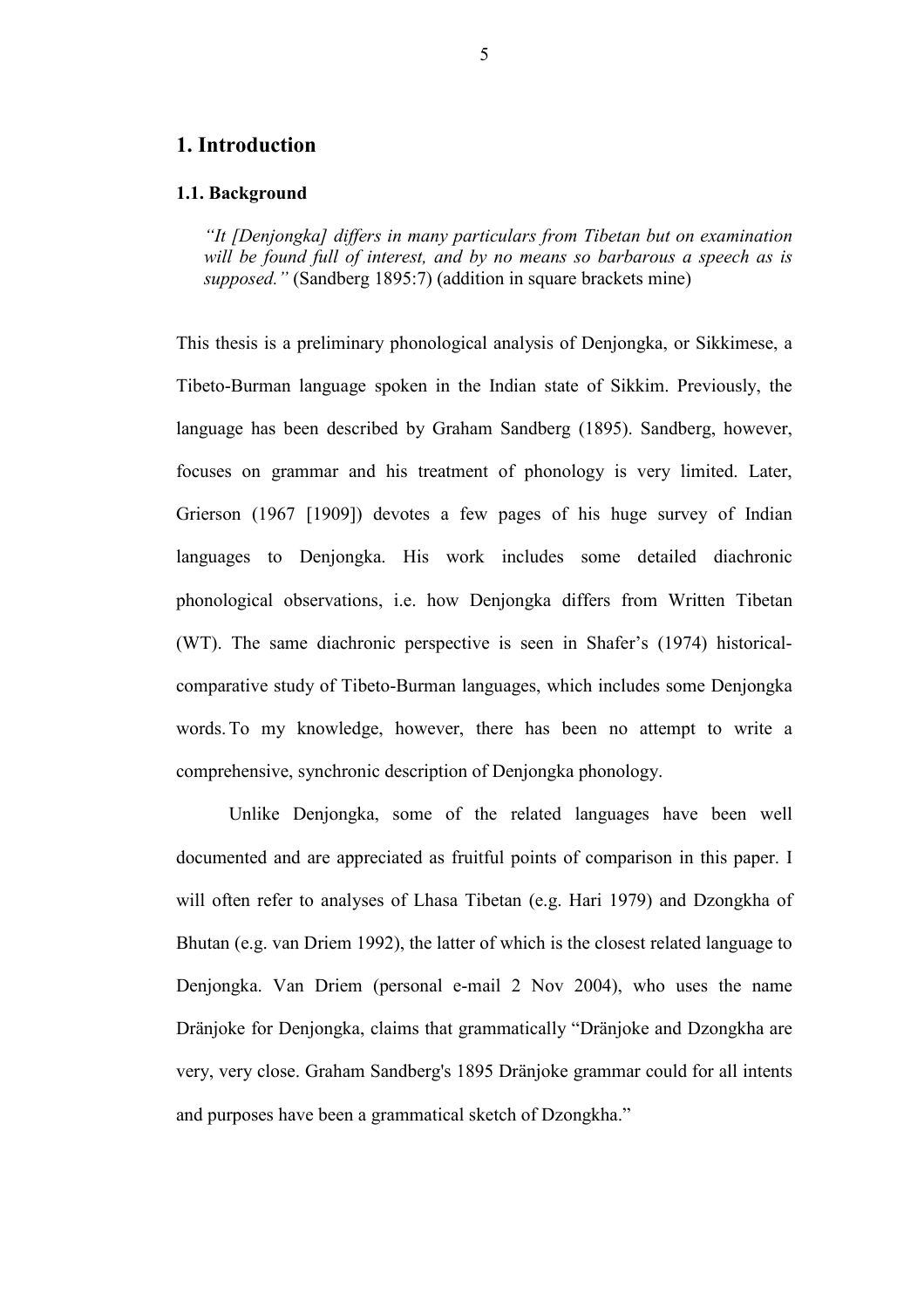The differences between the two languages, however, appear to be greater on the lexical and phonological level. Chamberlain & Chamberlain (1997) carried out a study on lexical similarity between Denjongka, Dzongkha and Lhasa Tibetan using a 210-item word list. Basing their analysis on an article by Milliken & Milliken (1993), they found out that the percentage of lexical similarity between Denjongka and Lhasa Tibetan was 42%, and between Denjongka and Dzongkha 65%.

There seems to be a partial intelligibility between Dzongkha and Denjongka speakers. Hellin Hukka-Dukpa (personal communication  $11<sup>th</sup>$  July 2004) reports that a Dzongkha-speaking man was able to communicate with speakers of Denjongka in the 1960s. Partial mutual intelligibility between the languages is also affirmed by Gordon (ed. 2005).

The current research has inherent value in being the first study to concentrate exlusively on the phonology of Denjongka. As a synchronic description, it will also benefit those who are studying the historical developments of Tibeto-Burman languages, and southern Tibetan languages/dialects in particular. I will also briefly address the issue of Denjongka dialects, which has not been addressed by previous research, by presenting a short comparative word list in Appendix 2.

This paper is organised as follows: After introducing the language informants (1.2.), I will give some basic ethnographic information about the language and the people who speak it (1.3.). Section 2 is devoted to discussing the methodology. The next two sections discuss the segmental phonology of Denjongka and present the evidence for vowel phonemes (3.) and consonants

6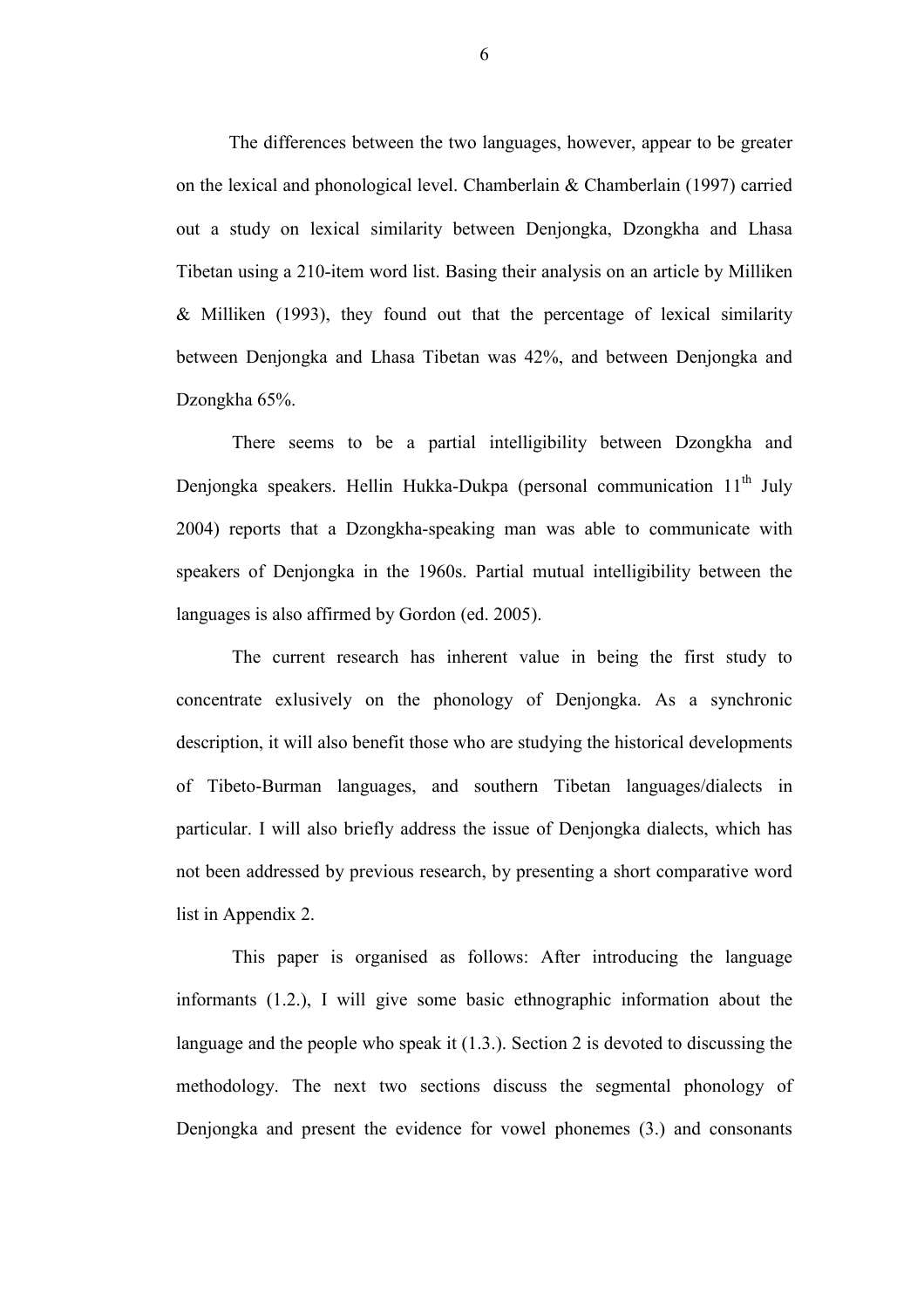phonemes (4.). Then, I will deal with the suprasegmental phonology and address such issues as the syllable, nasalisation, length, phonation type, pitch/tone and stress (5.). Section 6 summarises the thesis.

I deemed it most helpful to discuss relevant literature and theory while presenting the results rather than in a separate section afterwards. Several strands of further research on Denjongka are suggested as occasion arises. Now I continue by presenting the people without whom the research would have been impossible.

#### 1.2. The language informants

The linguistic data for this thesis were gathered in Gangtok, the capital of Sikkim, between the  $22<sup>nd</sup>$  of March and  $13<sup>th</sup>$  of May 2004. During this time, I worked with four mother-tongue speakers of Denjongka, who spoke four different but mutually intelligible dialects of the language. The people who speak Denjongka are called Denjongpas.

Rabden Bhutia (24), the informant from whom I recorded the most data, was born in Tashiding, a Denjongpa community in Eastern Sikkim (see Map 3 in Appendix 1). He was a student at the Institute of Tibetology in Gangtok, where he used the Denjongka language with other students and teachers who came from Denjongka-speaking communities. On holidays he visited his home village, Tashiding.

The second language informant, Topzar Bhutia (29), comes from Ralang, a Denjongpa community in the Southern district (but geographically on roughly the same latitude as Gangtok and Tashiding). At the time of the research, he had been out of Ralang for five years, using mainly the Nepali language.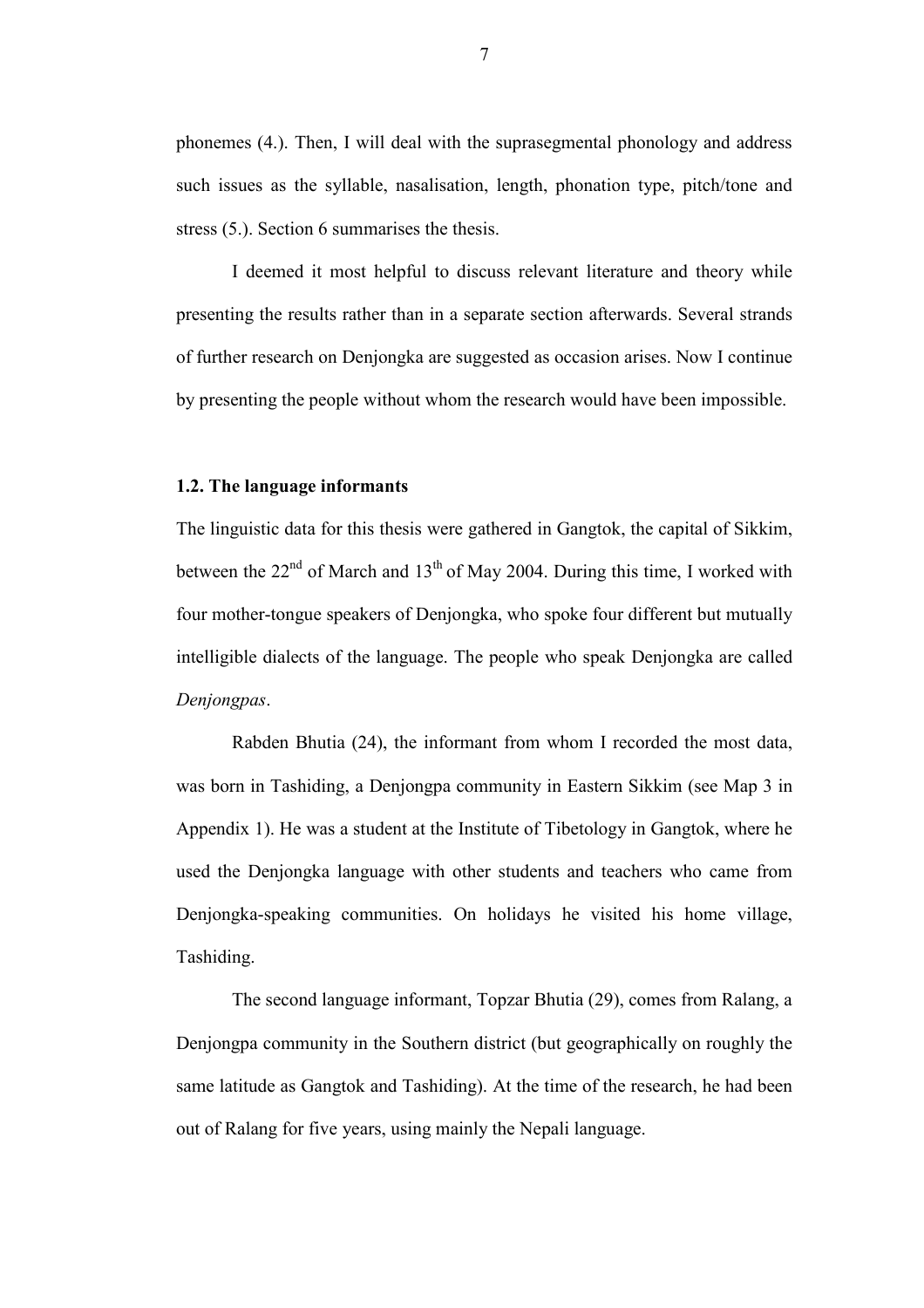The third language informant, Rinchen Gyatso Lachungpa (18), was born and raised in Lachung, Northern Sikkim. At the time of the research, he was a student at the Institute of Tibetology in Gangtok and visited his home village during holidays.

The fourth language informant, Khichung Bhutia, 82, lived in a village near Gangtok. He had spent his whole life in Eastern Sikkim. Khichung Bhutia speaks Denjongka to his children, who have gained a passive knowledge of the language but have better active competence in Nepali. From here on, I refer to the language informants by their initials RB, TB, RGL and KB respectively.

 I am grateful to all my language informants for their time, patience and friendship. A big thanks also goes to KB's family for hospitality, the principal of the Institute of Tibetology for letting me "borrow" two of his students in the midst of a busy schedule, and Lama Karma Tashi at Bhutia Busty Gompa in Darjeeling for introducing me into written Denjongka.

### 1.2. The people and their language

The full language family information for Denjongka is recorded in Gordon (ed. 2005) as Sino-Tibetan, Tibeto-Burman, Himalayish, Tibeto-Kanauri, Tibetic, Tibetan, Southern. In this language family classification Tibetan and Bodish, together with Dhimal and Tamangic, are subclasses of the Tibetic branch. Shafer (1974:87) classifies Denjongka as Southern Bodish, a subgroup of Central Bodish, but for him Bodish is a more general term than for Gordon. Some of the other languages listed under Gordon's Southern Tibetan are Dzongka (Bhutan), Sherpa (Nepal) and Jirel (Nepal).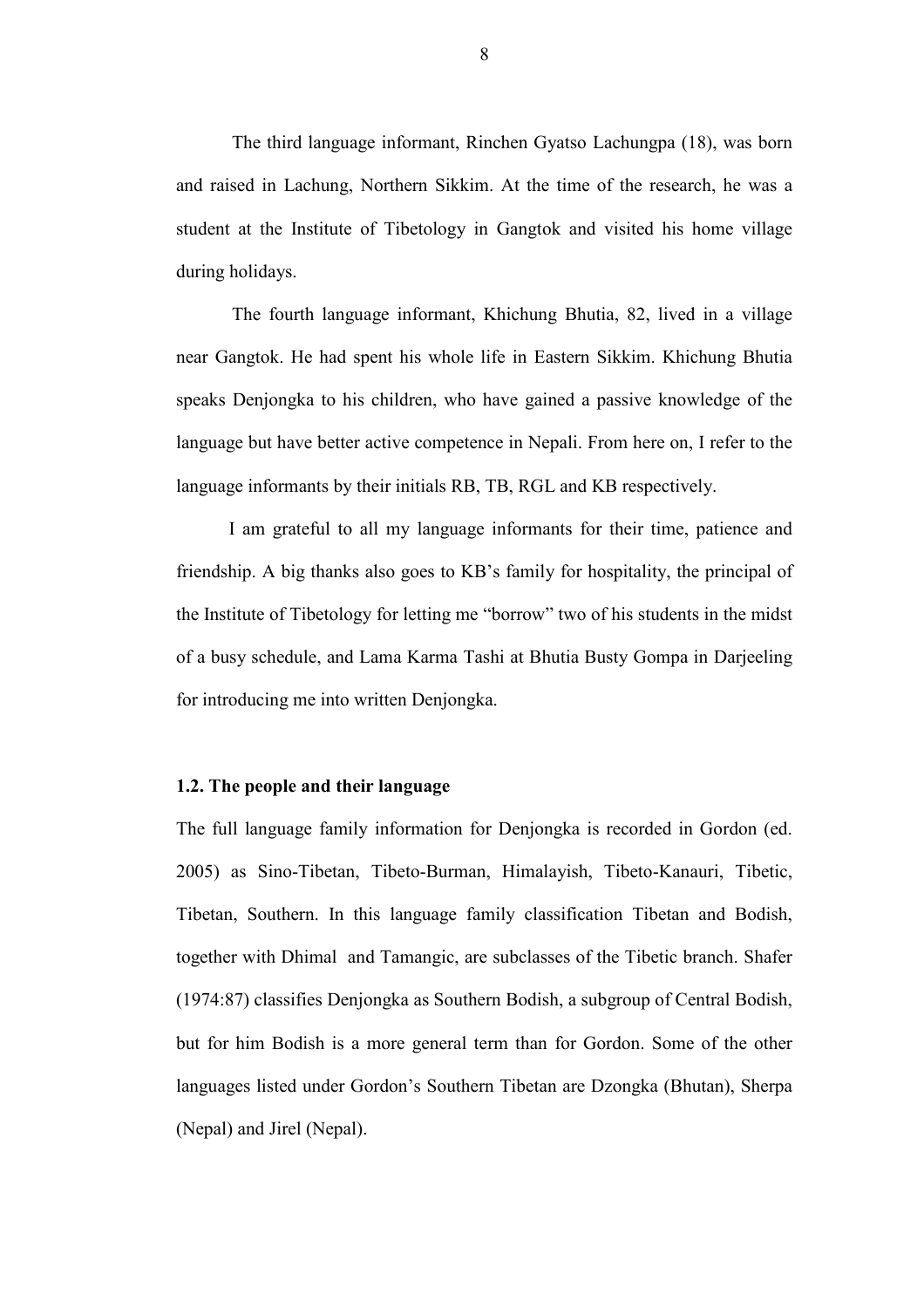The Denjongka-speaking population lives in the Indian state of Sikkim in the southern slopes of the Himalayas, close to the third highest peak in the world, Kanchenjunga. Gordon (ed. 2005) lists the Denjongka language under the name Sikkimese and gives such alternative names for the language as Sikkim Bhotia, Sikkim Bhutia, Dandzongka, Danjongka, Danyouka, Denjong, Denjonkha, Denjongpa, Denjonke, Denjonka, Lachengpa, Lachungpa and Sikami.

I have chosen to use the name Denjongka of the language because it is the most indigenous name for the language and has been established by previous researchers. The form Denjongka is preferable to Denjonka because the former makes it clear that the nasal in the name is indeed a velar. According to Sandberg (1895:12), Denjong is the Tibetan name for Sikkim and literally means "ricedistrict". So, Denjongka is the language and the Denjongpas the people of the rice district, i.e. Sikkim.

In Chamberlain & Chamberlain's (1997) study, the language informants referred to their language as Denjong, Sikkimese or Bhutia. O'Malley (1907:188, cited in Chamberlain & Chamberlain 1997:6) explains the background of the term Bhutia in the following way: "The Bhutias are of Tibetan stock, the name meaning the people of Bhot, the India name for Tibet (which is a corruption of the Mongoloid Thubot)." In the villages of Lachen and Lachung in northern Sikkim, where the majority of inhabitants are Bhutias, the terms *Lachenpa* and *Lachungpa* refer both to the people and the language of northern Sikkim. RGL, my language informant who came from Lachung, tended to associate the name Denjongka with the southern speakers of the same language and referred to his own language as Lachungpa. The Denjongka language is spoken in all parts of Sikkim, but it is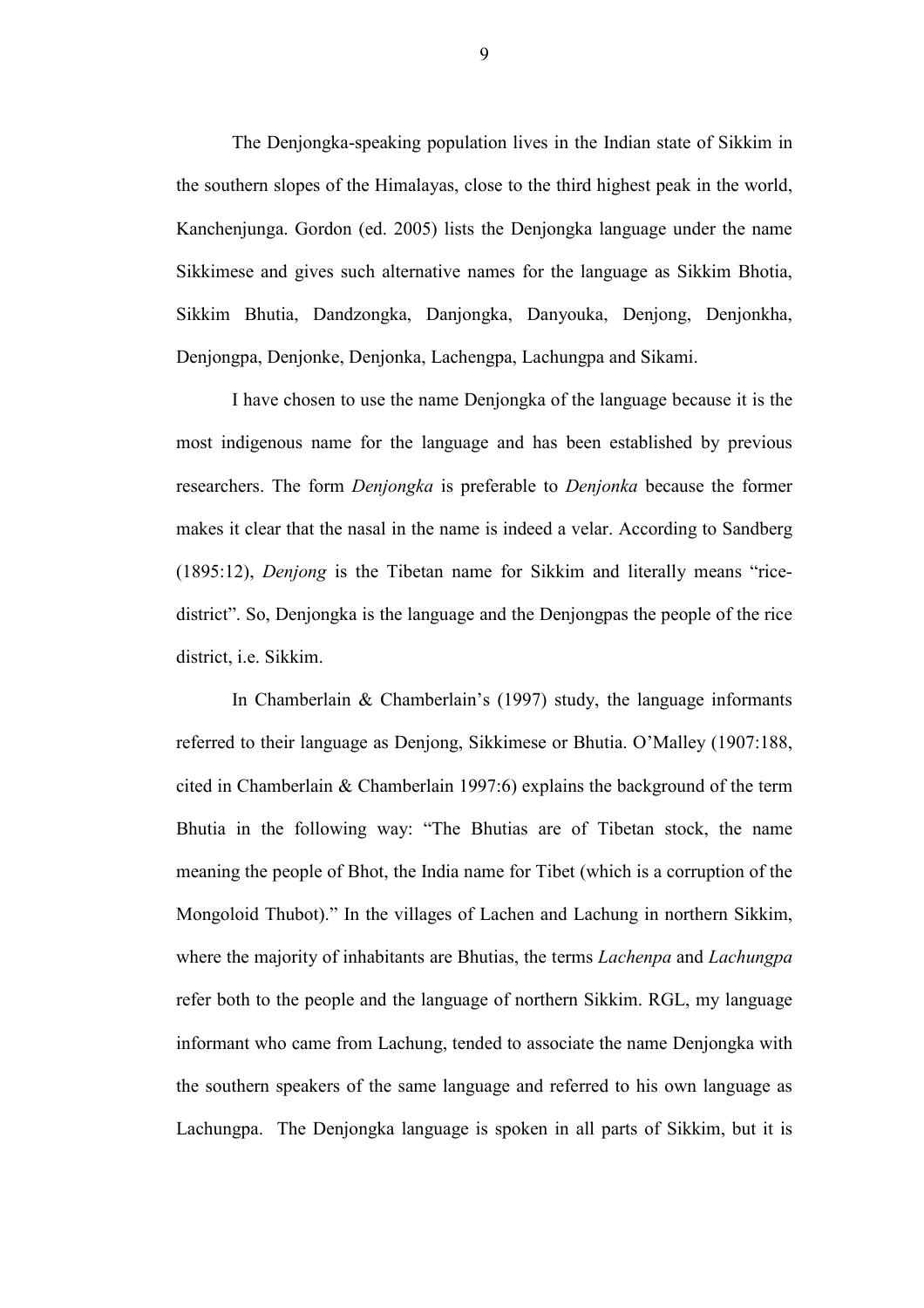strongest in the Denjongka-speaking communities (like Tashiding, Ralang, Lachung, Lachen, northern Sikkim in general). According to TB, even Nepalis in Ralang use Denjongka. Outside Sikkim, the language is reported (Gordon, ed. 2005) to be spoken in Darjeeling, West Bengal in general and possibly also on the other side of the Indo-China border. Refer to Appendix 1 for maps of the language area.

The earliest inhabitants of Sikkim were the Lepchas while the Denjongpas are said to have begun their migration to the area around the sixteenth century (Verma 1990:17, Sandberg 1895:12). According to Grierson (1909:119), the inhabitants of the northern half of Sikkim were said to have come from Tsang in Tibet. Bhasin (1989:6) asserts generally that the "Bhutias came from Tibet and Bhutan" and more specifically (1989:86) that the people of Lachen and Lachung in the north "claim descent from immigrants from Ha in Bhutan." Bhadra (1992:2), on the other hand, claims that according to the tradition the Bhutia kings of Sikkim originally came from the neighborhood of Lhasa. According to Verma (1990:17) the Bhutias migrated to Sikkim "through Bhutan."<sup>1</sup>

It is difficult to estimate the amount of Denjongka speakers. Not all ethnic Bhutias or Denjongpas can speak Denjongka. Outside Denjongpa-communities, many have a passive knowledge of the language but will not transmit the language to their descendants. Chamberlain & Chamberlain (1997) base their estimate of the amount of Denjongka-speakers on Census of India 1991 and conclude that there are approximately 28,600 speakers of the language. I suspect that many

 $<sup>1</sup>$  There is no agreement on the origin of the name *Bhutan*. The name most likely comes</sup> from Sanskrit Bhotant 'the end of Tibet' or Bhu-uttan 'highland'. Source: Chai Chia-shan, http://taipei.tzuchi.org.tw/tzquart/2003su/qs2.htm, consulted May  $12<sup>th</sup>$ , 2005.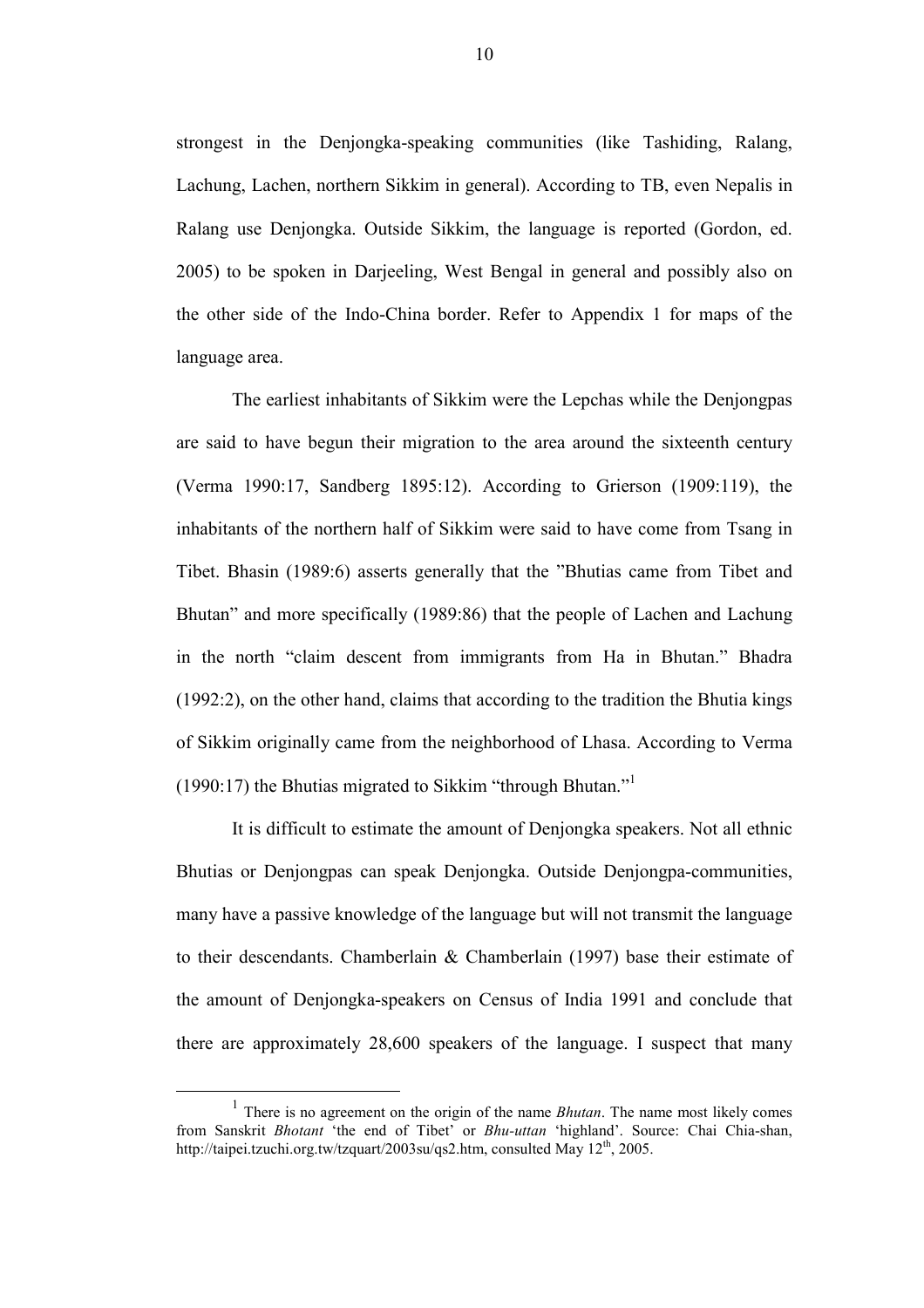speakers included in this amount don't speak the language very well and will not transmit it to their children.

## 2. Methodology and terminology

The theoretical background for this paper is best described as American structuralism (of especially Pike 1947, 1967 [1948]), which suits well with initial phonological analysis. The main working method was substitution, with the help of which phonemes, the distinctive sound units of the language, were extracted from the data. In practice, this was done through finding word pairs with a difference in meaning and a minimal sound contrast, i.e. minimal pairs. If two sounds occurred in *conditioned variation* (there were no minimal pairs and each sound only occurred in environments were the other one did not) they were in complementary distribution. If any two or more sounds were, in addition to being in complementary distribution, also phonetically similar, they were allophones of the same phoneme. If two sounds appeared in the same phonological environment without being in opposition, they were in *free variation*.

The linguistic data for this thesis consist of about 1000 different Denjongka words elicited in isolation from four speakers: c. 900 words from RB, c. 750 words from TB, c. 500 words from RGL, and c. 250 words from KB. In the sessions with the language assistants, I first wrote down the words in my notebook and then recorded the words, each three times, on a minidisc. Later, I recorded the minidisc tracks on the computer and analysed them using the Praat-program. Having three tokens of the same word proved to be helpful for the analysis because in this way mistakes in pronunciation and sudden background noises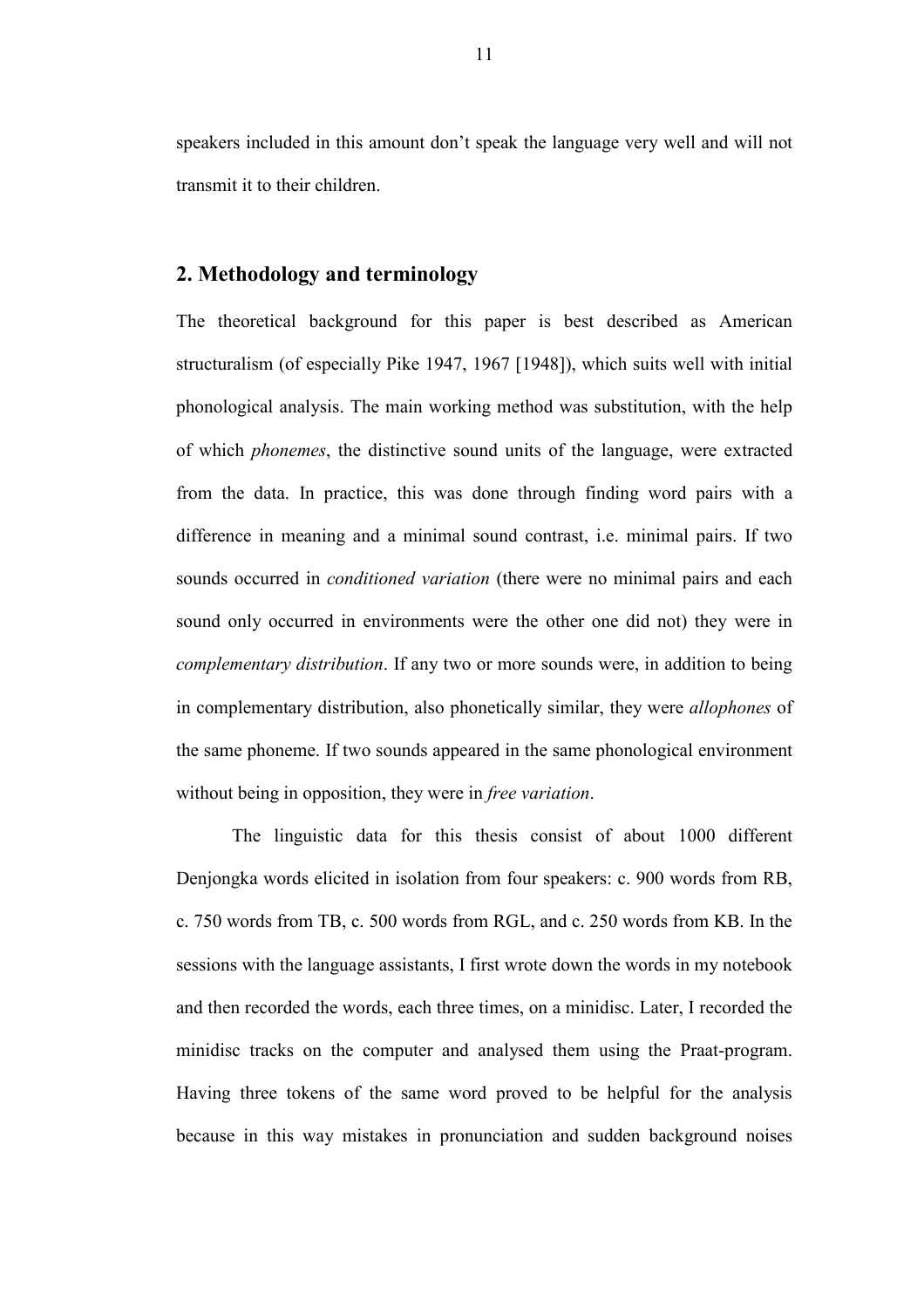were not as damaging as with fewer examples. Having three instances of each word also increased the possibility of recording free variation. Often, however, words in isolation were pronounced using "list intonation". Then, the pitch pattern in the last instance of a disyllabic word often turned into the opposite (high-low) from what it was in the two first examples (low-high).

In order to see how the same words behaved in context I also recorded some sentences from each informant: c. 530 sentences from RB, 226 from TB, 57 from RGL, and 100 from KB. Many of these sentences also worked as tone frames.<sup>2</sup> Recording words in context proved beneficial because in some words there were both segmental and suprasegmental differencies between the isolated and contextual pronunciations.

A few words need to be said about the suprasegmental features. The researchers of the Himalayan languages have found it helpful to divide the languages suprasegmentally into two *registers*. Some have used the term *register* to refer to one binary suprasegmental feature like voice quality, and call the different registers modal vs. lax, clear vs. breathy, or plain vs. murmured (D. Watters 2002:37). Hari (1979:61) uses the term differently. She notes that the suprasegmental contrasts in Lhasa Tibetan are built on two binary features: voice quality and pitch movement. She then defines register as a "convenient abstract term for such a correlation of pitch and voice quality." Thus, for Hari register involves two features: voice quality and pitch. Similarly, Mazaudon (1977:100) uses "'register' as a phonological term, and 'phonation type' as a cover term for the laryngeal features usually present in the phonetic realisation of the registers

<sup>&</sup>lt;sup>2</sup> See Figures 4 and 5 on page 53 for examples of a simple tone frame.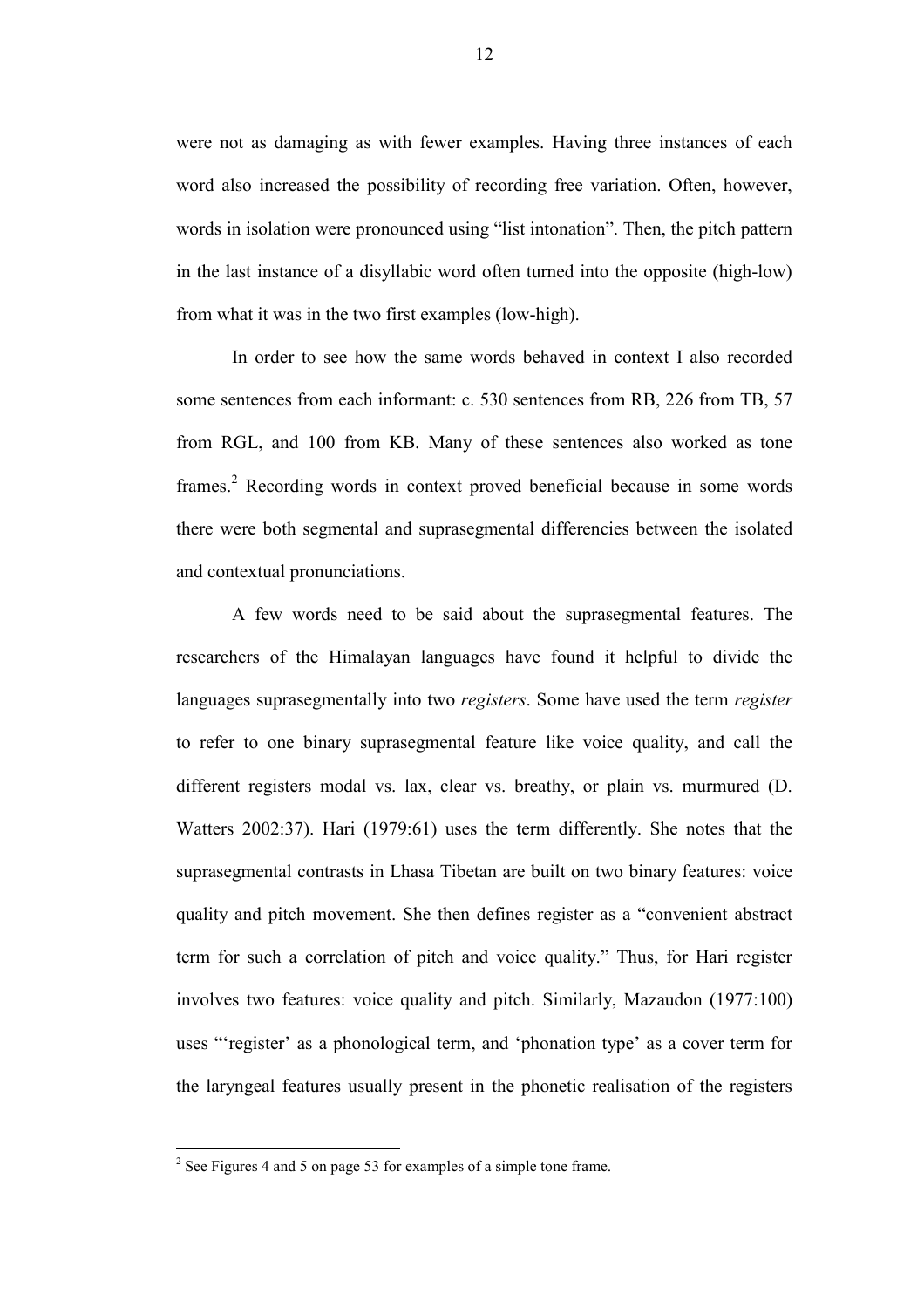(breathiness, creakiness…)." Register, as I use it here, is a phonological term involving pitch and phonation type/voice quality. High register is phonetically realised as higher pitch and modal/tense voice. Low register is realised as lower pitch and modal/breathy voice. The terms voice quality and phonation type are used interchangeably. Phonation type and pitch and are discussed in more detail in 5.4.

### 3. Vowels

This section presents evidence for the vowel phonemes, gives interpretations for vowel clusters and describes vowel assimilation processes. Vowel duration and voice quality (breathy vs creaky) are discussed later in sections 5.3. and 5.4. under Suprasegmental phonology.

### 3.1. Vowel phonemes

The vowel qualities in Tibetan-related languages have been a source of frustration for many researchers. Watters (2002:16), for instance, comments that the "exact acoustic quality (i.e. the formant values) of certain sets of vowels is often quite elusive, and without rigorous acoustic study, one cannot be fully sure of what one is hearing." According Hari (1979:28), on the other hand, it is difficult to determine the underlying vowels of Lhasa Tibetan because of the "extensive and intricate processes of vowel height approximation in polysyllabic words" and, in some cases, "rounding assimilation" (see 3.3.). The following analysis of Denjongka vowels is tentative in nature and ought to be followed by a more rigorous study.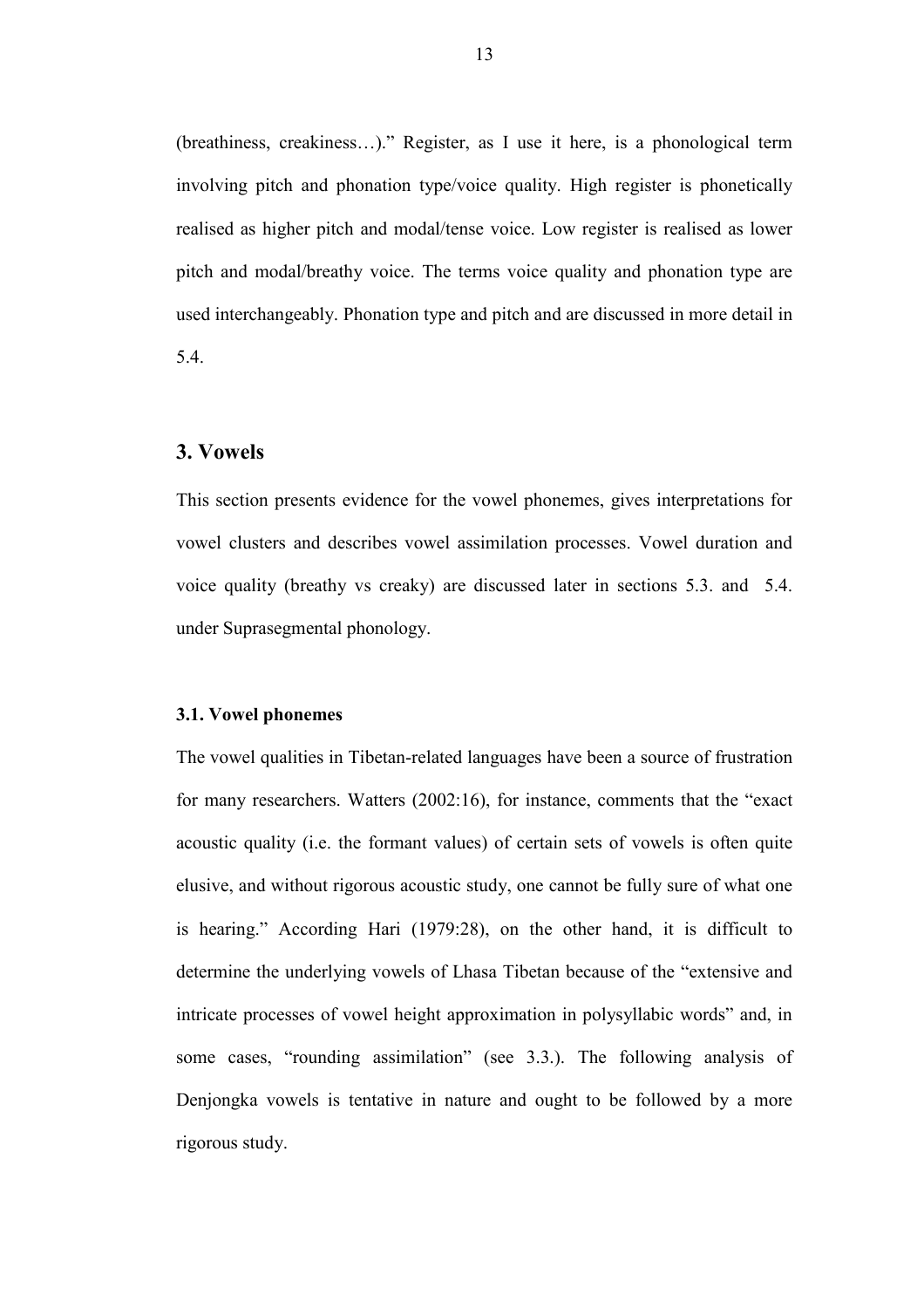The vowel phonemes of Denjongka are shown in Table 1 below. Table 2 gives evidence for the contrasts between the vowels. The phonemic status of  $/\varepsilon$  is unclear, and therefore  $\kappa$  is in brackets in Table 1 and does not appear in Table 2. Phonetically speaking, Denjongka vowels can be described as short or long (and sometimes half long), but because the phonemic status of phonetically long vowels is not yet firmly established, the words with long vowels in Table 2 appear only in phonetic transcription. Vowel length is discussed in depth in section 5.3.

|       |           | Front   | Mid       | <b>Back</b> |
|-------|-----------|---------|-----------|-------------|
|       | Unrounded | Rounded | Unrounded | Rounded     |
| Close |           |         |           |             |
| Mid   | е         |         |           |             |
| Open  | ε         |         | P         |             |

Table 1: Denjongka vowels

| Vowel<br>phoneme | <b>Short</b>                                                                       | Long                                                     |
|------------------|------------------------------------------------------------------------------------|----------------------------------------------------------|
| $/\mathrm{i}/$   | $/di/[\n$ <sup>n</sup> di] 'this'                                                  | $[k_1^2:]'$ circle with a rope'                          |
| /e/              | $\sqrt{d}e$ [ <sup>n</sup> $d$ e] 'ghost, demon'                                   | [kéː] 'to deliver'                                       |
| /y/              | /dy?/[ <sup>n</sup> dy?] 'demon'                                                   | $[k\circ l]$ 'to drive'                                  |
| g                | $\frac{d\varphi}{d\varphi}$ [ <sup>n</sup> d $\varphi$ <sup>2</sup> ] 'to sit'     | $[k\acute{\varnothing}$ : $\acute{\varnothing}$ to boil' |
| $ g\rangle$      | $\det(\lceil n \det \rceil \cdot \text{arrow})$                                    | $[k'g:2]$ 'mountain'                                     |
| /u/              | $\sqrt{q}$ uK/ $\lceil$ <sup>n</sup> $q$ uk $\lceil$ 'thunder, dragon <sup>3</sup> | $\lceil \frac{\mathfrak{y}}{\mathfrak{g}}$ u! 'to wait'  |
| /O/              | $\sqrt{d}$ o $\sqrt{n}$ do $\sqrt{n}$ stone'                                       | $[k6!]$ 'to throw'                                       |

Table 2. Evidence for vowel contrasts.

 $\overline{a}$ 

The close front unrounded vowel phoneme /i/ varies in realisation between  $[i]$  and  $[I]$ . One conditioning factor appears to be register. The low register favours  $\lceil r \rceil$  whereas in the high register the realisations of  $\lceil r \rceil$  are closer to  $\lceil r \rceil$ . When  $/i/$ , for instance, follows voiced or devoiced plosives (which appear only in

 $3 / K$  is an archiphoneme which neutralises the four-fold velar plosive opposition word-finally (see 4.2.2.). /P/ is the equivalent archiphoneme for the bilabial plosives.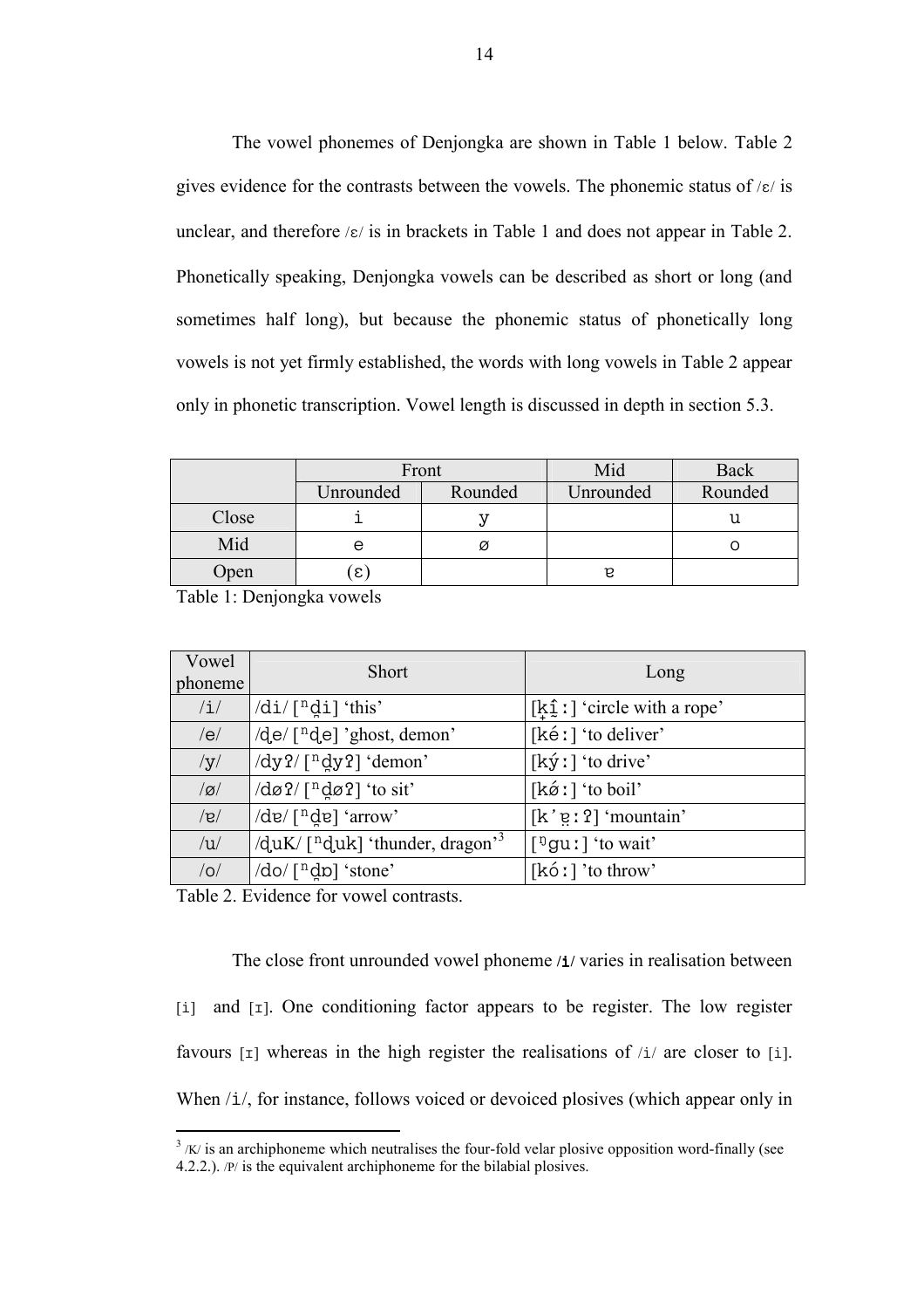the low register) it tends to be realised as  $[x]$ , whereas after unaspirated and aspirated plosives (which appear only in the high register)  $/i$  tends to be realised as  $[i]$ .

The phonemes  $\lambda i /$  and  $\lambda e /$  are sometimes difficult to distinguish from each other. The overlap between the low realisations of  $/i$  and high realisations of  $/e$  is also noted in the related language Humla Bhotia (Nepal) by Wilde (2001:12), who comments that one of his informants in Humla Bhutia "occasionally confused between  $\lceil \text{I} \rceil$  and  $\lceil \text{e} \rceil$  when repeating words after another native speaker."

The relationship between the mid vowel / $\Theta$ / and the open / $\epsilon$ / is one of the most problematic areas of Denjongka vowel phonology. Both Dzongkha (Mazaudon & Michailovsky 1988:118, van Driem 1992:53) and Lhasa Tibetan (Hari 1979:28) are reported to have a three way opposition between the front unrounded vowels /i/, /e/ and / $\varepsilon$ /. According to Mazaudon & Michailovsky (1988:118),  $/\varepsilon$  in Dzongkha originates mainly from the fronting of  $/\varepsilon$  before final dentals. They also claim that there is no opposition between /e/ and / $\varepsilon$ / in short, open monosyllables. This is confirmed by van Driem's (1992:54) comment that  $/\varepsilon$ / is always long.

At the initial stages of my Denjongka analysis, I could not find evidence for a three-way opposition between the front unrounded vowels. Later, however, some evidence was found. Consider first Table 4 below.

| /i/[i]                         | $\frac{dz_i}{\lceil \log z \rceil}$ to change'                    |                                                      |
|--------------------------------|-------------------------------------------------------------------|------------------------------------------------------|
| /e/ $\lceil \mathtt{I} \rceil$ | $\frac{d}{d\phi}$ $\lceil \frac{n d \phi}{21} \rceil$ 'to forget' | $\frac{dz}{2}$ / $\frac{ndz}{12}$ (leprosy)          |
| $\mathcal{E}/\lceil e \rceil$  | $\frac{1}{2}$ (dzempu/ $\lceil \frac{n}{2}$ dzempu) 'wet'         | $\frac{dz\epsilon}{2}$ [ <sup>n</sup> dze?] 'bullet' |

Table 4. Evidence for a three-way opposition between front unrounded vowels.

15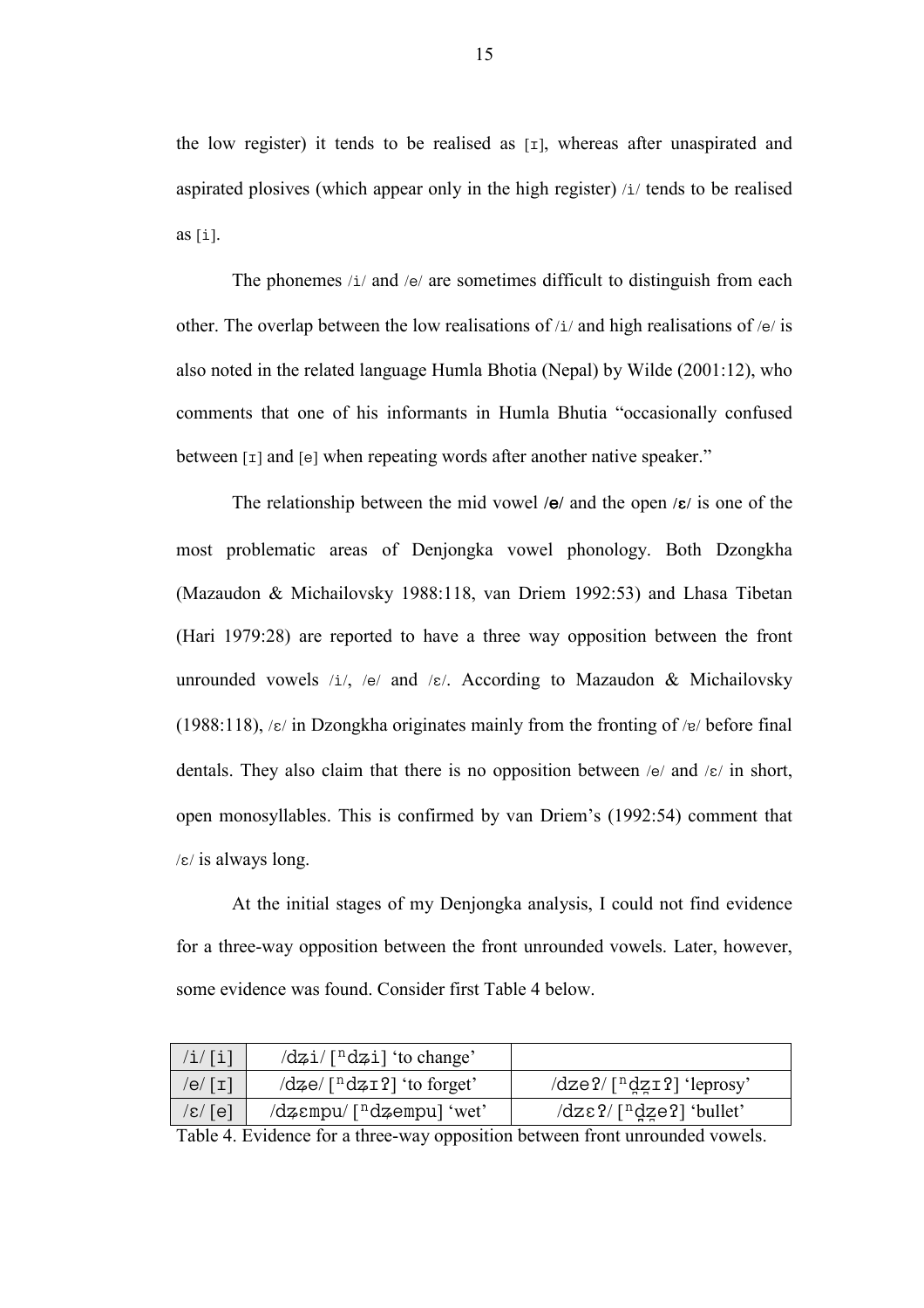In Table 4, the three-way difference in the vowel quality after the alveolopalatal affricate  $\langle dz \rangle$  is clearly audible on the recording. An analogous opposition between  $\lceil \tau \rceil$  and  $\lceil \theta \rceil$  was found following the dental affricate /dz/. It is noteworthy that the words  $[^{n}dzI2]$  and  $[^{n}dzI2]$  were written in the Tibetan script with the vowel / $e^{4}$  Although one needs to be extremely careful in making conclusions about written forms, the writing appears to suggest that  $\lceil \frac{1}{n} \rceil$  in the words above is considered an allophone of /e/ rather than /i/. The minimal pair  $[^{n}dzI2]/[^{n}dze2]$ , on the other hand, provides evidence for the different phonemic status of  $\lceil \text{I} \rceil$  and  $[e]$  in these words. Thus, the data in Table 4 is in favour of a three-way phonemic opposition between the front unrounded vowels.

Another informant, TB, pronounced the word  $\lceil d \text{z} \rceil$  'to forget' with a more open vowel ( $\lceil dze \rceil$  is the verb root and  $\lceil \epsilon e \rceil$  a verbal suffix). The openness of the vowel, however, may be the result of vowel height assimilation (cf. 3.3.) caused by the verbal suffix  $[\infty]$ . TB also pronounced the word  $[\infty]$  and  $[\infty]$  to change' with a long vowel but RB with a short vowel. Another complicating factor is that the vowel in  $[\n\frac{d}{2}e^2]$  'bullet', although short when pronounced in isolation, was long when pronounced in context. Unfortunately, there are no examples of the words  $[^{n}$ dz $^{-1}$  'leprosy'and  $[^{n}$ dz $^{-1}$  'bullet' from other informants than RB.

The second piece of evidence for the existence of a three-fold division of the front unrounded vowel phonemes comes from the words [j \*h ]/ˆ] 'circle with a

<sup>&</sup>lt;sup>4</sup> The written form for  $\left[\begin{array}{c}\frac{n}{2}I^2\end{array}\right]$  was derived from RB, the same informant who produced the spoken words under investigation. The written form for  $\lceil \frac{n}{2} \cdot \frac{d}{d\tau} \cdot r \rceil$  'to forget', on the other hand, was derived from a different Denjongka speaker whose spoken language is not recorded.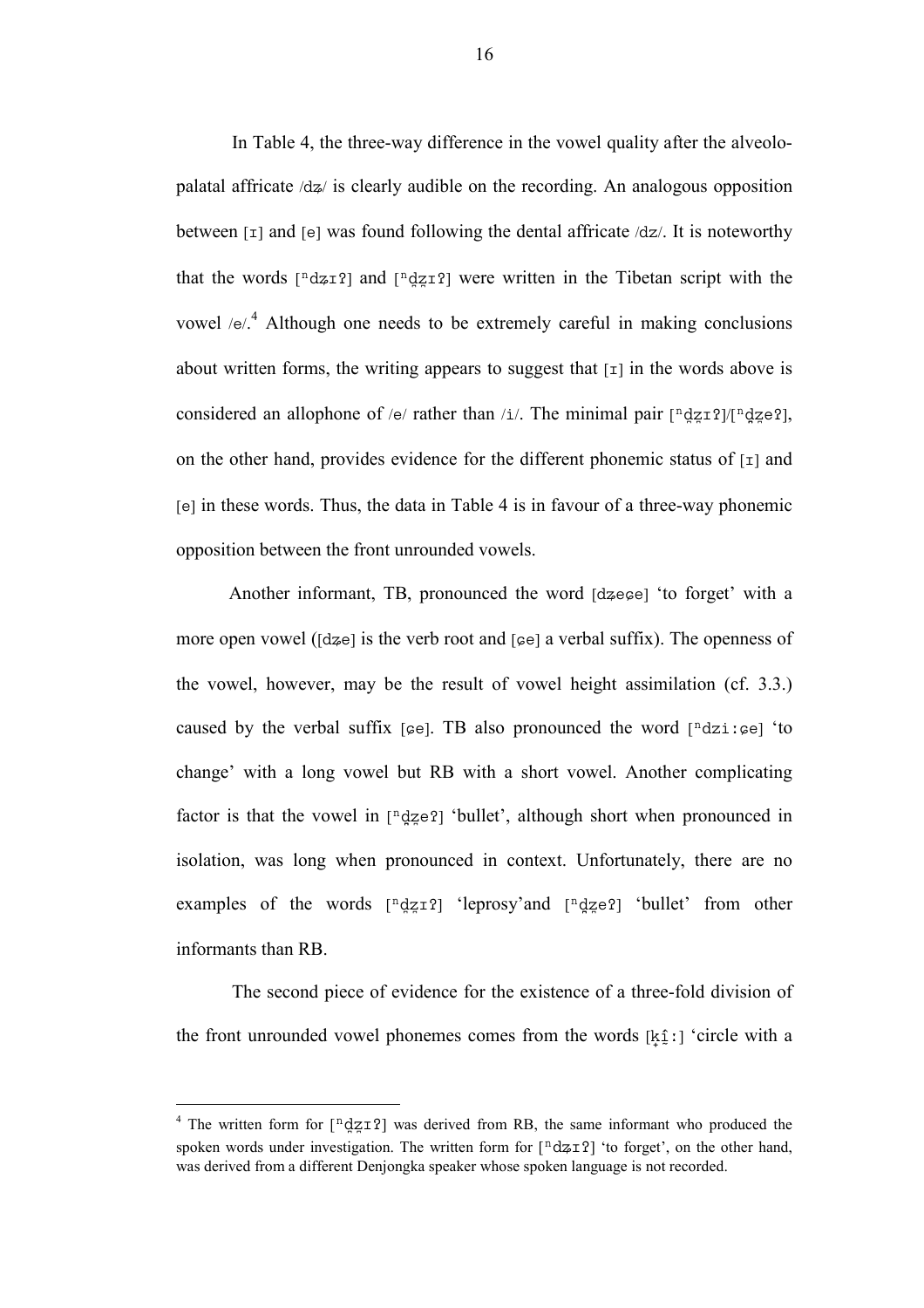rope', [kéː/kíː] 'to deliver', and [kê $2/k\hat{e}$ ː]<sup>5</sup> 'a cry'. When the words were pronounced in isolation, the difference in vowel quality between [ $k \in \mathcal{V}$  [ $k \in \mathcal{I}$ ] and  $[k\hat{e}$ ?/ $k\hat{e}$ : was hardly audible for my ear, and the main contrast between the two words lay in vowel duration, pitch and tenseness. In context, on the other hand, the opposition in vowel duration disappeared and vowel quality became the contrastive feature instead. As a consequence, there was a clearly audible vowel quality difference in the three words.

Thirdly, the words  $[\n\mathbb{R}^p : p^\gamma]^\n\$  'frog' and  $[\n\mathbb{R}^p : p^\gamma]$  'king' give evidence for the existence of  $\kappa$  because there  $[e]$  and  $[\epsilon]$  contrast in analogous environment. In  $[^{\text{m}}$ be: p<sup>-</sup>], the F1 value of the vowel is approximately 500 Hz and in  $[^{\text{n}}$ ge: p<sup>-</sup>] 370 Hz.

In conclusion, there may be a marginal opposition between  $/e$  and  $\sqrt{\epsilon}$  in Denjongka, but the relationship between the front unrounded vowels needs to be covered by more research. The second issue worthy of a more detailed study is the relationship between vowel quality and duration. Thirdly, the front unrounded vowels will also prove to be a fertile ground for investigation on the differences between Denjongka dialects. Table 5 below illustrates the differing pronunciations of the word for 'sand' derived from the four informants.

| nг<br>KБ |                              | $\sim$                                                              | 17 P                      | $\overline{a}$ |
|----------|------------------------------|---------------------------------------------------------------------|---------------------------|----------------|
| [bëw]    | pε:m<br>$\sim$<br><b>LA </b> | $\frac{1}{2}$ m<br>n !! 1<br>1m/<br>∼<br>ັ<br>$\ddotsc$<br><b>.</b> | em<br>י ש∪ י<br>$\cdot$ . | Sand           |

Table 5. Dialect differences for the word 'sand'.

<sup>&</sup>lt;sup>5</sup> [kê<sup>2</sup>] when recorded in isolation, [kê !] when recorded in context

<sup>&</sup>lt;sup>6</sup> Normally voiced plosives are followed by modal voice (cf. 5.4.), but for some reason [<sup>n</sup>bg:p<sup>-</sup>] is followed by breathy voice. The difference in voice quality between  $[\frac{n}{2}$ ge; p`] and  $[\frac{n}{2}$  $]$  can be seen in the spectrogram.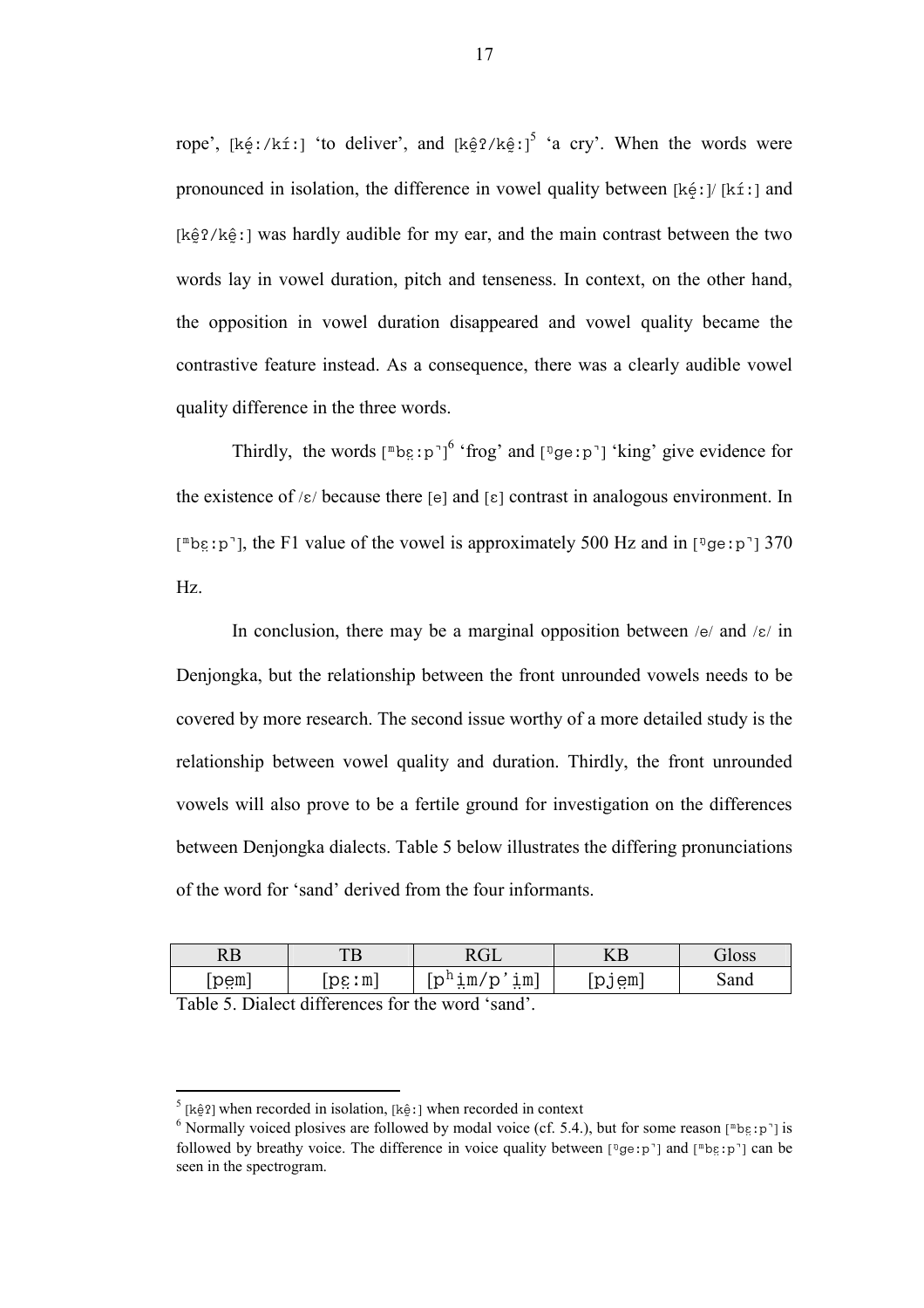The close front rounded vowel phoneme  $y/$  is realised as [y] and the mid front rounded vowel phoneme  $\mathcal{A}$  as [ $\alpha$ ]. In some cases, it was very difficult to decide whether one was hearing  $[e]$  or  $[g]$  because the vowel was not clearly rounded or clearly unrounded (e.g. [˚N #•ˆl] 'cockroach').

The open central unrounded vowel phoneme / $e$ / is usually realised as [ $e$ ], but when preceded by the palatal glide  $/j/$  or the alveolo-palatal affricates and sibilants /t $\varphi$ ,  $\alpha z$ ,  $\tau \varphi'$ ,  $\varphi$ ,  $z$ / it tends to be fronted to  $\lceil \varphi / z \rceil$  as exemplified in 1) below.

1)  $\sqrt{\frac{66}{16}}$  'meat'  $(gjero/ [ngjero2] 'beard, moustache'$ 

The fronting, however, doesn't appear after the aspirated alveolo-palatal stop  $/t \epsilon^{h}$ . This is probably so because the aspiration intervenes between the affricate and the vowel. As a consequence, the vowel is not as immediately affected as when preceded by the unaspirated affricates. In  $\lceil \varphi \varphi \rceil$  'meat' one can hear a slight glide [i] between the initial consonant and the vowel. This is a natural consequence of the tongue moving from the sibilant position to low mid vowel position.

In unstressed second syllables in disyllabic words,  $/e$  tends to be lowered to [3], e.g. /bu:ne/ [<sup>m</sup>bu:ns<sup>-</sup>] 'middle, in the middle'. When followed by /r/ in the same environment, /e/ may be further lowered to  $\lceil \Theta \rceil$ .

2)  $/$ eker $/$  [?ekə $\mu$ ] 'chilli'  $/t$  $ø$ eN $\varphi$ er/ [t $\varphi$  $\tilde{\varphi}$  $\varphi$ <sub>4</sub>] 'northeast'<sup>7</sup>

<sup>&</sup>lt;sup>7</sup> Nasalised vowels are interpreted as sequences of a nasal plosive and the vowel. The archiphoneme /N/ neutralises the difference between /n/ and /n/ (see 4.4. and 5.2.).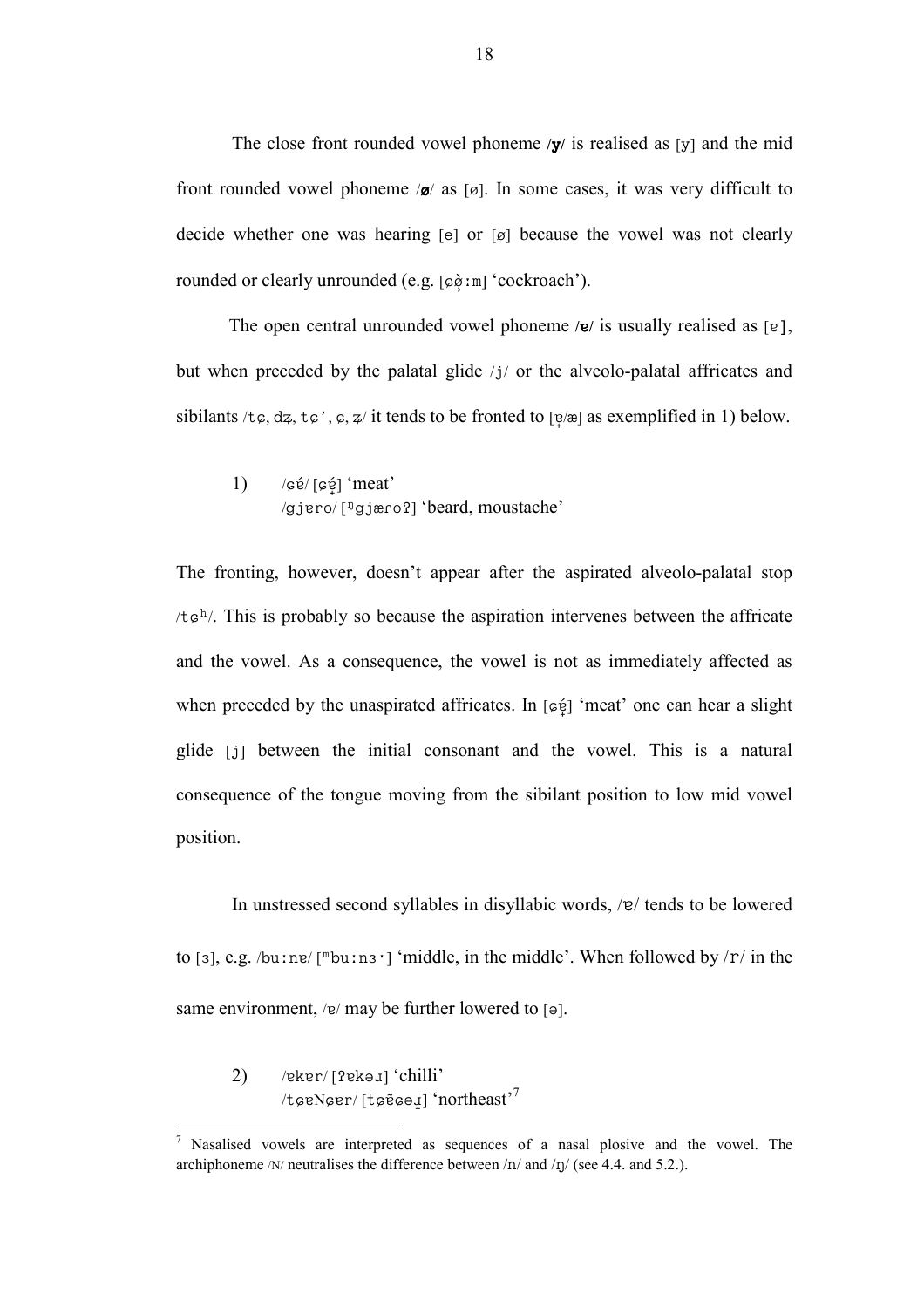The close back rounded vowel phoneme  $/u$  shows some height variation and is usually realised as [u] or [u], but when preceded by the vowel  $/i$  palatal glide  $/j/$  it tends to be fronted to [ $\text{H}$ ].

3)  $/bi w/[mbi] 'snake'$  $/k<sup>h</sup> j\hat{u} / [c<sup>h</sup> j\hat{u}]$  'to wash, to bathe'

The alveolo-palatal affricates and sibilants also tend to front  $/u$  somewhat fronted.

The mid back rounded vowel phoneme  $\omega$  is most often realised as [o] and sometimes as a higher variant  $[0]$  and rarely as the low allophone  $[p]$ . The exact relationship between the different variants of  $\alpha$  is quite elusive. In disyllabic words, for instance, vowel height assimilation (see 3.3.) obscures the picture. Thus far, I have not found any conditioning factors that could systematically explain the differences in the realisations of  $\omega$ . Wilde (2001:13) reports that in Humla Bhotia (Nepal)  $\lceil o \rceil$  and  $\lceil o \rceil$  are in free variation and that  $\lceil o \rceil$  is more frequent "in syllables with more prominence", but in Denjongka prominence appears not to be an important factor in allophone distribution. A few observations, nevertheless, can be made. First, when followed by the glottal stop,  $\frac{1}{s}$  is regularly realised as the close-mid allophone  $\lceil o \rceil$ , cf. /162/  $\lceil \frac{16}{2} \rceil$  'lightning' but /13/ $\lceil \frac{1}{2} \rceil$  'year'. Second, word-initial  $\frac{1}{2}$  is realised as an open variant [p], as in  $\frac{1}{2}$  (?pm] 'milk, nipple'. Thirdly,  $[p]$  is always short, whereas  $[0]$  and  $[0]$  may be either long or short.

The high realisations of  $/u/$  and low realisations of  $/o/$  are very close to each other, e.g.  $/16$ ? [16?] 'lightning' and  $/1ú/$  [1ú] 'song'. In the related languages,  $/u$  and  $/\circ$  are known to lose their opposition in certain environments. In Kagate (Hoehlig & Hari 1976:37), for instance, the contrast between  $/u$  and  $/\sigma$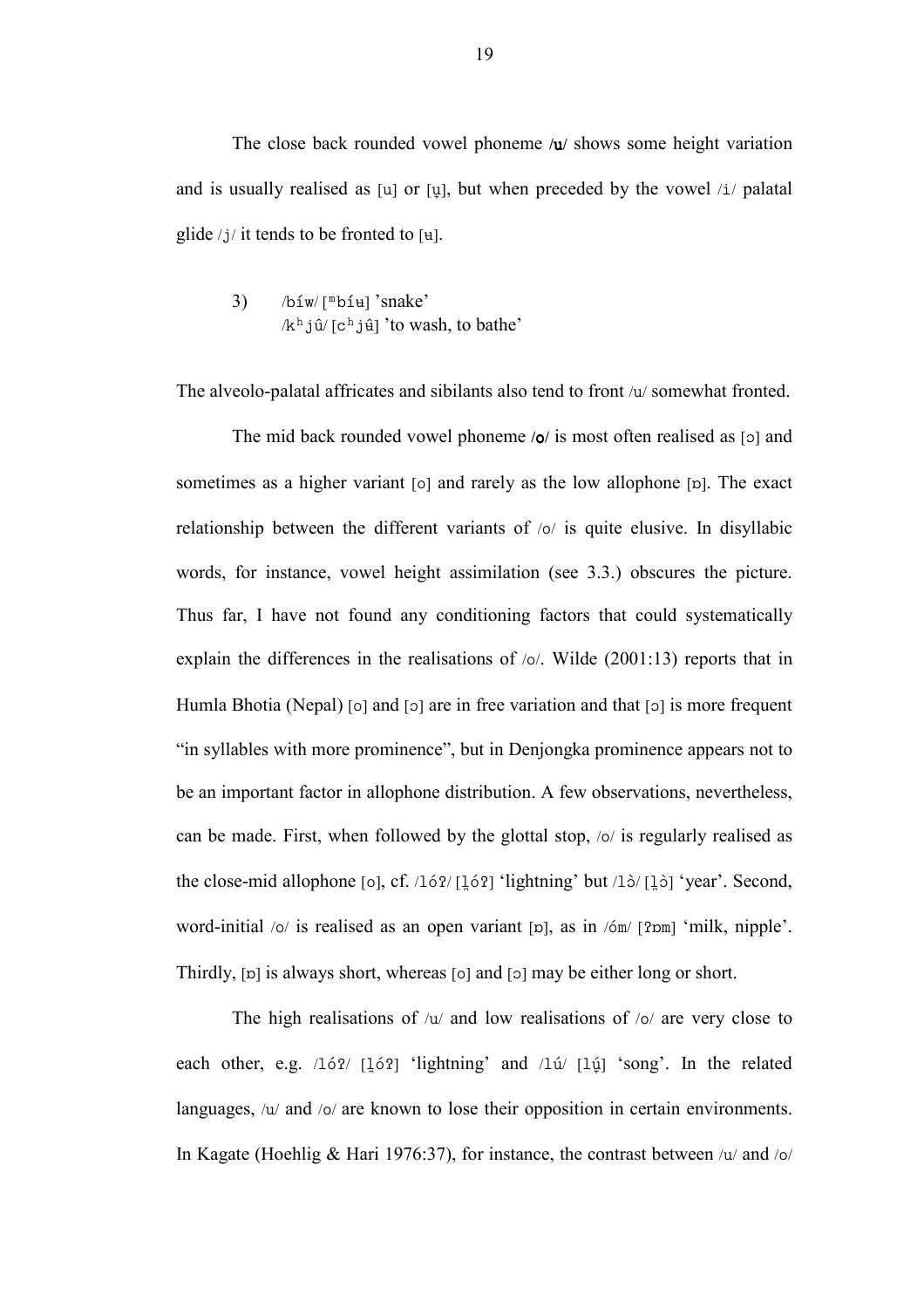in closed syllables is neutralised before the velar nasal  $/\eta$ . Hari (1979:36), on the other hand, reports that although there appears to be a contrast in Lhasa Tibetan between  $/u$  and  $/\circ$  in the second syllable of disyllabic words, this opposition is not "immediately evident". Sandberg (1895:20) may be referring to this overlap of  $/u$  and  $\sqrt{o}$  in Denjongka in observing that in "two-letter syllables ending in o, as bo, mo, the o is heard rather as an abrupt u (oo) yet still an o sound." Further research is needed to find out the exact relationship between the back rounded vowels.

#### 3.2. Vowel clusters

 $\overline{a}$ 

The following vowel clusters were found in the data: [iu], [eu], [ou], [ei]. Examples are given in 4) below.

4)  $[\nVert \text{biu}]$ 'snake' [léu] 'lungs'  $[t<sup>h</sup>$  óu] 'dirt, dust'  $[t<sup>h</sup>$ éu] 'dirt, dust' (TB) [ $2$ éi] 'older sister' (RGL)<sup>8</sup>

The final member in these clusters is interpreted as the approximant /w/ or /j/, which appear independently elsewhere. This analysis is more economic than the alternative, which complicates Denjongka phonology by introducing diphthongs. The phonemic interpretations of the vowel clusters are given in 5).

<sup>&</sup>lt;sup>8</sup> In the data from RB, [ $\acute{\text{e}}$ 1/ $\acute{\text{e}}$ ] occurred only before the alveolo-palatal fricative [ $\epsilon$ ] and affricate  $[t<sub>g</sub>]$ . The glide could have been interpreted as an assimilation of the vowel quality to the following consonant. Examples from the other informants, however, prove that the cluster  $[ij/\ell i]$  occurs at least in some dialects of Denjongka, e.g. [gɐbɐj] 'testimony' (TB). Sandberg (1895:19) observes that the Denjongka / $e$ / may be "followed rapidly by a very short i (ee)." There was also one example of the cluster  $[u_j/u_i]$  ([kujteg?] 'you pl.'). The phonemic status of the glide in this word, however, is highly unlikely because the glide was very short, it occurred only once in the whole data from all informants and it may have been caused by the following consonant.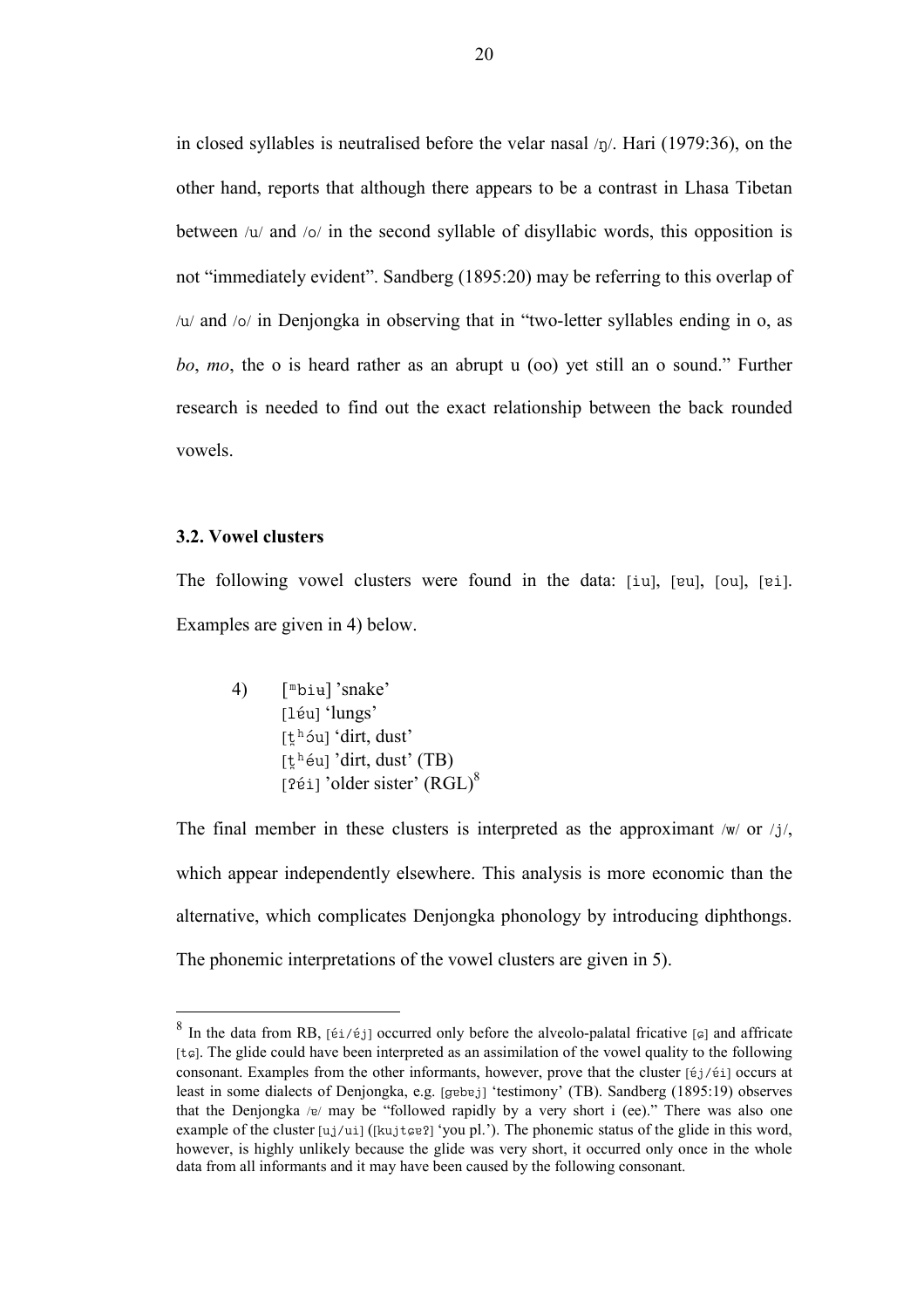| [mbi <del>u</del> ] | $\rm{>}$ | /biw/             |
|---------------------|----------|-------------------|
| $[1$ éu]            | $\rm{>}$ | $/1$ éw $/$       |
| $[t^h$ óu]          | $\geq$   | $/th$ ow/         |
| $[t^h$ éu]          | $\rm{>}$ | / $t^h$ éw/(TB)   |
| [?ei]               | $\rm{>}$ | $/$ é j $/$ (RGL) |
|                     |          |                   |

In KB's pronunciation of the word for 'snake', the latter vowel was long,  $[biu.]$  (KB). In this case, the vowels are interpreted to occur in different syllables,  $[biu!] > /bi.u. / (KB)$ . The different syllabic status is reflected in the pitch, which is level in  $[\n \text{Dpi}]$  but rising (similarly to many disyllabic words) in  $[\n \text{Dpi}].$ 

In  $[kqup']$  'convex', the vowel cluster is followed by a final consonant. In this case, the vowels are considered to belong to different syllables, [koup]  $>$  $/k$ '  $\circ$  .uP/. This interpretation is again confirmed by pitch, which is basically level in all syllable-internal vowel clusters above but rising in  $/k$  o.up/.

#### 3.3. Roundedness, frontness and height assimilation

In Denjongka, a vowel may influence the quality of another vowel in an adjacent syllable. Firstly, an unrounded vowel in the preceding syllable may decrease or undo the rounding of the next vowel. For instance, when the word  $[\xi^h \text{onge } 2]$  'to go out, take out<sup>'9</sup> was pronounced in isolation, the rounding in [ø] was clear. However, when preceded by an unrounded vowel in 6 a) below, the rounding in [ø] was reduced to [ø]. In /tøn/ [t̪øn] 'to take out' in 6 b), on the other hand, the vowel is realised as an unrounded variant [e].

6a) [mi:di: ' $\frac{1}{k}$ <sup>h</sup>øngu: no:zynge:] man this go.out wants 'The man wants to go out."

 $\int_{0}^{\pi} [t^{\pi}]$  is the verb root and [ $\varphi$ e $\eta$ ] is the suffix usually attached to the verb when an isolated form is elicited.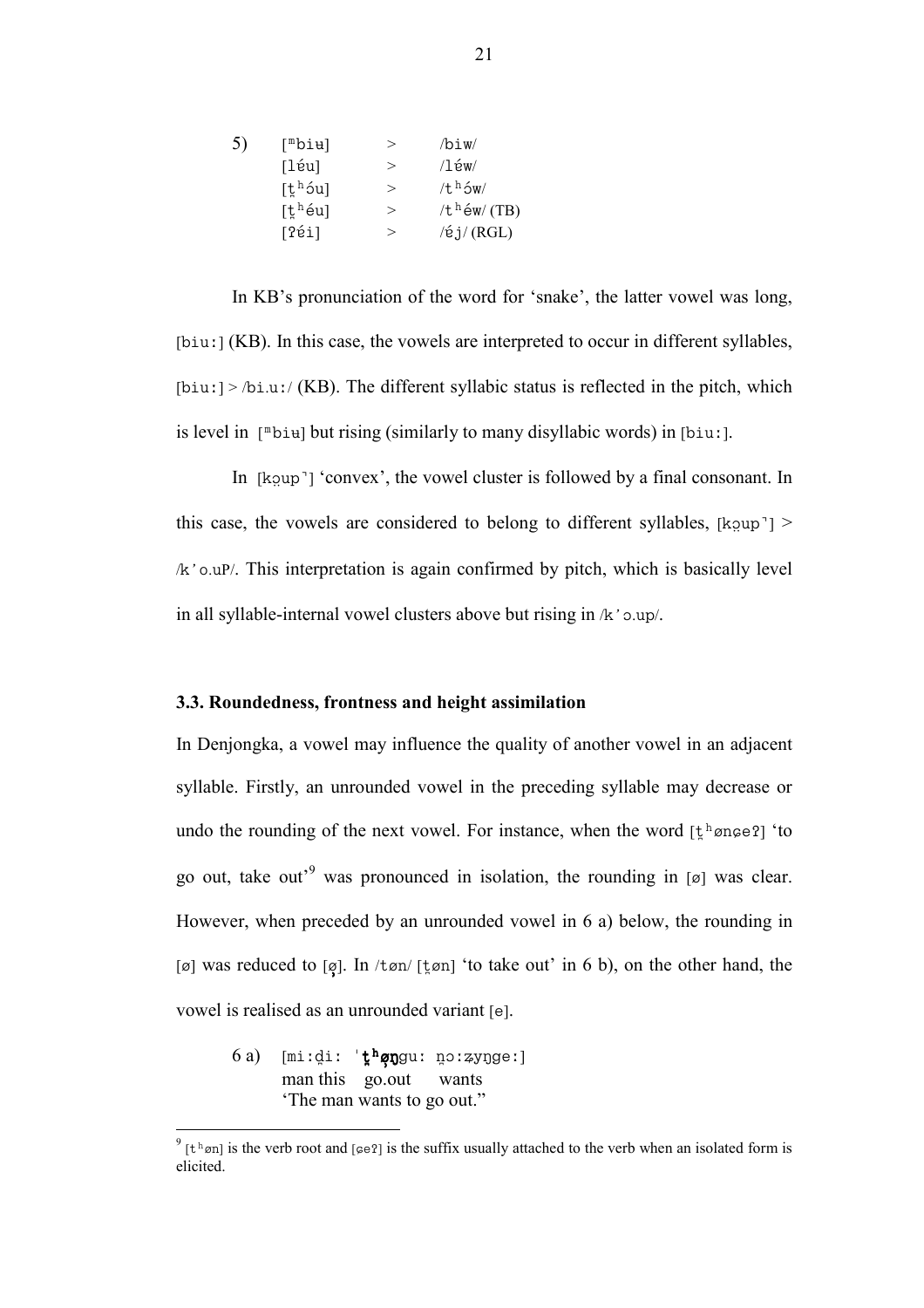b) [miːd̪iː 'chi tenguː nɔːʑyngeː] man this dog take.out wants 'The man wants to take the dog out.'

In 6a), the sentence stress falls on  $[t^h \phi \gamma g u: ]$  and the rounding on  $[\emptyset]$  is partly saved. In 6 b), in contrast, the sentence stress falls on the preceding prominent word  $/k^h i/ [c^h i]$  'dog' and [i] causes a total loss of rounding in the next vowel.

In addition to roundedness assimilation, there is some evidence for frontness assimilation. When pronounced in isolation, the verb root  $\sqrt{\pi}$  [ $\pi$ i] 'peal' has a back vowel, but when the verbal suffix  $[\infty]$  is added to the root form, the vowel in the verb root is fronted,  $[\csc 2]$ . As seen from  $[\csc 2]$  to peal' and  $[\csc 2]$ 'apple', the fronting of  $[u]$  in  $[gy\epsilon e^2]$  is not caused by the preceding or the following alveolo-palatal sibilant. The fronting is likely caused by the following front vowel or the combined effect of the adjacent alveolo-palatal sibilants and the following front vowel.

Thirdly, there are also examples of vowel height assimilation in Denjongka. The vowel in the word  $[t^h\psi]$  'to take, pick', for instance, is lowered by the preceding lower vowel in 7) below.

 $(7)$  ['kʰuː mīð'ːɔː **tɔ**ko nɔːʑyŋgeː] $^{10}$  he flower pick.up wants 'He wants to pick up a/the flower.'

 $\overline{a}$ 

In 7), The vowel height assimilation occurs across word boundary. The vowel height assimilation in Lhasa Tibetan (Hari 1979:169), on the other hand, is reported to occur inside disyllabic words. According to Hari, the general principle

<sup>&</sup>lt;sup>10</sup> Here  $[t<sup>h</sup>\psi]$  is pronounced without aspiration. The hypothesised reason for this is that the sentence stress falls on the previous syllable.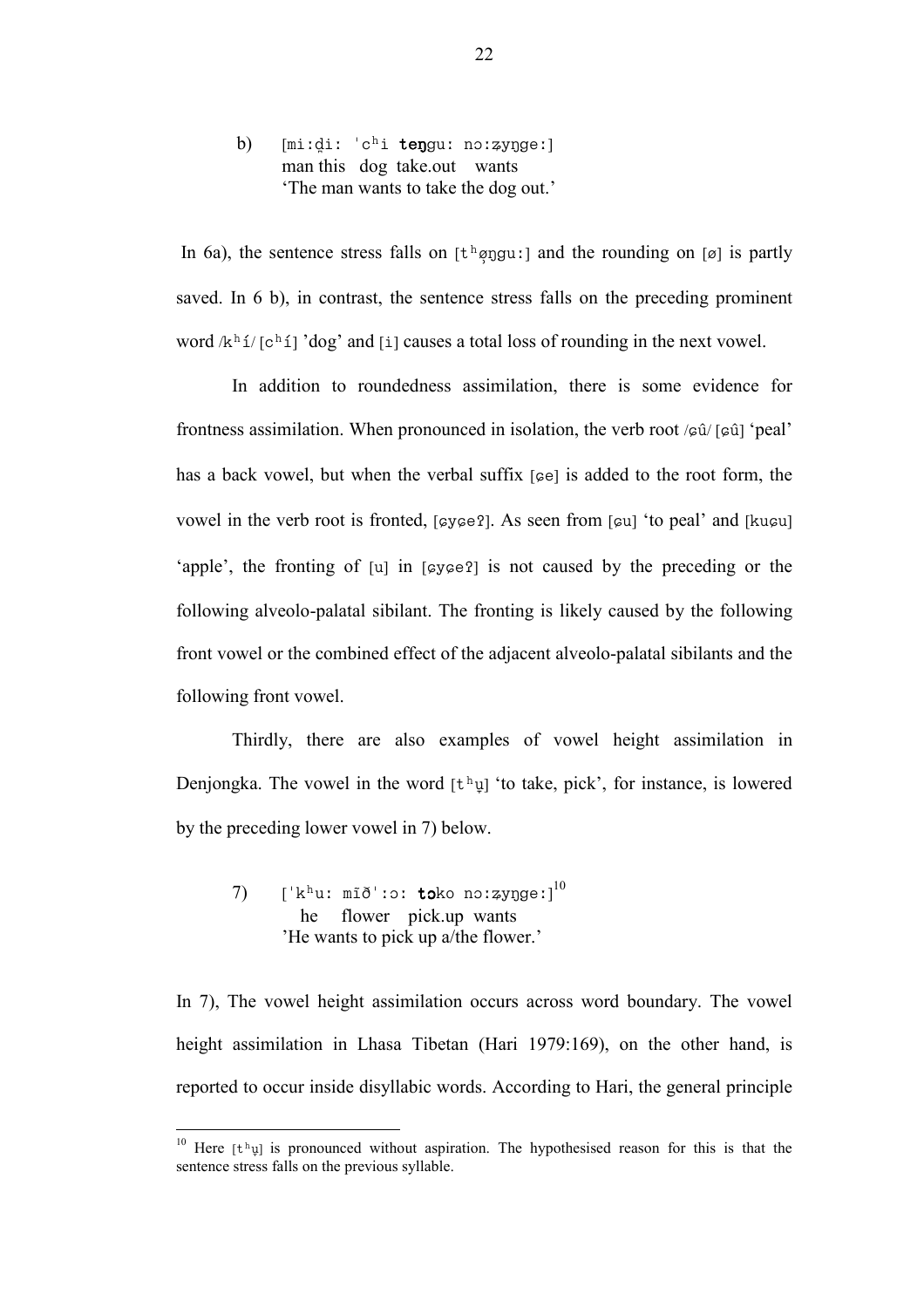of vowel height assimilation in Lhasa Tibetan is that the vowel height values of the two vowels in a disyllabic word must be "within a reasonable proximity." Hari adds that reasonable proximity is impossible to define in absolute terms because it is dependent on the vowels involved and the style of speech. The slower and more explicit the speech, the less impact height assimilation has on vowels. Furthermore, it is the higher vowel that causes the approximation (or raising) in the lower vowel. For instance, / $e$ / followed by /i/ in the next syllable of a disyllabic word is realised as  $\lceil \theta \rceil$ . If the vowels in the disyllabic word are already reasonably close in height, no noticeable assimilation takes place. According to Chang (1992:159), the assimilation in noun compounds works occasionally in the opposite direction: the higher vowel may be lowered.

These observations by Hari and Chang need to be remembered when continuing research on vowel assimilation processes in Denjongka. Because words pronounced in isolation are ordinarily examples of careful speech, they are not the best starting point for investigating vowel height assimilation. Further research on vowel height assimilation in Denjongka will need to be based on longer stretches of naturally occurring speech.

## 4. Consonants

The consonant phonemes of Denjongka are presented in Table 6 on the next page. One should note that the symbols in Table 6 are abstractions and so don't represent the exact phonetic realisations of the phonemes. The phonetic descriptions of the consonant phonemes follow below.

23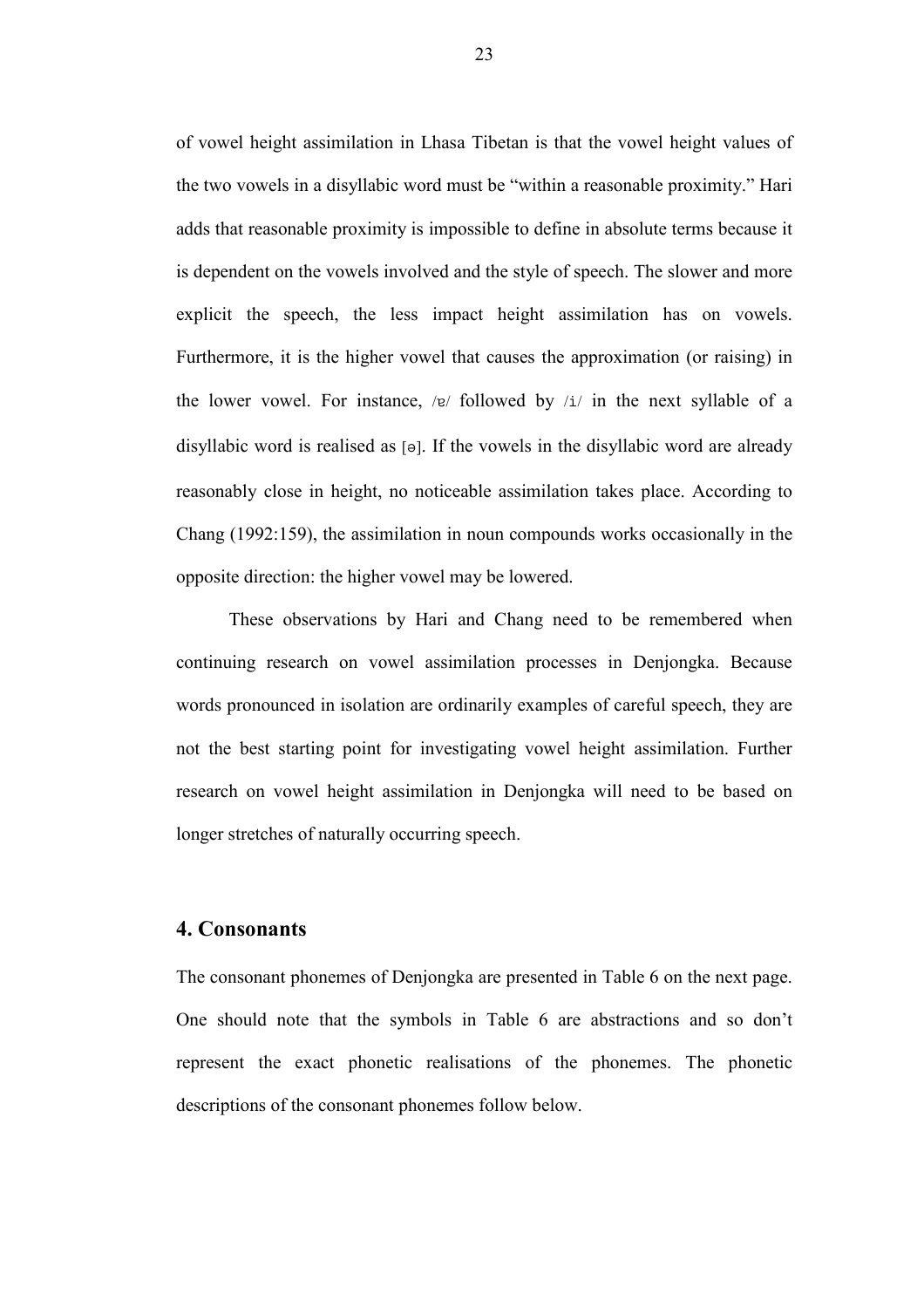|                     |                       | <b>Bilabial</b>    | Dental/<br>Alveolar | Retroflex    | Alveolo-<br>palatal/<br>Palatal | Velar | Glottal          |
|---------------------|-----------------------|--------------------|---------------------|--------------|---------------------------------|-------|------------------|
|                     | Voiceless unaspirated | p                  | $\mathsf{t}$        | t            |                                 | k     | $\mathbf 7$      |
| Plosive             | Voiceless aspirated   | $p^{\overline{h}}$ | $t^{\bar{h}}$       | $t^h$        |                                 | $k^h$ |                  |
|                     | Voiced                | $\mathbf b$        | d                   | d.           |                                 | g     |                  |
|                     | Devoiced              | p'                 | $t^{\, \prime}$     | $t^{\prime}$ |                                 | k'    |                  |
|                     | Voiceless unaspirated |                    | ts                  |              | tç                              |       |                  |
| Affricate           | Voiceless aspirated   |                    | $ts^h$              |              | $t\varphi^h$                    |       |                  |
|                     | Voiced                |                    | dz                  |              | dz                              |       |                  |
|                     | Devoiced              |                    |                     |              | $t\varphi'$                     |       |                  |
| Fricative           | Voiceless             |                    | S                   |              | Ç                               |       | $\boldsymbol{h}$ |
|                     | Voiced                |                    | Z                   |              | $\overline{z}$                  |       |                  |
| Nasal               | Voiced                | m                  | n                   |              |                                 | ŋ     |                  |
|                     | Voiceless             |                    | ņ                   |              |                                 | ŋ     |                  |
| Liquid              | Voiced                |                    | 1                   | r            |                                 |       |                  |
|                     | Voiceless             |                    | ļ                   | ŗ            |                                 |       |                  |
| Central approximant |                       | $(\mathbf{W})$     |                     |              | j                               | W     |                  |

Table 6. Consonant phonemes in Denjongka

The consonant phonemes in Table 6 were found to contrast in word-initial position.<sup>11</sup> Some oppositions, however, are neutralised word-medially and wordfinally. These neutralisations will be discussed below. But before giving evidence for the contrastive consonants, I will discuss the greatest problem related to the consonant sounds, the so-called devoiced consonants.

## 4.1. The "devoiced" consonants

 $\overline{a}$ 

A major problem in interpretation was how to treat the so-called devoiced series of consonants,  $/p'$ ,  $t'$ ,  $t'$ ,  $k'$ ,  $t$ ,  $\frac{1}{2}$ , phonemically. The devoiced consonants refer to the series of Classical Tibetan consonants which were originally voiced but have become voiceless as a later development (e.g. van Driem 1992:65).

<sup>&</sup>lt;sup>11</sup> The glottal stop is an exception. It is considered phonemic only wordfinally, see  $4.2.2$ ..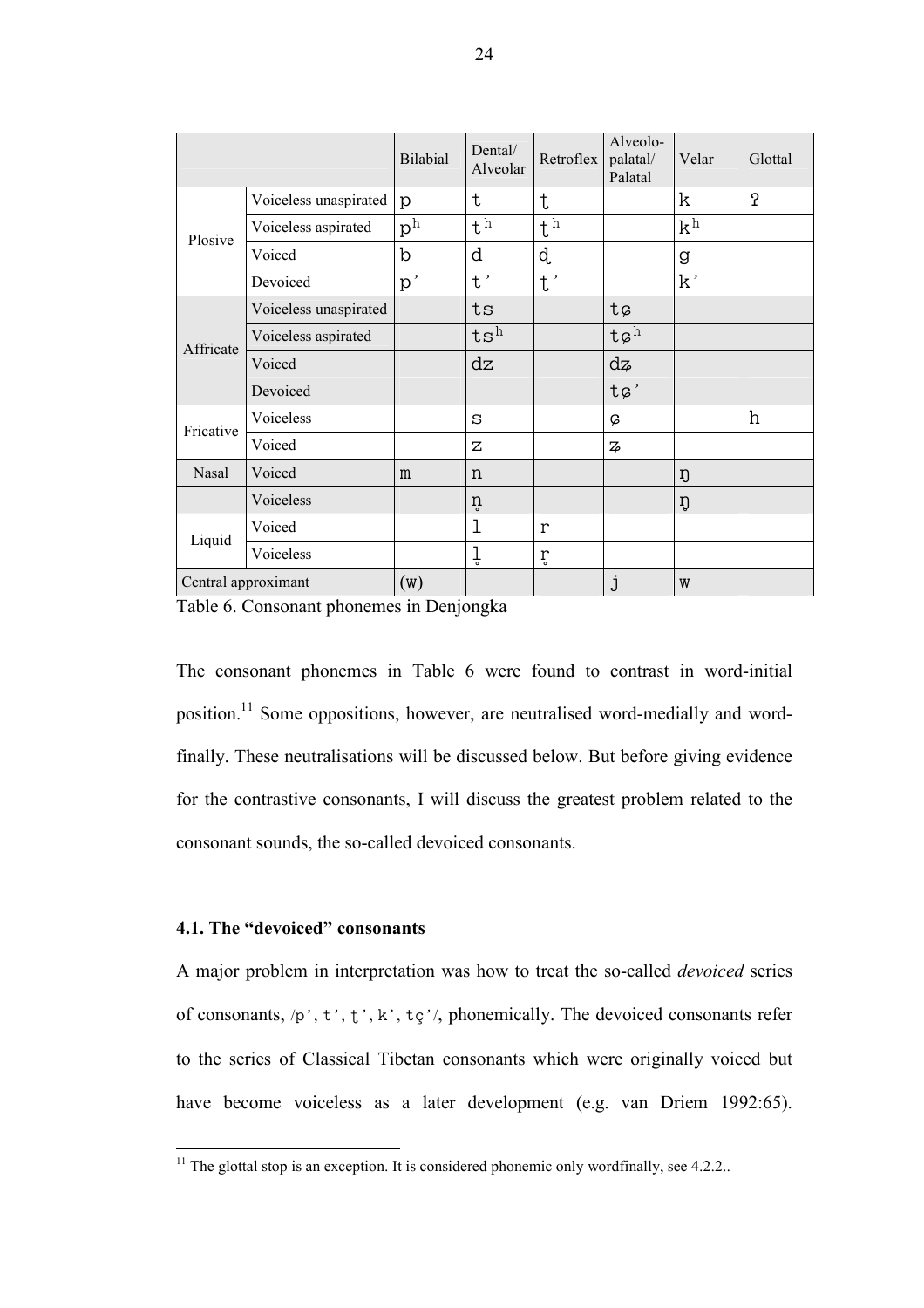Phonetically, the devoiced stops and affricates are very close to the voiceless stops and affricates. Often, however, the devoiced consonants are followed by a slight aspiration which differs in duration from both the unaspirated and aspirated consonants. However, the most reliable cues for separating the devoiced stops and affricates from their voiceless counterparts are the phonation type and pitch of the following vowel. The vowels following the devoiced series are breathy and (naturally) low in pitch whereas the vowels following the voiceless series are modal/tense and pronounced with a higher pitch. Although an important aural cue, breathiness is more difficult to hear on short closed syllables than on open syllables.

The main question concerning the devoiced consonants was whether to treat them segmentally as a series of distinct consonants or whether to describe the phenomena related to them (slight occasional aspiration, breathiness, low pitch) suprasegmentally and thus diminish the phoneme inventory. Both types of analysis have been documented in the related languages. Van Driem (1992) and Watters (2002), for instance, treat the devoiced stops in Dzongkha as distinct consonant phonemes.

An alternative to analysing the devoiced series as distinct phonemes is to merge the devoiced consonants together with their voiceless counterpart under the same phoneme and describe the occasional slight aspiration in the consonant and the following low pitch and breathy voice on the vowel as qualities of the the vowel or the syllable.<sup>12</sup> The benefit of this analysis is that it decreases the number of phonemes significantly. The drawback, on the other other hand, is that the low

 $\overline{a}$ 

25

 $12$  Hari (1979) does so in her study of Lhasa Tibetan. She (1979:viii), however, does not describe the devoiced consonants as slightly aspirated but as "either very weakly voiced or voiceless with lenis articulation."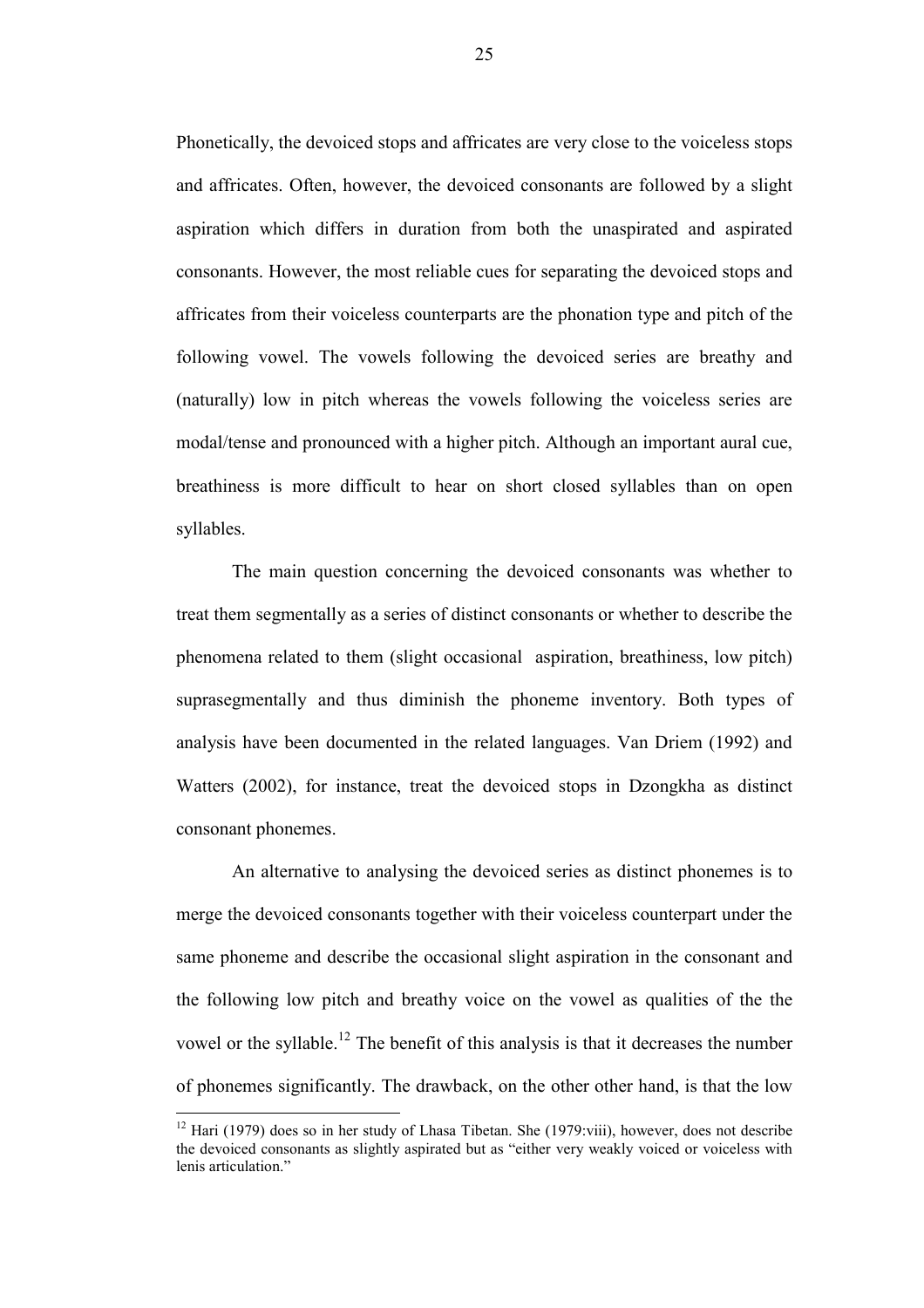pitch and breathy voice on the following vowel become unpredictable and the historically distinct identity between the voiceless and devoiced consonants is lost.

Watters (2002:264), however, maintains that the phonetic phenomena related to the devoiced consonants (slight aspiration, breathiness, low pitch) are caused by the consonant itself. He claims that, in contrast to what some have said, the devoiced series in Dzongkha is not a sequence of consonant [+stiff] followed by a breathy vowel [-stiff]. Instead, the devoiced consonants have an additional feature [spread]. Then, he describes the devoiced consonants as [-stiff, +spread] and claims that the slight aspiration and breathiness on the vowel are the natural consequences of this type of consonant. This paper follows Watters's and van Driem's analyses in treating the devoiced consonants as distinct phonemes. As a consequence, pitch assignment and voice quality become more predictable and the historical distinction between the devoiced and voiceless consonants is retained on the segmental level.

Although both van Driem and Watters include the devoiced consonants in their phonemic inventories of Dzongkha, their analyses concerning the sibilants appear to differ. Whereas van Driem (1992:52) posits separate devoiced phonemes among the sibilants, devoiced sibilants are absent in Watters's  $(2002:12)$  common phoneme chart for five Tibetan languages<sup>13</sup> (including Dzongkha).<sup>14</sup> The difference between the interpretations is likely caused by different purposes of the linguists. Van Driem, who is writing a grammar of

<sup>&</sup>lt;sup>13</sup> Dzongkha, Lhomi, Sherpa, Dolpo Tibetan and Mugom Tibetan

<sup>&</sup>lt;sup>14</sup> The observation about the lack of devoiced sibilants in the phoneme chart seems to be contradicted by Watters' (2002:3) claim that each studied language had a four-way voicing contrast among the obstruents (and sibilants are obstruents).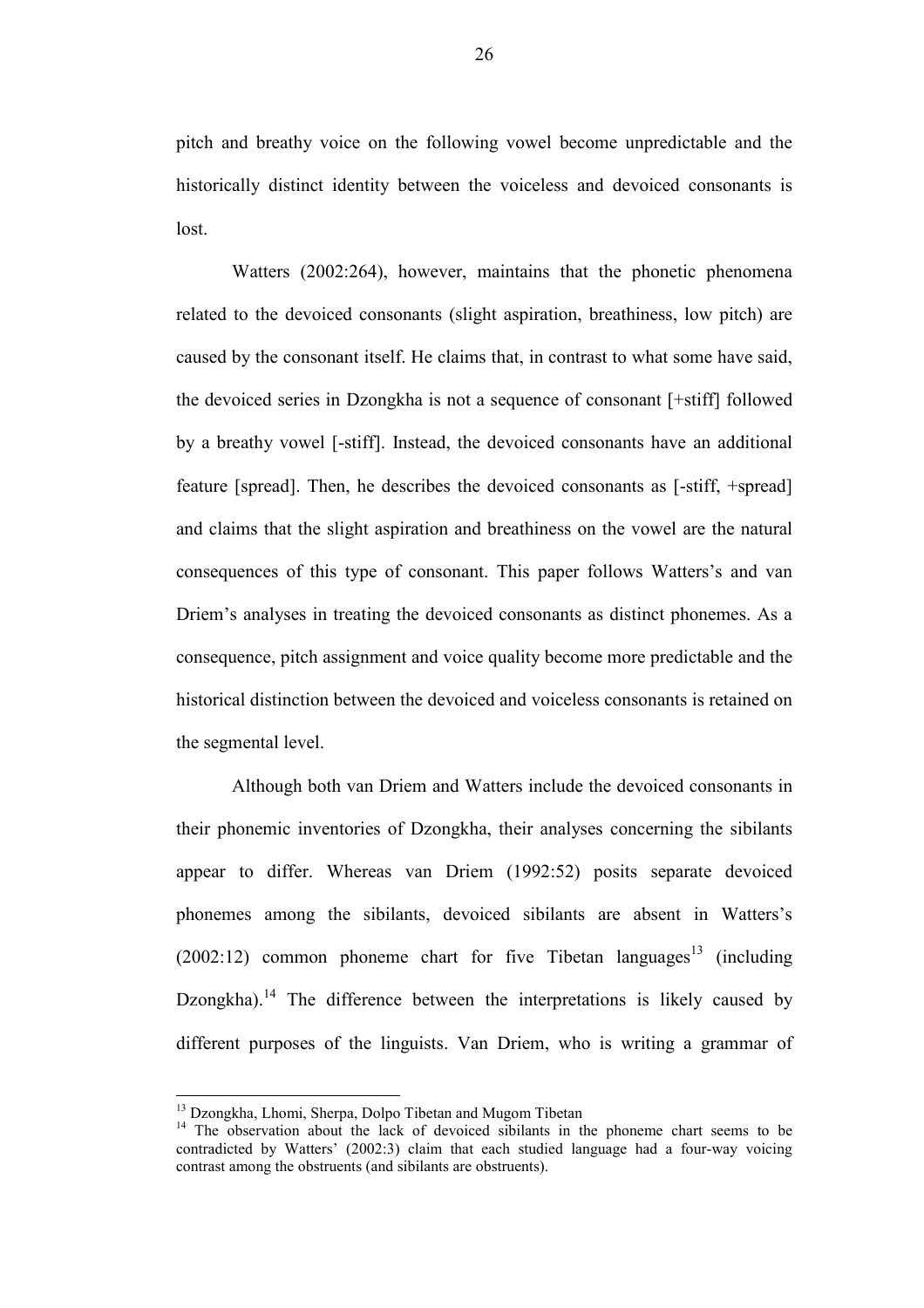Dzongkha, wants to have separate devoiced sibilants because the Tibetan script, which is used for writing Dzongkha, has separate characters for the devoiced and voiceless sibilants. Watters, on the other hand, does not find any phonetic difference between the voiceless  $/s/$  and  $/s/$  and their so-called devoiced counterparts and so posits only one voiceless sibilant phoneme for dentals and alveolo-palatals. This paper follows Watters's analysis in recognising devoiced consonants only among the plosives and affricates.

### 4.2. Plosives

#### 4.2.1. Word-initial plosives

Watters (2002:3) claims that in all the five southern Tibetan languages he studied (Dzongkha, Lhomi, Sherpa, Dolpo Tibetan and Mugom Tibetan) there is a fourway contrast of voicing/aspiration in plosives and affricates: 1) voiceless unaspirated, 2) voiceless sometimes slightly aspirated and usually followed by breathy voice (devoiced), 3) voiceless heavily aspirated, and 4) voiced (voiceless preceded by voicing). The Denjongka initial plosives and affricates fall in these four categories.

Table 7 on the next page presents minimal/analogous sets, which give evidence for the four-fold contrast between the plosives in the four places of articulation.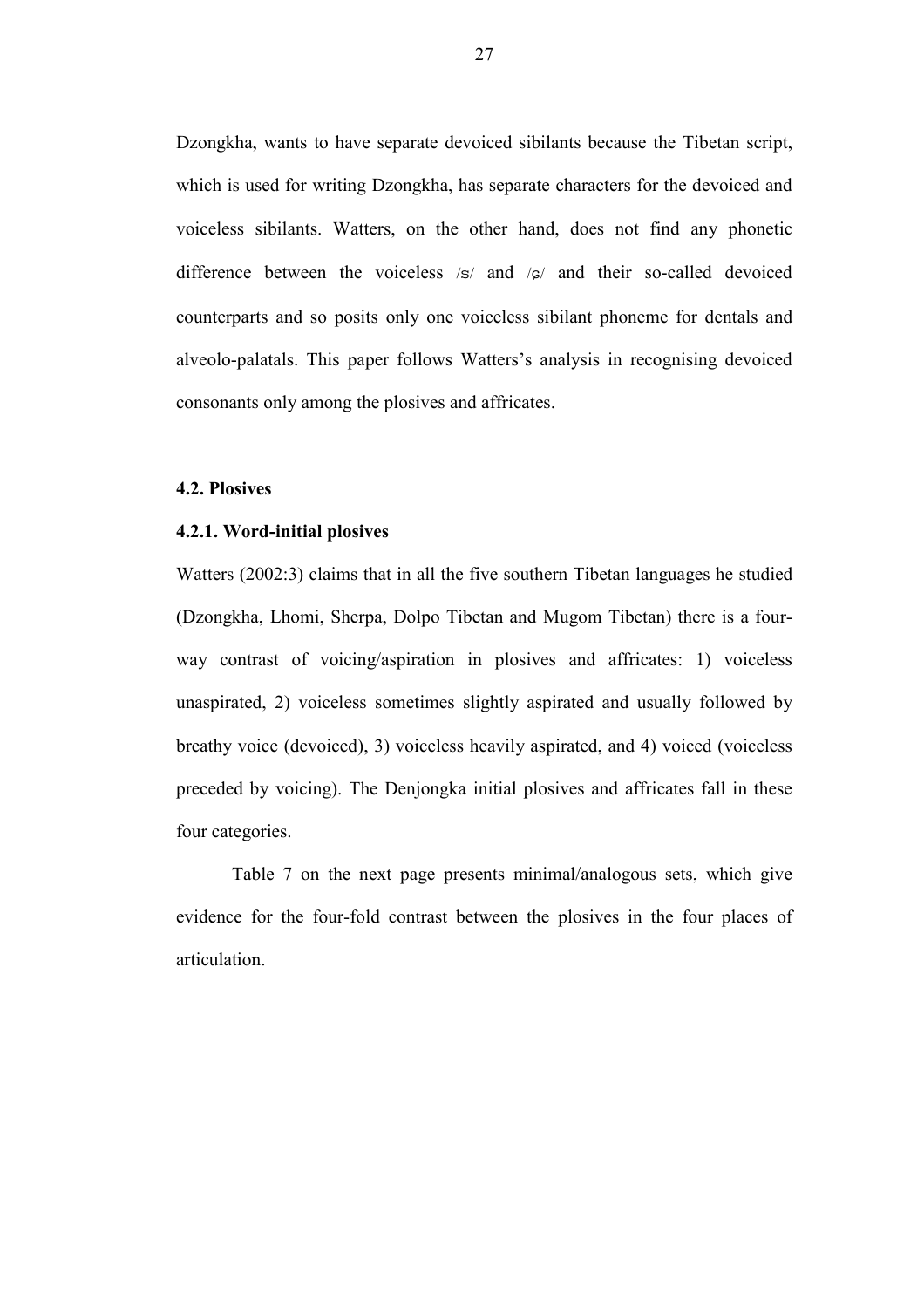| Minimal/analogous set for bilabial<br>plosives:                                                                                                                                                                 | Minimal/analogous set for dental<br>plosives:                                                                                                                                        |
|-----------------------------------------------------------------------------------------------------------------------------------------------------------------------------------------------------------------|--------------------------------------------------------------------------------------------------------------------------------------------------------------------------------------|
|                                                                                                                                                                                                                 |                                                                                                                                                                                      |
| /pér/[pér] 'camera'                                                                                                                                                                                             | /tó/[t̪p̃] 'food'                                                                                                                                                                    |
| $/p^h$ ếm/ $[p^h$ ếm] 'parents'                                                                                                                                                                                 | / $t^h$ ó/ $[\underline{t}^h$ ó!] 'hammer'                                                                                                                                           |
| $\sqrt{ber / [m\text{ber}] \cdot p}$ ineapple'                                                                                                                                                                  | $\sqrt{d}$ o $\sqrt{n}$ do] 'stone'                                                                                                                                                  |
| $/p'$ e/[pe] 'cow'                                                                                                                                                                                              | $/t'$ o $2/$ $\lceil t' \circ 2 \rceil$ 'load'                                                                                                                                       |
|                                                                                                                                                                                                                 |                                                                                                                                                                                      |
| Minimal/analogous set for retroflex                                                                                                                                                                             | Minimal/analogous set for velar                                                                                                                                                      |
| plosives:                                                                                                                                                                                                       | plosives:                                                                                                                                                                            |
| $\pm$ ekte/ $\pm$ ek $\pm$ e? $\pm$ eral $\pm$<br>/t $^{\rm h}$ 6m/ [t $^{\rm h}$ 6m] 'market'<br>/duK/ $\lceil$ <sup>n</sup> duk <sup>h</sup> ] 'dragon, thunder'<br>$/t'$ om/ $[t \circ m]$ 'friend (female)' | /kéː/[kéː] 'to deliver' <sup>15</sup><br>$/k^h$ é : / [k <sup>h</sup> é : ] 'payment, tax'<br>/ge:/ $\lceil \sqrt{2}$ ge:] 'to cross, to win'<br>$/k$ ' e $!/ [k' e!]$ ' to divorce' |

Table 7. Contrastive sets for the plosive phonemes in the four places of articulation

As seen in Table 7, the word-initial voiced plosives  $\sqrt{a}$ ,  $d$ ,  $d$ ,  $g$  are prenasalised when pronounced in isolation. In sentential context, however, they usually occur without prenasalisation. Neither are word-medial voiced plosives prenasalised. Figure 1 below, extracted from Praat, gives the wave form of the prenasalised word /gu/  $\lceil \frac{\log n}{n} \rceil$  'nine'.



<sup>&</sup>lt;sup>15</sup> The phonemic transcription for the long vowels is tentative. Section 5.3. provides evidence for the opposition between /e/ and /e $:$ /.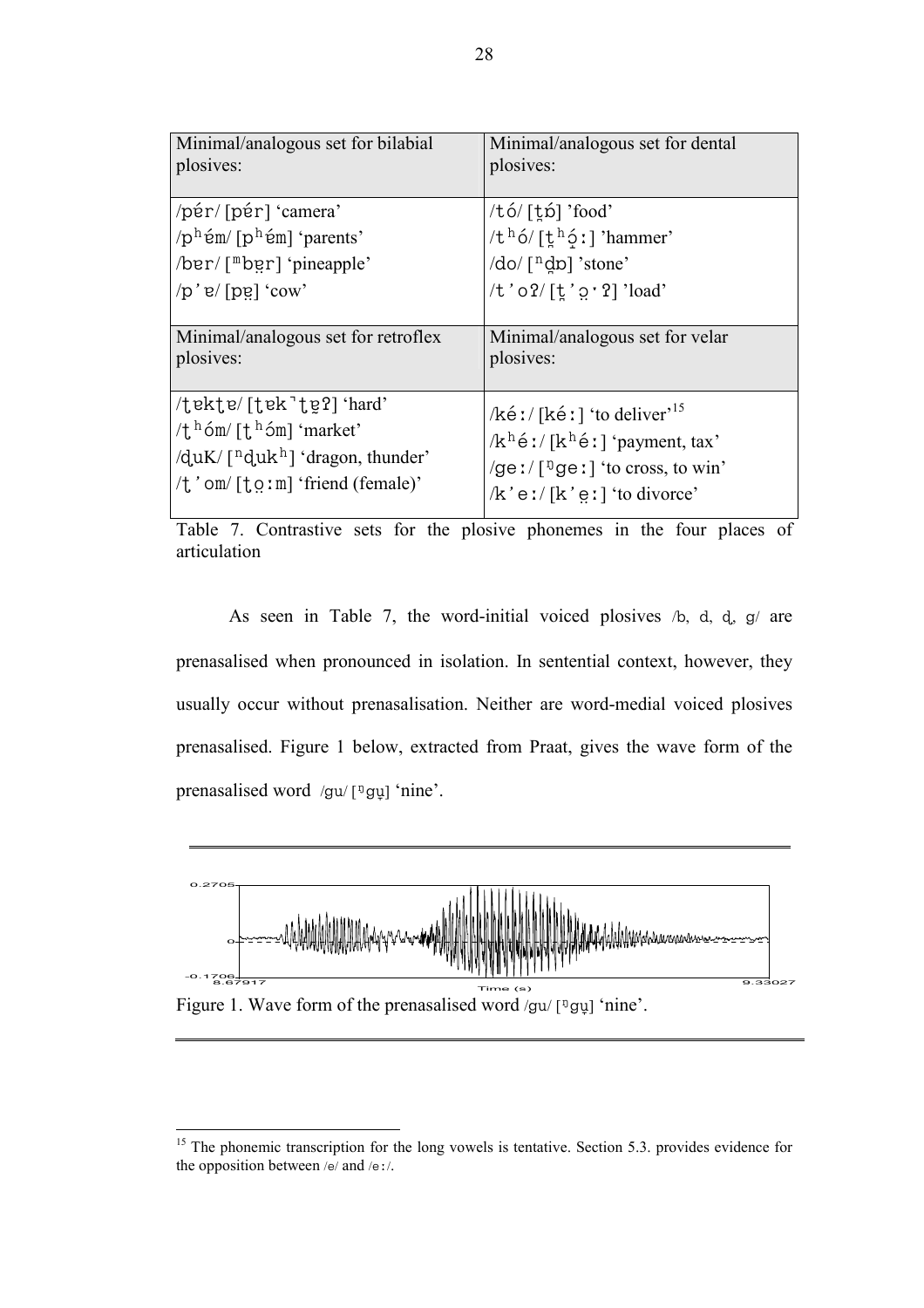In Figure 1, the amplitude of the sound wave decreases to nearly zero between the prenasalisation and the release of the plosive. This indicates decreased voicing. A more accurate phonetic transcription for  $[\frac{q\dot{q}}{q}]$  would actually be  $[\sqrt[n]{g}$ , the circle under the bilabial plosive referring to the decresed voicing. There was also variation between different words, some voiced plosives being more clearly voiced throughout the pronunciation than others. Moreover, there were individual differences in pronouncing the voiced consonants. KB's voiced plosives, for instance, were more clearly voiced throughout their pronunciation than  $RB's.<sup>16</sup>$ 

The retroflex plosives, as testified by WT, derive historically from a complex onset where a plosive was followed by  $\langle r \rangle$ . Especially after the devoiced retroflex, one can still hear some friction after the release of the plosive (cf. van Driem 1992:81 for Dzongkha).

The velar plosives tend to be fronted to when followed by  $/j/$  or  $/i/$ , e.g. /g.juK/  $\lceil P_{\text{J}} \rceil$  'to run' and  $\lceil \frac{k h}{l} \rceil$  (chi  $\lceil \frac{h}{l} \rceil$  'dog'. The fronting of the velars is also noted by Sandberg (1895:10), who found that in order to pronounce the word "gyuk-she"<sup>17</sup> rightly, it was advisable to try to pronounce the word as "dyukshe".

The differing voice onset times (VOT) of the aspirated, slightly aspirated and voiceless unaspirated velar stops are demonstrated in Figure 2 below which is extracted from Praat.

<sup>&</sup>lt;sup>16</sup> Watters (2002:4) describes the corresponding consonants in Sherpa as voiceless preceded by voicing, e.g. /dɐ/ [dtɐ]. He also notes that some speakers pronounce this series as fully voiced.  $17$  'to run'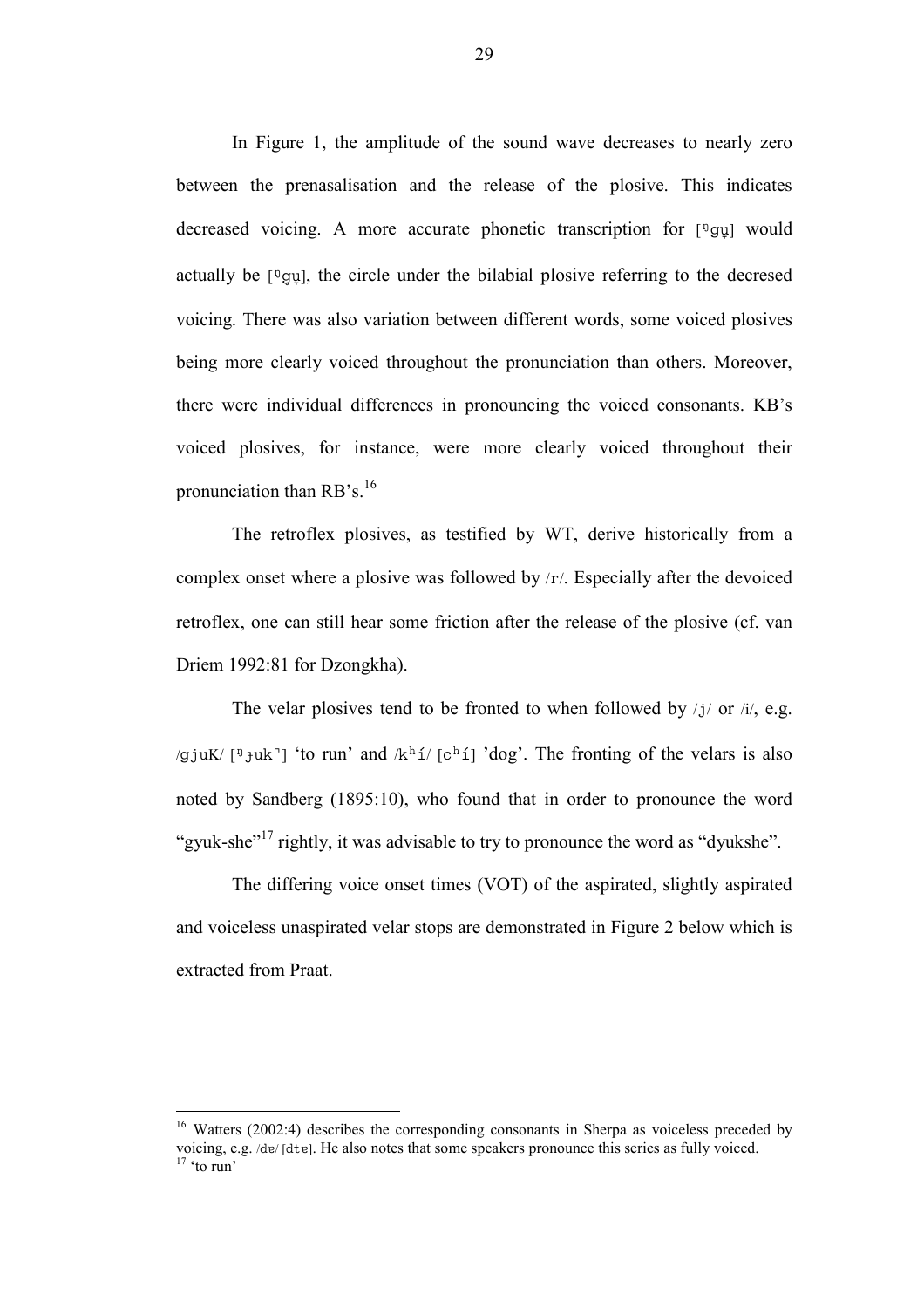

Figure 2: Duration of the aspirated, slightly aspirated (devoiced) and the unaspirated velar plosives in  $[k^h$ <sup>ep</sup>] 'needle',  $[k' g]$  'what?' and  $[k<sub>e</sub>] 'who?'$ 

In Figure 2, the boundary between the velar consonants and the following vowel can be seen as sudden growth in the sound wave. The dotted lines in each diagram mark the beginning and the end point of the initial consonant. The VOT in the fully aspirated stop in  $/k<sup>h</sup>$ ép' [k<sup>h</sup>ép'] 'needle' is about 0,08 seconds, whereas the slightly aspirated stop (devoiced stop) in  $/k$  'er/ [k' e̯ı] 'what?' lasts 0,06 seconds, being about 0,02 seconds shorter than the fully aspirated stop. The VOT for the voiceless unaspirated stop in  $\frac{1}{2}$  [kê?] 'who?' is about 0,02 seconds. The same phenomenon also occurs with  $/k<sup>h</sup> i/ [c<sup>h</sup> i]$  'dog',  $/k$ ' i/ $[c<sup>i</sup>$   $\bar{E}]$ 'knife' and  $[k_1 : ]$  'to circle with a rope', where the aspirated stop lasts 0,11 s, the devoiced stop 0,06 s and the voiceless stop 0,02 s.

Watters (2002:4-6) shows the same aspiration variation between the three types of stops in Sherpa. He also observes that the articulation of the slight aspiration in the devoiced series is inconsistent<sup>18</sup>, and when the aspiration is

<sup>18</sup> According to Sprigg (1990:43), aspiration in the high register in Tamang is "invariant", i.e. pronounced consistently by all speakers. Aspiration in the low register, however, is called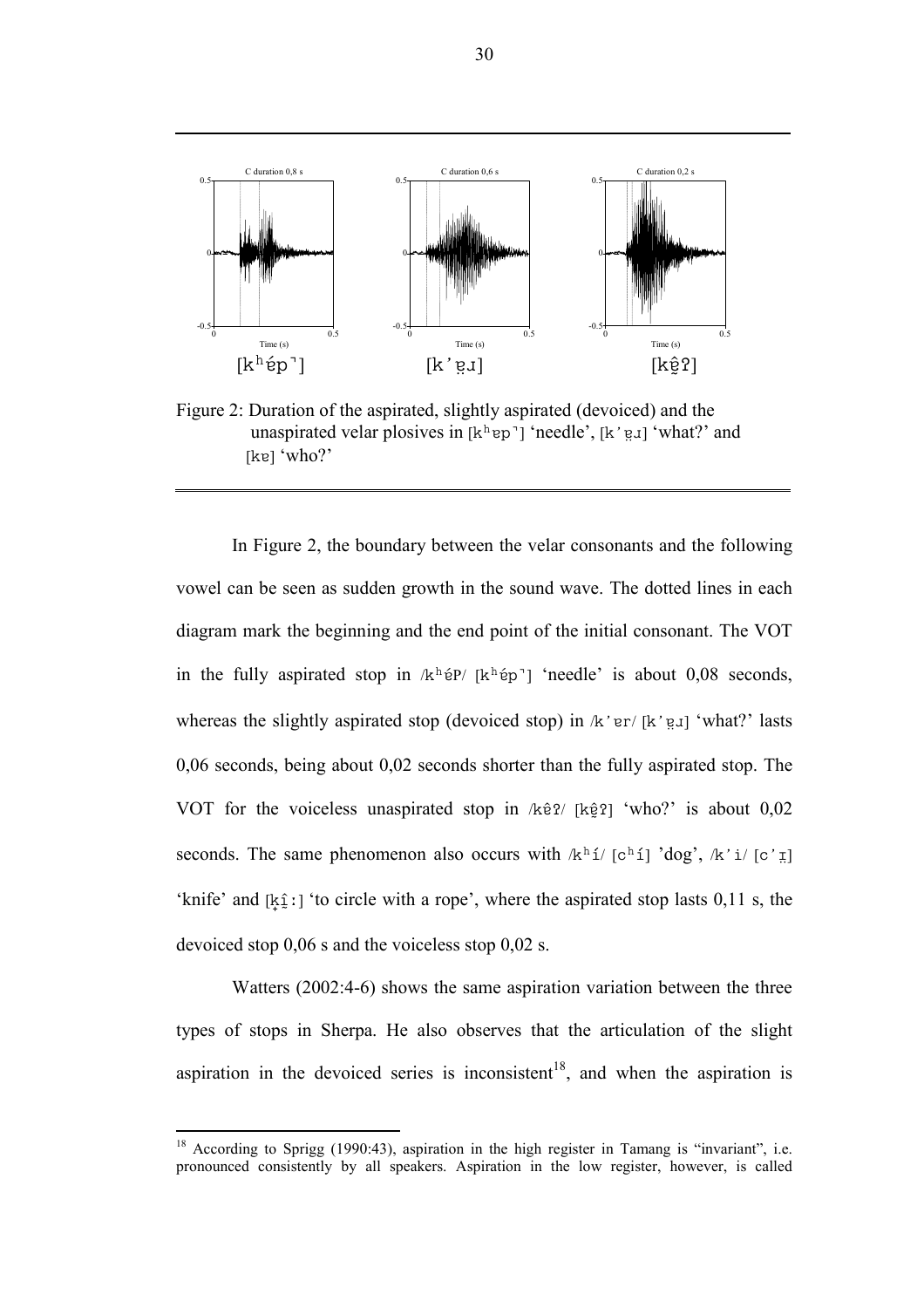lacking, the devoiced plosive is impossible to distinguish from its voiceless counterpart in terms of VOT. It is not obvious whether Watters means that the articulation of the slight aspiration is only inconsistent between different words or whether the different pronunciations of the same word are also pronounced inconsistently. Whichever the case, the latter is true for Denjongka. The VOT in the devoiced stops varies a lot even between the different pronunciations of the same word. The VOTs in the three pronunciations of the word  $/k \nu$   $\mu$  k'  $\mu$ n 'roof', for instance, were 0,03 s, 0,05 s and 0,08 s. One should, however, keep in mind that saying the same word three times in a row was not a natural setting.

#### 4.2.2. Word-medial and word-final plosives

Word-medial plosives are challenging for phonemic analysis. A reliable analysis necessitates a good knowledge of Denjongka morphology. Because this knowledge is not available to me at present, the suggestions below should rather be taken as hypotheses based on my impression on the data than as the final word on the matter.

No minimal pairs were found in the data to prove any phonemic voicing or aspiration oppositions among word-medial plosives. Voiced and voiceless plosives, however, contrast in analogous environment as exemplified in 8-9).

- 8) /ngko/ [ngko] 'black'  $/$ n 2 $q$ u 2 $/$  [n  $q$   $q$   $q$ ]  $\gamma$   $n$   $n$   $o$   $s$   $e$   $\gamma$
- 9) /çembu/ [çembu] 'hat' /dempo/ [dempo] 'cheek'

<sup>&</sup>quot;variant" because some speakers pronounce it and some not. At this stage, I cannot say whether the "inconsistency" mentioned by Watters refers to the same phenomenon as "variance" in Sprigg.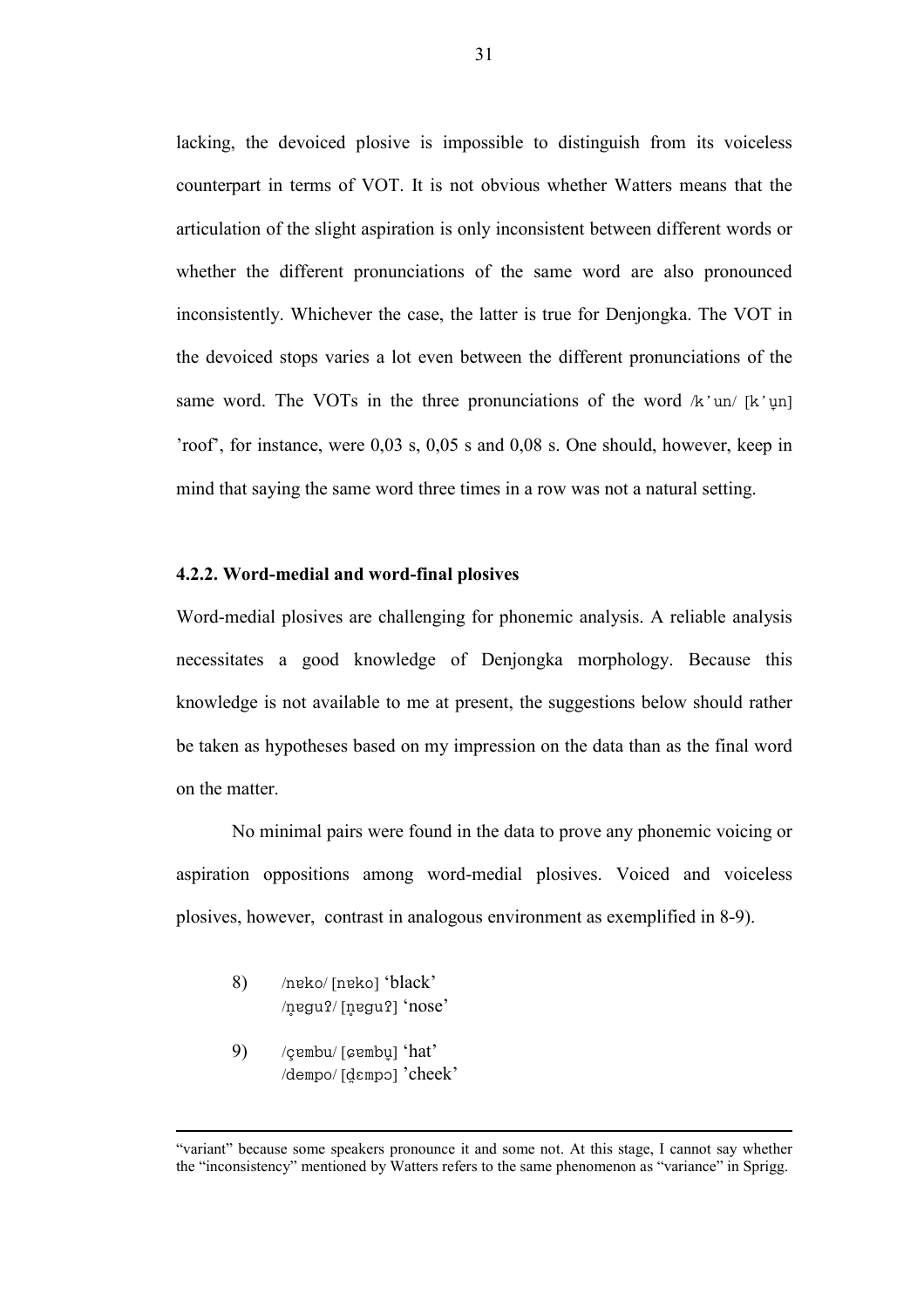At the same time, the voicing of word-medial plosives varies considerably. In  $\frac{1}{2}$  /dzenku:/ $\frac{n}{d}$  arengu:/ $\frac{n}{d}$  aren<sup>2</sup>, for instance, both the voiced and voiceless variant were recorded to occur. It is yet unclear whether word-medial voicing is phonemically contrastive.

Intervocalically, the voiced plosives  $\beta$ ,  $\alpha$  and  $\alpha$  may be realised as voiced fricatives [ $\beta$ ],  $\delta$ ], and  $\gamma$  respectively. At present, I do not know whether the example words in 10) below are mono- or bimorphemic.

 $10$ ) /p'oNbu/ [põ ;  $\beta$ u] 'donkey'  $/k<sup>h</sup>$ edi/ [k $<sup>h</sup>$ edi/k $<sup>h</sup>$ eði] 'kidney'</sup></sup>  $/t$  $i$ ge:/ $[t$  $c$ <sup>h</sup>ive: $i$  'foreign'

The relationship between word-medial voiced and voiceless plosives needs more investigation. The questions that will need to be answered are: How are voiced and voiceless plosives distributed word-medially and are there conditioning factors for this distribution or are the phones in free variation on a flexible cline of word-medial voicing? Are the the realisation rules (or tendencies) for word-medial plosives different morpheme-medially and morpheme initially? Does register have a significant role to play (e.g. favouring the voiced variant in the low register)?

Most aspirated plosives occur word-initially, but in some words, such as /tukphym/ [tuk]  $\gamma$ <sup>h</sup>ym] 'thick (of books)', the aspiration occurs word-medially. Analogically to Lhasa Tibetan, word-medial aspirated plosives are hypothesised to occur only at morpheme boundary.<sup>19</sup>

 $19$  Hari (1979:27) asserts that the aspirated stops in Lhasa Tibetan "occur only morpheme initially and therefore medial aspiration is evidence for compounding. Chang (1992:159), on the other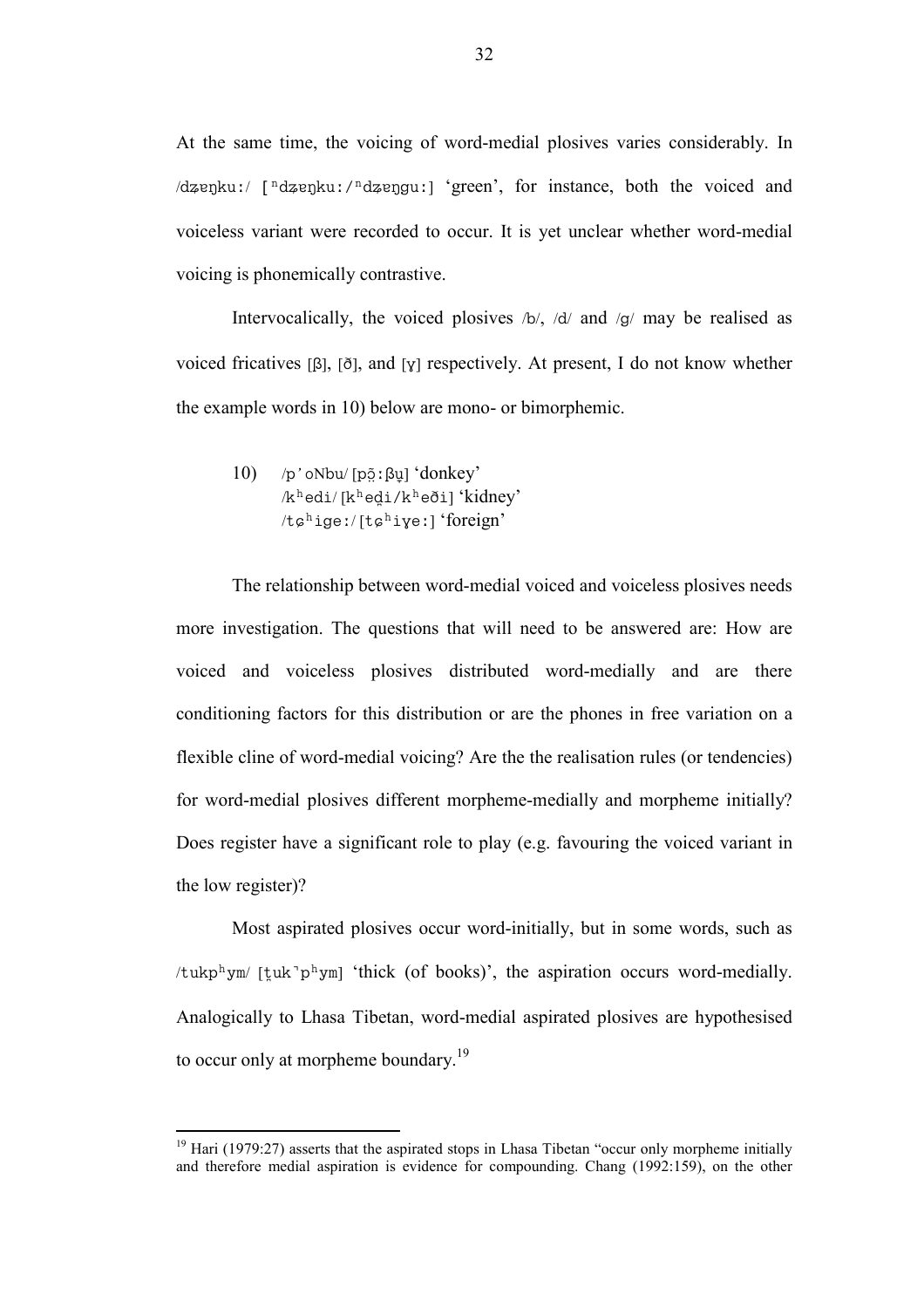Word-medial (and morpheme initial) aspirated plosives, especially in the low register, tend to be weakly aspirated, and the plosive closure also becomes weak. Consequently, the word-medial aspirated plosives  $/p<sup>h</sup>/, /t<sup>h</sup>/$  and  $/k<sup>h</sup>/$  at morheme boundary are sometimes realised as fricatices  $[\phi/f]$ ,  $[\theta]$  and  $[x]$ , as seen in 7).

11) 
$$
/t' \cdot e : p^h e : / [\n\text{kg} : \phi e : / \text{kg} : f e :]
$$
 to flutter (of a prayer-flag)<sup>20</sup>  $/|\text{qup}^h u|^2 / [n\text{quf} u|^2]$  'cave'  $/t^h e : t^h e? / [t^h e : \theta e]$  'back of the neck' (KB)  $/s\dot{e}k^h eN / [s\dot{e}k^h \tilde{e} : /s\dot{e}k e]$  'restaurant'  $/|\text{duk}^h uN / [\text{quk}^h \tilde{u} : / \text{qux} \tilde{u} :]$  'tree'  $(RGL)^{21}$ 

Curiously, all word-medial sequences of a bilabial plosive and /i/ were realised as aspirated  $[p^h j]$ , e.g. /ts<sup>h</sup>ep<sup>h</sup>ju/ [tshep<sup>h</sup>ju] 'grandson'.

Word-finally, the four-way plosive opposition is neutralised. Word-final bilabial plosive is realised as a voiceless unreleased stop  $[p^{\dagger}]$ . The velar plosive is realised as an voiceless unreleased velar stop [k<sup>-</sup>] or as a glottal stop [2].<sup>22</sup> Phonemically, the bilabial and velar finals may be represented by the archiphonemes /P/ and /K/, in which the four-way plosive contrast is neutralised. The velar /K/, labial /P/ and the glottal stop  $\frac{1}{2}$  are the only plosive phonemes which occur word-finally.

 According to Richter (1964:33-36, as cited in Mazaudon 1977:64), the word-final  $\sqrt{g}$  of WT may be unpronounced or be realised as a velar or a glottal

hand, claims that in Lhasa Tibetan "Compounds show high tone or absence of aspiration in a second syllable, where an isolated form has low tone."

<sup>&</sup>lt;sup>20</sup> Vowel length in the phonemic transcription is still a controversial issue, see 5.3.

<sup>&</sup>lt;sup>21</sup> The word for 'tree' given by RGL was completely different from  $\sin/$  (TB, KB) or  $\sin$ (RB) recorded from the other informants.

<sup>&</sup>lt;sup>22</sup> However, in /duK/ [<sup>n</sup>duk<sup>h</sup>] 'dragon, thunder', was clearly released.

<sup>&</sup>lt;sup>23</sup> In addition to being an allophone of  $/k$ , the glottal stop  $/2$  also occurs independently.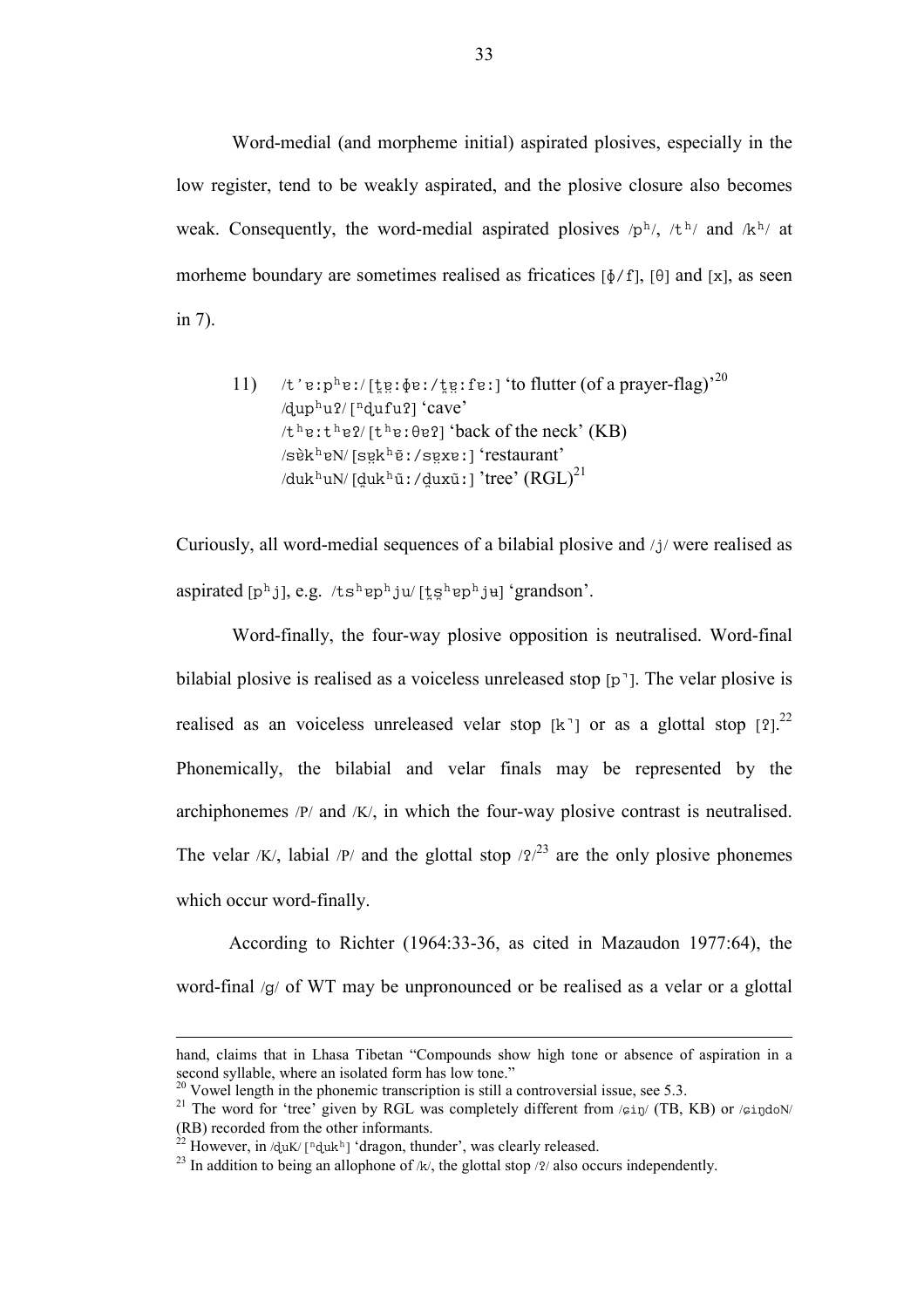stop in modern Lhasa Tibetan. He notes that the velar, when pronounced, doesn't affect the pitch contour. The unpronounced and glottal realisations of  $q/$ , on the other hand, cause a fall in pitch. This seems to be also true for Denjongka, as exemplified by  $/t \notin K / [t \notin k'/t \notin 1:2]$  'one', which also illustrates the fact that sometimes the pronunciation with the glottal has a longer vowel.

The word-initial glottal stop in Denjongka is phonetic, and it indicates that the word-initial vowel belongs to the high register (see example 15 on page 37). The word-final glottal stops, however, are more problematic. In Denjongka writing, they corresponded most of the time to  $\pi^{24}$ . There are, however, also many examples of the final glottal corresponding to  $5^{25}$  in writing. Thirdly, there are cases where the glottal stop is not represented by any character in writing. Because the goal of this paper is a synchronic rather than a diachronic description, the glottal stops are preserved as such in the phonemic transcription unless there is an alternative synchronic pronunciation with a velar or dental plosive, in which case the non-glottal variant is preserved in the phonemic transcription (e.g.  $/t \epsilon^2$ K/  $[t$  $g$ ík $^7$ / $t$  $g$ î:? $]$  'one').

Most of the time, the words which have a short vowel and a final glottal stop when pronounced in isolation have a long vowel when pronounced in a context. It remains to be established whether the glottal stop affects the word in any other way than to lengthen the vowel. The pitch pattern of a word is not predictable on the basis of the final glottal stop (when pronounced in isolation)

<sup>&</sup>lt;sup>24</sup> Traditionally, this character is written with 'g' in the Latin alphabet. In the written words in my data, the character corresponds either to the voiced /g/ or the devoiced /k'/. The writing system in Denjongka is not phonemically consistent.

<sup>&</sup>lt;sup>25</sup> Traditionally 'd' in the Latin alphabet. In Denjongka, it corresponds to either /d/ or /t '/.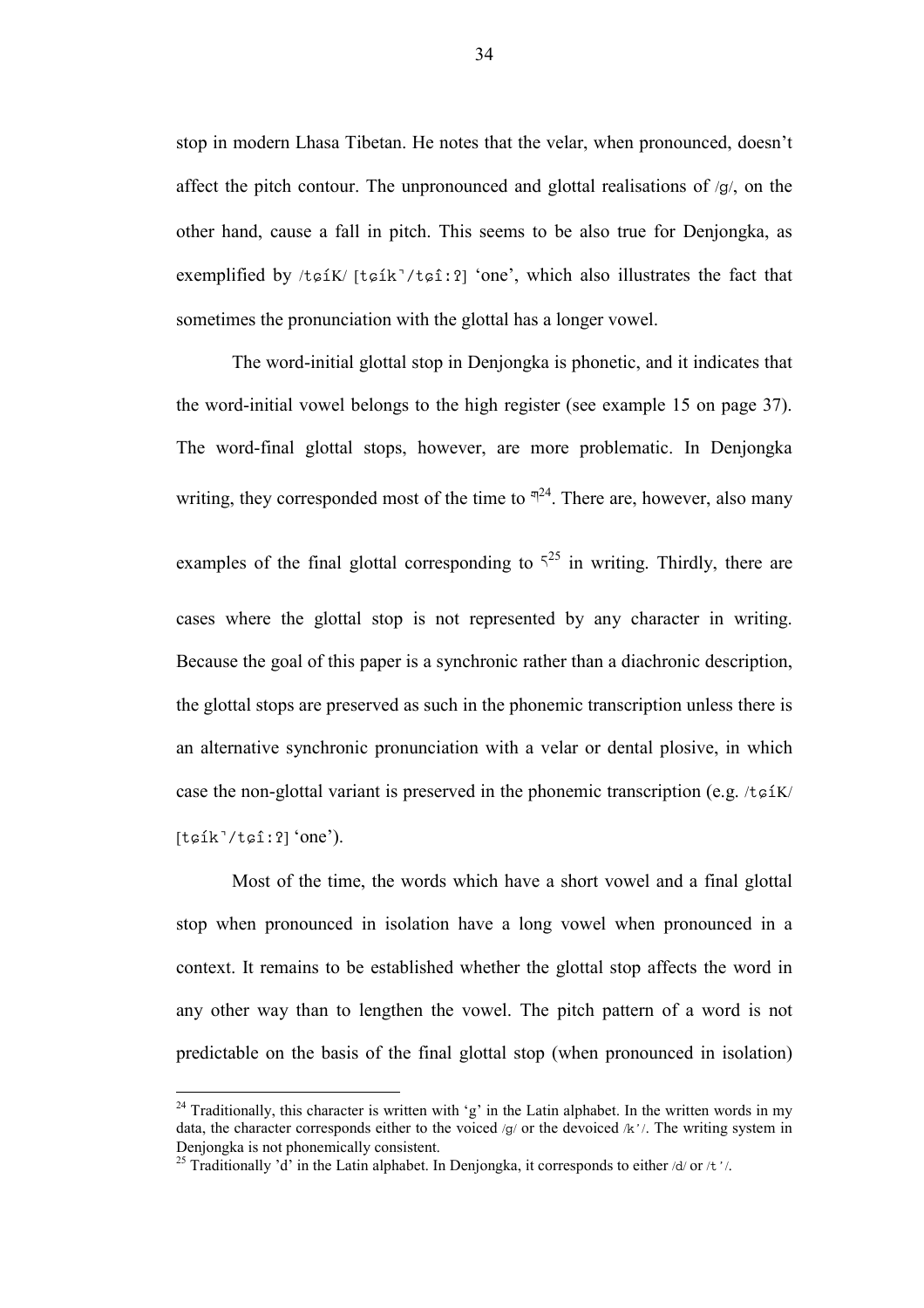nor does the occurrence of the glottal stop seem to correpond with only one of the registers (high vs low). The intricacies of the glottal stop need more investigation.

## 4.3. Affricates and fricatives

The Denjongka affricate and fricative phonemes are the alveolo-palatal affricates /t $\varphi$ , t $\varphi^h$ , d $\varphi$ , t $\varphi'$ , alveolo-palatal fricatives / $\varphi$ ,  $\varphi$ /, dental/alveolar affricates /ts, ts<sup>h</sup>, dz/, dental/alveolar fricatives  $/s, z/$ , and the glottal fricative  $/h/$ . The minimal/analogous series are presented in 12-13):

- 12)  $/t$  $\epsilon \hat{e}K / [t \epsilon \hat{e}T / t \epsilon \hat{e}K^{\dagger}]$  'to break'  $/t$  $6^h$  $\hat{e}$ ?/ $[t$  $6^h$  $\hat{e}$ ?] 'hand (honour.)' /tc'e/[tce] 'tea'  $\sqrt{d}$ ze:m/ $\lceil$ <sup>n</sup>dze:m] 'squirrel'<sup>26</sup> /tsê/ [tse] 'pasture, football ground'  $/ts^h$ é/[ts $^h$ é] 'salt'  $\frac{dz_0}{r \cdot dz_0}$  'cross between a yak and a cow'
	- $13)$  /s $\hat{e}$ / [s $\hat{e}$ ] 'mud'  $\sqrt{z}$ o/ [zo<sup>h</sup>] 'to make / $c\hat{e}$ / [ $c\hat{e}$ ] 'meat' /ze/ [ze] 'rainbow'

 $\overline{a}$ 

In the data, there are no examples of  $\pi/5$ , the devoiced variant for the dental affricate series. This gap calls for another careful look at the data. The dental/alveolar series sibilants are considered alveolar because of the assumption that it is physiologically easier to pronounce them non-dental. In the dental affricates, on the other hand, the sibilant assimilates to the place of articulation of the preceding plosive.

The contrastive status of  $|z|$  and  $|dz|$  is further attested in 14):

 $26$  Length is a complex matter and the phonemic transcription for length in this word is highly tentative.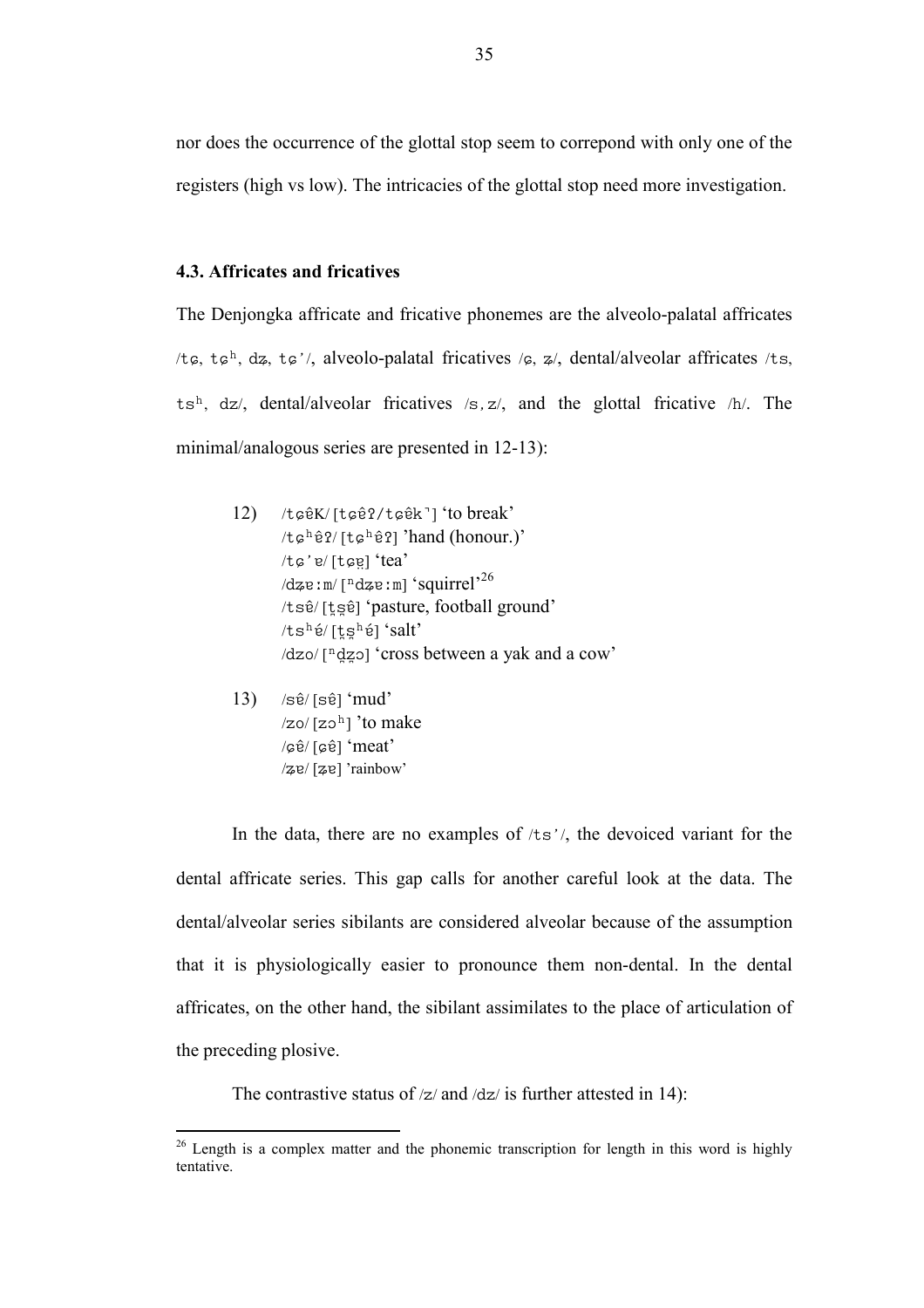14)  $/$ zoge?/ $[z$ oge?] 'to make, repair'  $/dzo:$   $ge$ ? $(lqzo:$   $ge$ ? $l$  'to finish'

An aural cue for distinguishing the aspirated alveolo-palatal affricate  $/t \varphi^{h}$ from the unaspirated  $/t \epsilon$  is the fact that the non-aspirated stop imposes a slight glide [i] on the following vowel. This glide is not present in the aspirated palatal affricate.

Similarly to the plosives (cf. 4.1.1.), there is often a difference in the VOT between the voiceless and devoiced affricates. In the tense voiceless affricate in / $t$  $\varphi$  $\hat{e}$ K/ [ $t$  $\varphi$  $\hat{e}$ k'] 'to break', for instance, the VOT in the first pronunciation of the word in isolation was about 0,04 s and in the devoiced affricate in  $\ell \epsilon' e / [\tau \epsilon e]$ 'tea' about 0,09 s. The VOT in the aspirated affricate in  $/t \epsilon^{h} \hat{e}$ ? [ $t \epsilon^{h} \hat{e}$ ?] 'hand (honor.)' was roughly the same as in the devoiced variant, but the sounds were notably different in that the devoiced sound imposed a glide (which can be seen as a rise in the first formant) on the following vowel whereas the aspirated affricate did not.

The voiceless glottal fricative  $/h/$ , which occurs only in the high register (similarly to Dzongkha, see van Driem 1992:95), is word-initially contrastive with the phonetic glottal stop, which precedes word-initial high-register vowels. In the low register, the glottal fricative is very short and weak as if to just prevent glottal closure in the beginning of the word. Because the glottal stop doesn't appear word-initially in the low register, the opposition is neutralised and  $/h/$  is noncontrastive there. The opposition of  $/h/$  with the phonetic glottal stop in the high register and the behaviour of the phonetic  $[h]$  of low register are illustrated in 15) below: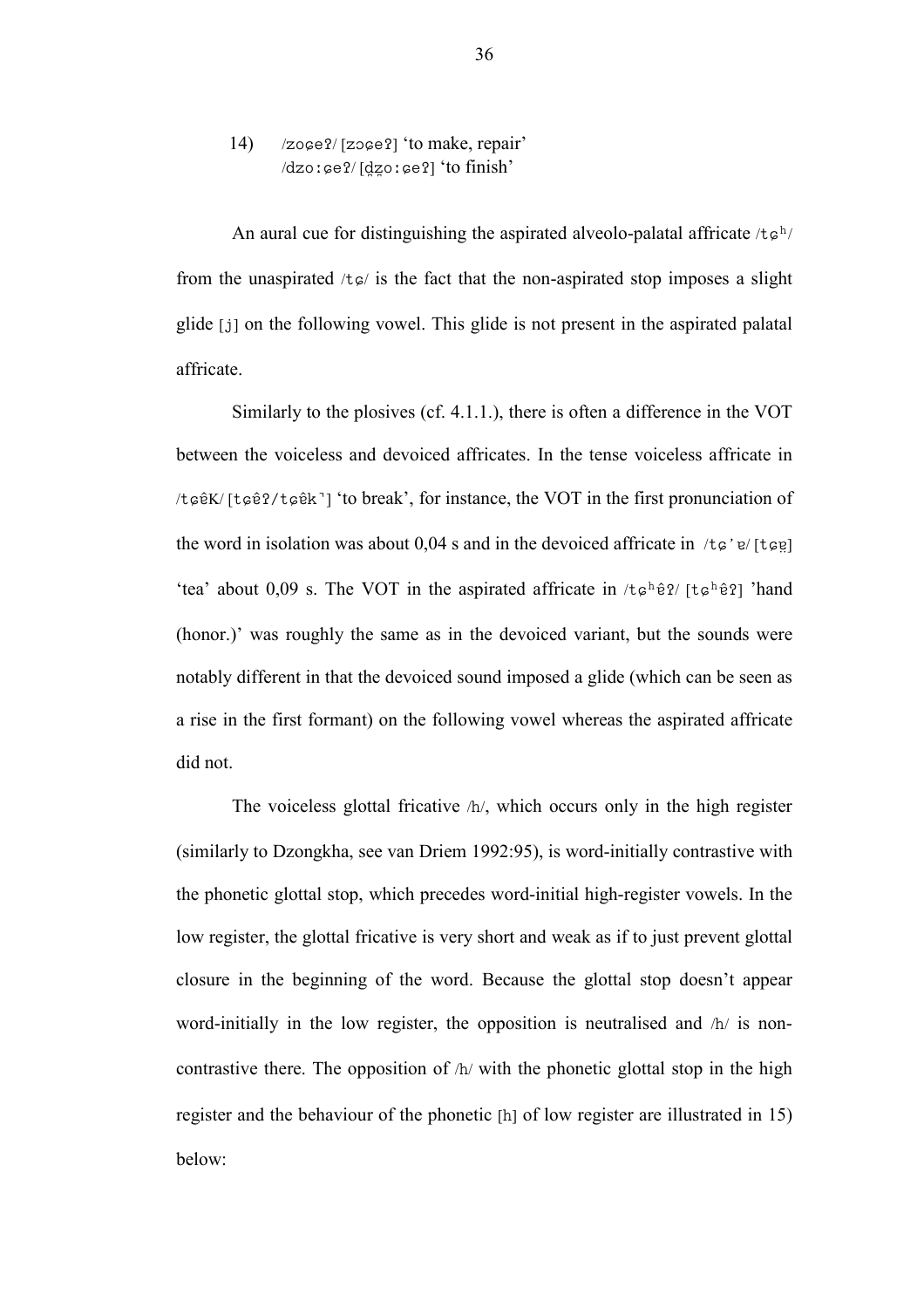15)  $/$ hép $/$  [hép<sup>-</sup>] 'to bark'  $\frac{1}{2}$  /ép/ or /áp/  $[2\acute{e}p^7/2\acute{e}p^7]$  'to push (e.g. with one's body)'  $\forall$ è:m/[hɐːm] 'fox'

Fricatives do not occur word-finally. Van Driem (1992:98), however, claims that in Dzongkha the alveolo-palatal sibilant  $\alpha$  may occur word-finally in a certain imperative form of the verb. No such forms are recorded in the Denjongka data at present, but this is clearly an issue for further research.

## 4.4. Nasals

The nasal stops in Denjongka are the voiced nasals  $/m, n, \eta$  and the voiceless nasals  $/n$ ,  $n/$ , of which  $/n/$  and  $/n/$  are phonetically dentals. Tibetan writing, on the other hand, has single characters for the four nasals  $/m, n, p, p'$ . Sandberg (1895:17-18) also lists these four phonemes as the nasal stops of Denjongka, including the palatal nasal in the phonemic inventory.

This analysis, however, is not a necessary one. According to the alternative analysis adopted here, Denjongka has only three phonemic nasals  $/m/$ ,  $/n/$  and  $/\eta$ , and the palatal  $[n]$  is the realisation of the archiphoneme, which is formed as a result of neutralisation of the contrast between  $/n/$  and  $/n/$ . The opposition between  $/n/$  and  $/n/$  disappears before the close front vowels  $/i/$  and  $/y/$  and the glide  $/j/$ . Then, the archiphoneme /N/, realised as [ı], appears in the nasal position. In the data, there are no instances of a dental or velar nasal preceding a close front vowel. Moreover, [n] doesn't appear word-finally, unlike the other nasals. The palatal nasal [n], however, also appears preceding other vowels than  $/i$  and  $/y$ .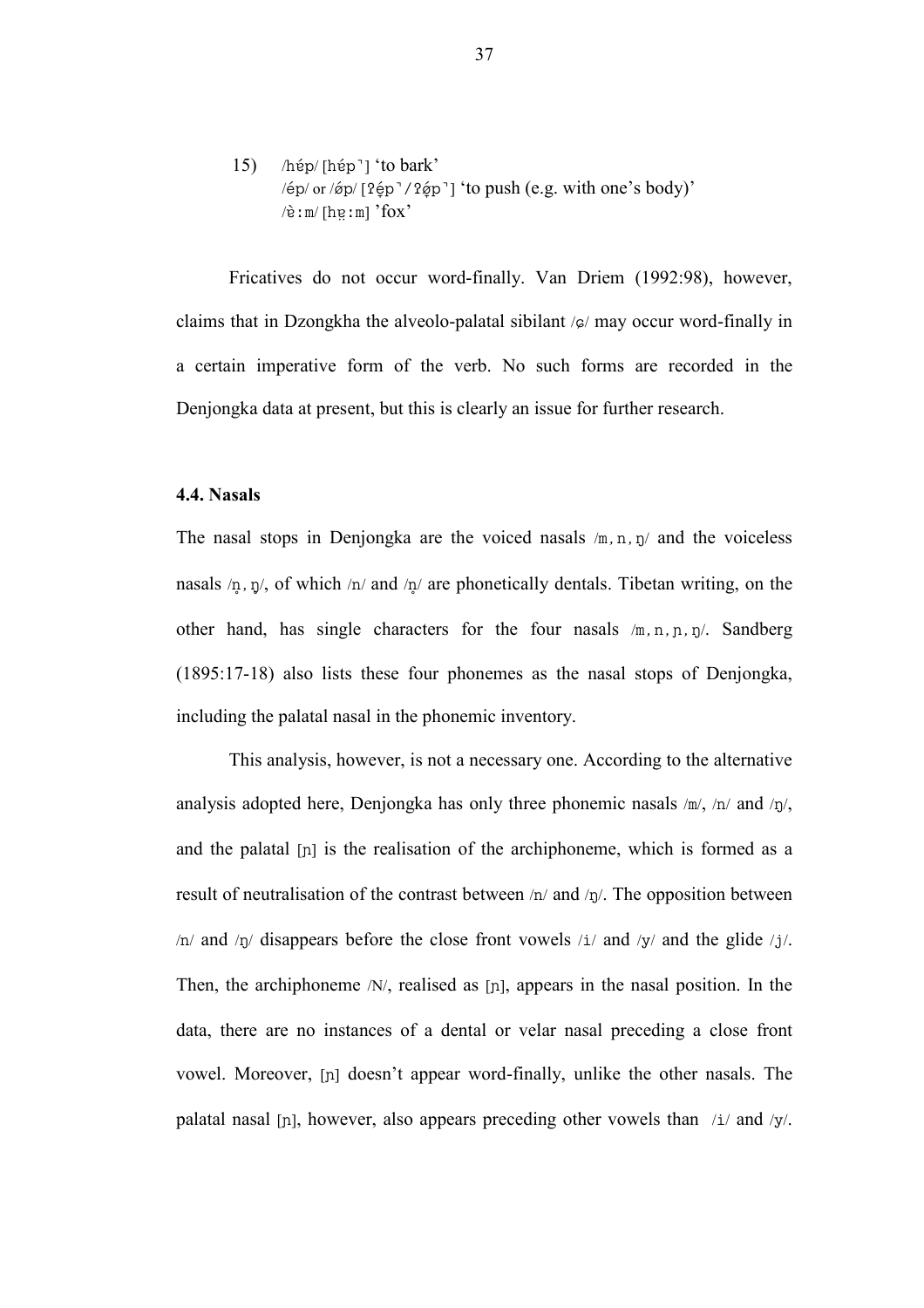Then  $[p]$  is interpreted as a sequence of the nasal archiphoneme and  $/j/$ . This interpretation is not far-fetched as  $[n]$  is pronounced with a strong glide. The following examples in 16) show how to analyse the nasals followed by  $/e$ .

 $16$ ) /mé/ [mé] 'wound'  $/n\grave{e}/[n\grave{e}]$  'here'  $\ln \hat{e}$ / [n̥è] 'I'  $/N$ jè/ $[n]$ iè/nè] 'fish'

In his study of the Limi dialect of Humla Bhotia, Wilde (2001:18) considers the possibility of this analysis, but refrains from it because the palatal glide in Limi CC-clusters occurs only after velar consonants. He also asks why /i/ doesn't appear after bilabial, dental, post-alveolar and retroflex consonants in Limi. In Denjongka, the situation is different. As shown in  $(17)$ , the glide /j/ may also appear after bilabials in CC-clusters, and so this interpretation of [ı] doesn't introduce any new syllable patterns.

# 17)  $/mj$ onge $2/[mj$ onge $2]$ 'to finish (a meeting)' /p'ie/ [p'ie] 'chicken'

In summary, the reasons for not interpreting  $[n]$  as a phoneme are the following: This analysis saves one phoneme and doesn't introduce any new syllable patterns. It also describes the distribution of nasals more consistently, because the palatal nasal, unlike other nasals, doesn't appear word-finally. In this interpretation, furthermore, the nasal series is more analogous with the stop series, which doesn't include a phonemic palatal stop. Analogously with the nasals, a velar stop followed by /j/ is realised as a palatal stop as in  $/k$ ju $\epsilon$ e?/ [cju· $\epsilon$ e?] 'to vomit'.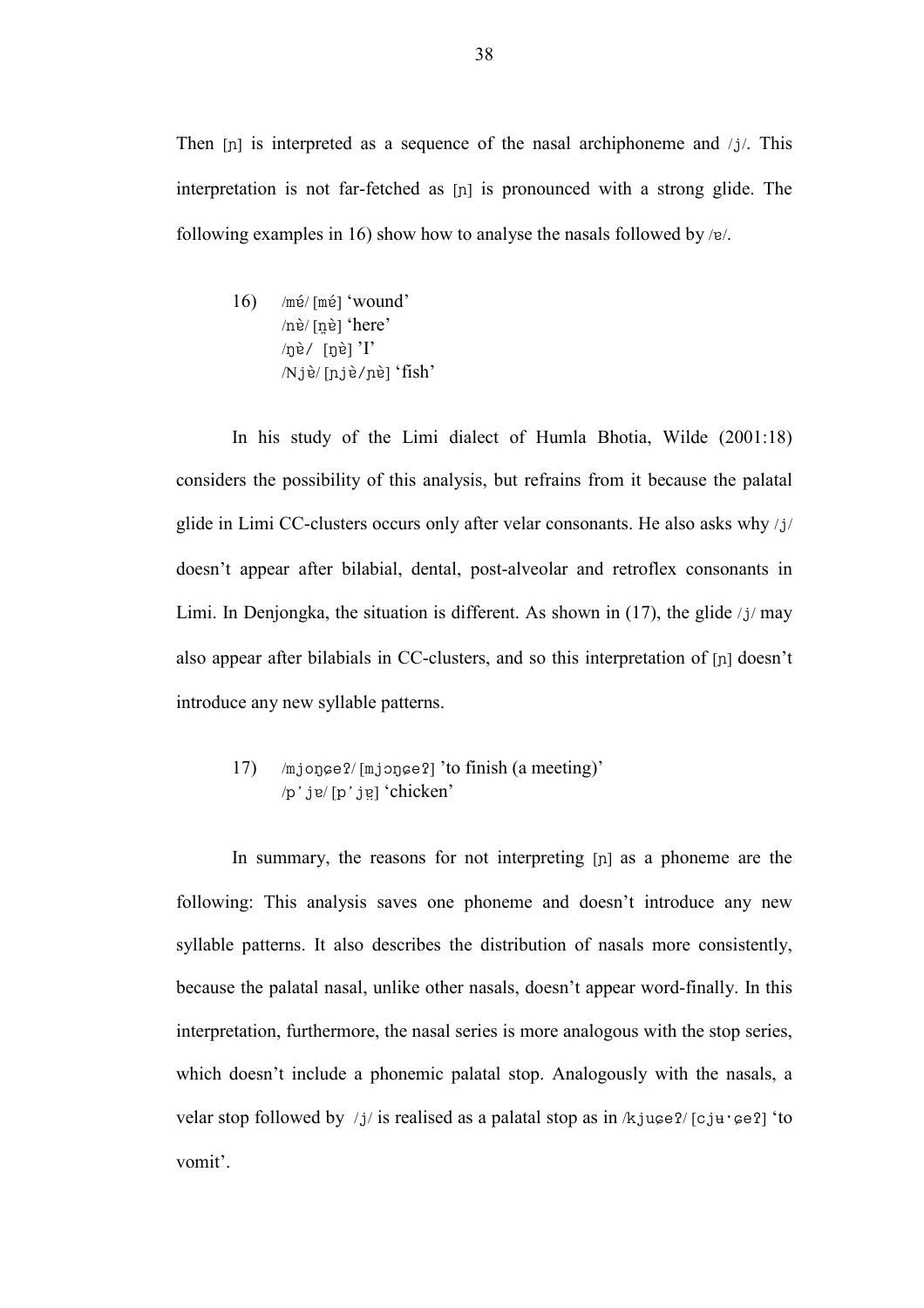In addition to having three voiced nasals, Denjongka also has two voiceless nasals  $/n/$  and  $/n/$ . The voiceless palatal nasal [n] is considered a sequence of the nasal archiphoneme  $/N/$  and the glide  $/j/$ . Watters (2002:15) calls the corresponding dental nasal in Dzongkha an "aspirated nasal". These phonemes in Denjongka consist phonetically of a short period of voiceless nasal followed by voiced nasal.

 Nasalisation on vowels derives historically from final nasals that are retained in writing but lost in speech. Sometimes, as in /rN #m/ [rN(òˆ.rN #m] 'to plant', the old nasal may surface in speech. I suspect that the variant with the nasal stop may be an example of what Sprigg (1991) calls "spelling style pronunciation", a style available for literate speakers of Tibetan dialects. The drop of the nasal lengthens and nasalises the preceding vowel.

# 4.5. Liquids

Denjongka has four liquid phonemes: voiced  $\lambda / \lambda$  and  $\lambda / \gamma$ , which appear either in the high or low register, and voiceless  $\lambda / \mu$  and  $\lambda / \tau / \mu$ , which occur only in the high register. The following four examples in (18) provide evidence for the opposition between voiceless and voiced liquids.

18)  $/16N/[16i]$  'money gathering'  $\frac{16N}{[15]}$  'to search' /q §å ?l/ [ß §å ?l] 'to destroy'  $\gamma$ re/ [ $\mu$ ]  $\gamma$ goat)

Word-initially, the rhotic  $\langle r \rangle$  tends to be realised as [ $\downarrow$ ], a close alveolar approximant that often causes some friction. Word-medially,  $\langle r \rangle$  is a flap  $\lceil r \rceil$  and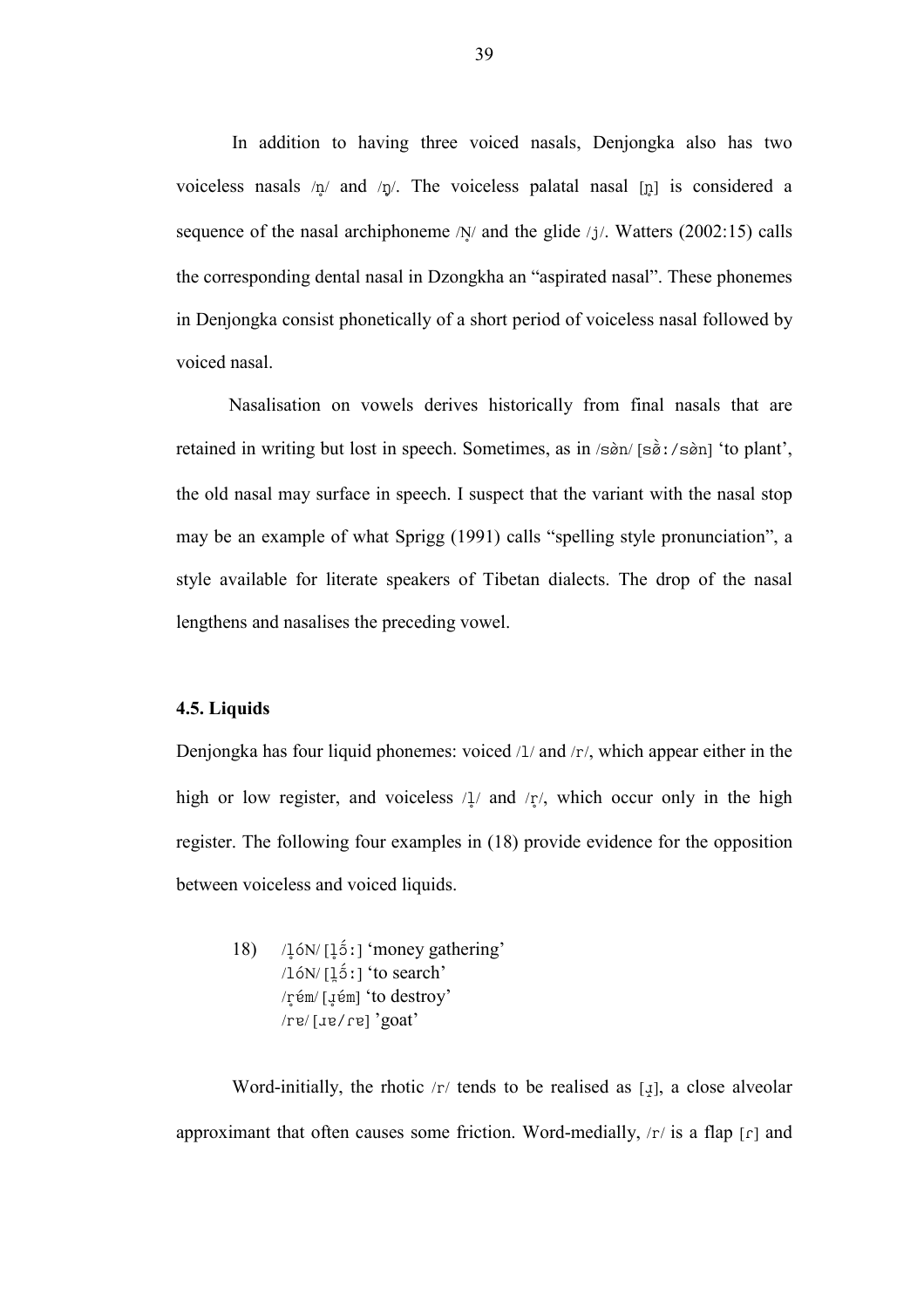word-finally a trill [r] or a flap [r]. The voiceless variant  $\pi/$  is realised as [ $\downarrow$ ], where the voiced approximation is preceded by voiceless friction. A curious detail about  $\langle r \rangle$  is that when preceded by the final  $\langle m \rangle$  of the previous word in a sentence, the voiceless friction was replaced by the aspirated  $/p<sup>h</sup>$ , e.g. /om  $\sqrt{p}$   $\sim$  [ $\text{omp}^h$   $\text{vol}^2$ ].<sup>27</sup>

The lateral  $/1/$ , too, appears in all three positions in the word, but only two examples of word-final /1/ were countered. Both occurred after the close back vowel  $/u$  and had alternative pronunciations with long [y : ] instead of [u1]. The laterals are usually realised as apico-dental  $[1]$  but word finally as laminal  $[1]$ . The two words with the word-final  $/1/$  are presented in 19).

19) /núl/ [núl] or /nỹ/ [nỹ : ] 'money, silver'<sup>28</sup> /neːtsul/[neːtsul] or /neːtsy/ [neːtsyː] 'message'

According to van Driem (1992:96), final liquids in Dzongkha "are limited to literary pronunciations." Considering the rareness of the word-final  $/1/$  and the existence of the alternative forms, this is most likely true of Denjongka too.

## 4.6. Central approximants

Two central approximants occur in Denjongka: the palatal approximant  $/j$  and the labio-velar approximant /w/. Both approximants appear word-initially, wordmedially and word-finally.<sup>29</sup> The palatal approximant also occurs as the second member of consonant clusters. The labio-velar approximant proved to be a rare phoneme. Only one example of word-initial /w/ (from TB) was found in the whole

 $\overline{a}$ 

 $^{27}$  /om/ 'milk', /ro/ 'to churn'

<sup>&</sup>lt;sup>28</sup> /y/ is short because length in /y/ and /ø/ is hypothesised to be non-contrastive (see 5.3., p. 44).

 $^{29}$  Occurrences of [i] and [u] as the last members of word-final vowel clusters were interpreted as  $/j/$  and  $/w/$  (see 3.2).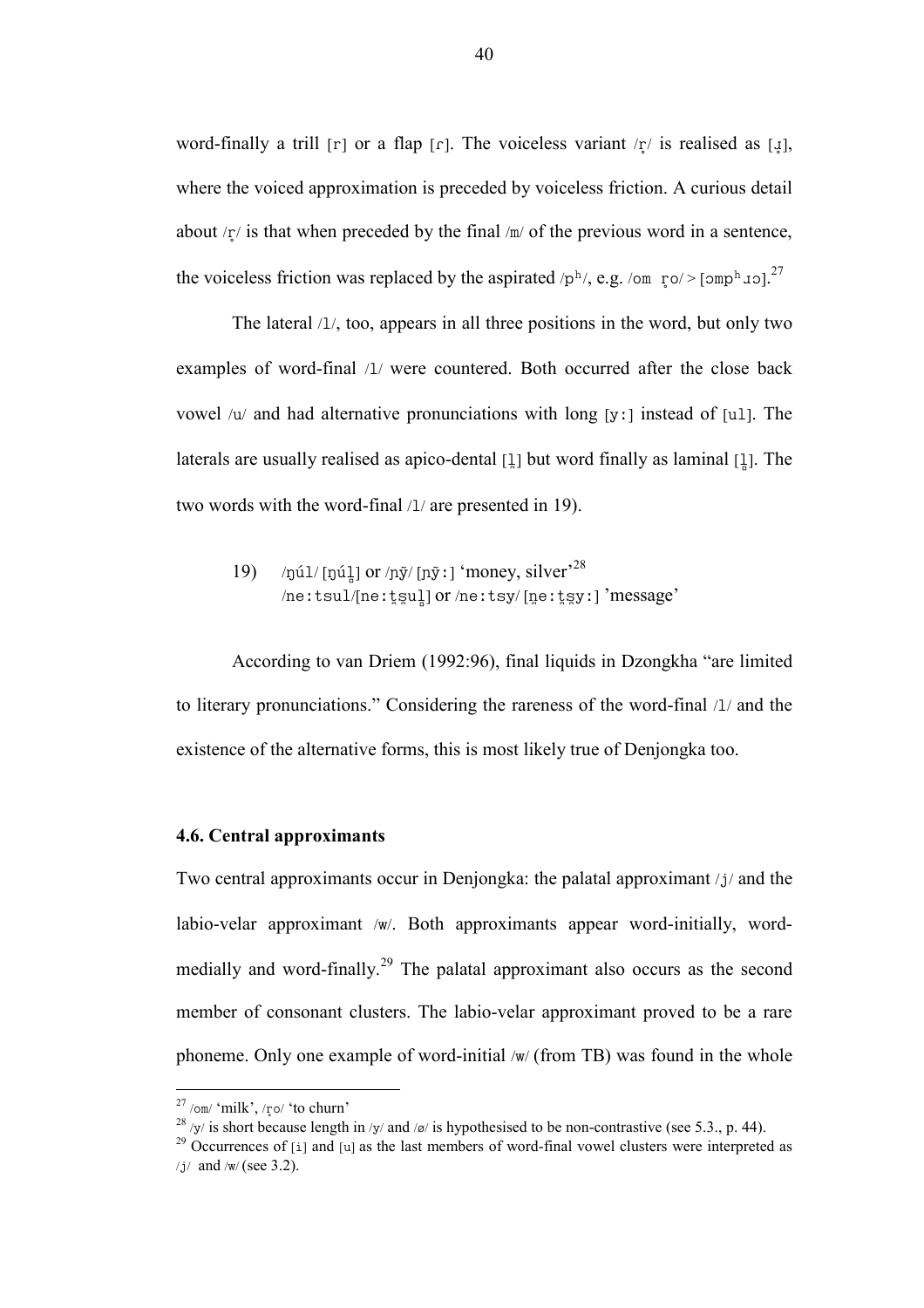data. The words in 20) illustrate the occurrences of  $/w/$  in the initial, medial and final positions:

20) /wet $\varepsilon$ / [wet $\varepsilon$ ] 'downhill' (TB) /Nje we/ [nɛ̃we] 'hell' /léw/ [léu] 'lungs'

# 5. Suprasegmental Phonology

# 5.1. Syllable structure

Denjongka syllable patterns with examples are presented in Table 8 below.

| Short vowel        |             |                                                        |  |  |
|--------------------|-------------|--------------------------------------------------------|--|--|
| Open<br>syllable   | $\rm V$     | $/e$ . lo $N/[2e]$ õ:] 'hook'                          |  |  |
|                    | <b>CV</b>   | /cé/[cé] 'meat'                                        |  |  |
|                    | <b>CGV</b>  | /kjê/[kjệ] 'hair'                                      |  |  |
| Closed<br>syllable | <b>VC</b>   | /øn/[?øn] 'left (vs right)'                            |  |  |
|                    | <b>CVC</b>  | /geP/[ <sup>ŋ</sup> gep <sup>-</sup> ] 'bag'           |  |  |
|                    | <b>CGVC</b> | /gjeP/[ <sup>n</sup> gjep <sup>-</sup> ] 'upper back'  |  |  |
| Long vowel         |             |                                                        |  |  |
| Open<br>syllable   | V:          | $/6$ : $/$ [? $6$ :]                                   |  |  |
|                    | CV:         | $\sqrt{2}$ i!/ $[zi!]$ 'four'                          |  |  |
|                    | CGV:        | $/k'$ jo: $2/[c'$ jo: $2]$ 'discuss'                   |  |  |
| Closed<br>syllable | V: C        | $\overline{e}$ : m/ [heː m] 'fox'                      |  |  |
|                    | CV:C        | /ge: $P/$ [ <sup>n</sup> ge: $p$ <sup>-</sup> ] 'king' |  |  |
|                    | CGV:C       | $/k$ jú:m/ $[cj$ ú:m] 'sour'                           |  |  |

Table 8. Denjongka syllable patterns

All consonants (see Table 6, p. 23) may function as an initial C. In the complex onset (CG), the glide position (G) is filled by  $/j$ . Surprisingly, there was also one example of  $/r/$  occurring as the second member of a complex onset  $(G)$  in the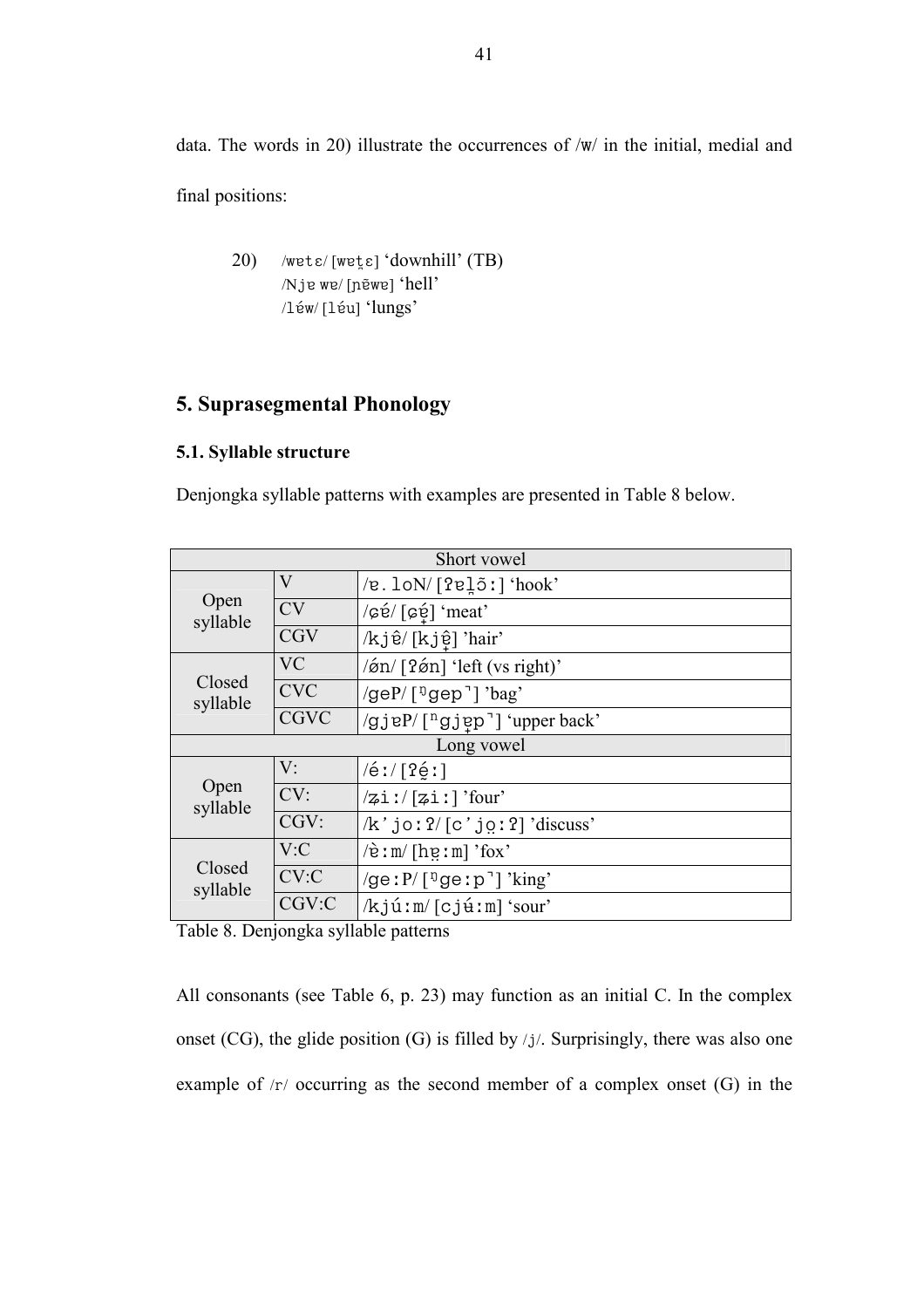alternative pronunciation /pri/ [p $\pi$ ] for /pi:/ [pi:] 'long grass'<sup>30</sup>. The possible syllable final consonants are  $/P$ , K, r, 1, m, n, n,  $\frac{p}{q}$ , of which  $\frac{1}{i}$  is very rare (see  $4.5.$ ).

### 5.2. Nasalisation

 $\overline{a}$ 

The vowels following or preceding nasals are nasalised to some degree. This nasalisation is phonetic and is not ordinarily marked in the phonetic transcription for too many diacritics above the same vowel make things unclear rather than clear. This conditioned nasalisation does not affect the duration of the vowel.

In addition to conditioned nasalisation, there is also phonemic nasalisation caused by the loss of the historical final nasals. This type of nasalisation is heard more clearly, partly because these phonemic nasalised vowels are typically long.<sup>31</sup> Although there are some words, such as  $\sin$  [s $\hat{\sigma}$ :/s $\hat{\sigma}$ n] 'to plant' and /lén/  $[1\acute{e}n/1\acute{e}i]$  'ox', in which the two varying pronunciations reveal the underlying nasal, in most cases the place of articulation of the underlying nasal cannot be deduced from aural cues. The nasal is then best represented by the archiphoneme  $/N/$  (see 4.4.), which neutralises the distinction between  $/n/$  and  $/n/$ , e.g. /ts $\acute{e}N/$ [t̪s̪ɛ̃ː] 'thorn' $^{32}$ .

Interpreting nasalised vowels as sequences of a short vowel and the nasal archiphoneme saves the analyst from increasing the phonemic inventory with the

<sup>&</sup>lt;sup>30</sup> This word was not recorded on minidisc. Therefore it lacks pitch in the transcription.

<sup>&</sup>lt;sup>31</sup> In some cases, the nasalised vowel may be short (e.g.  $\lceil \frac{n}{d\tilde{v}}\rceil$  'yesterday') when pronounced in isolation. In context, however, it is lengthened (e.g.  $\lceil \frac{n}{d\tilde{e}}\rceil$ ).

<sup>&</sup>lt;sup>32</sup> The bilabial nasal /m/ seems to be more resistant to disappearing word-finally than /n/ and /n/. Hence,  $/N$  neutralises only the difference between  $/n/$  and  $/n/$ .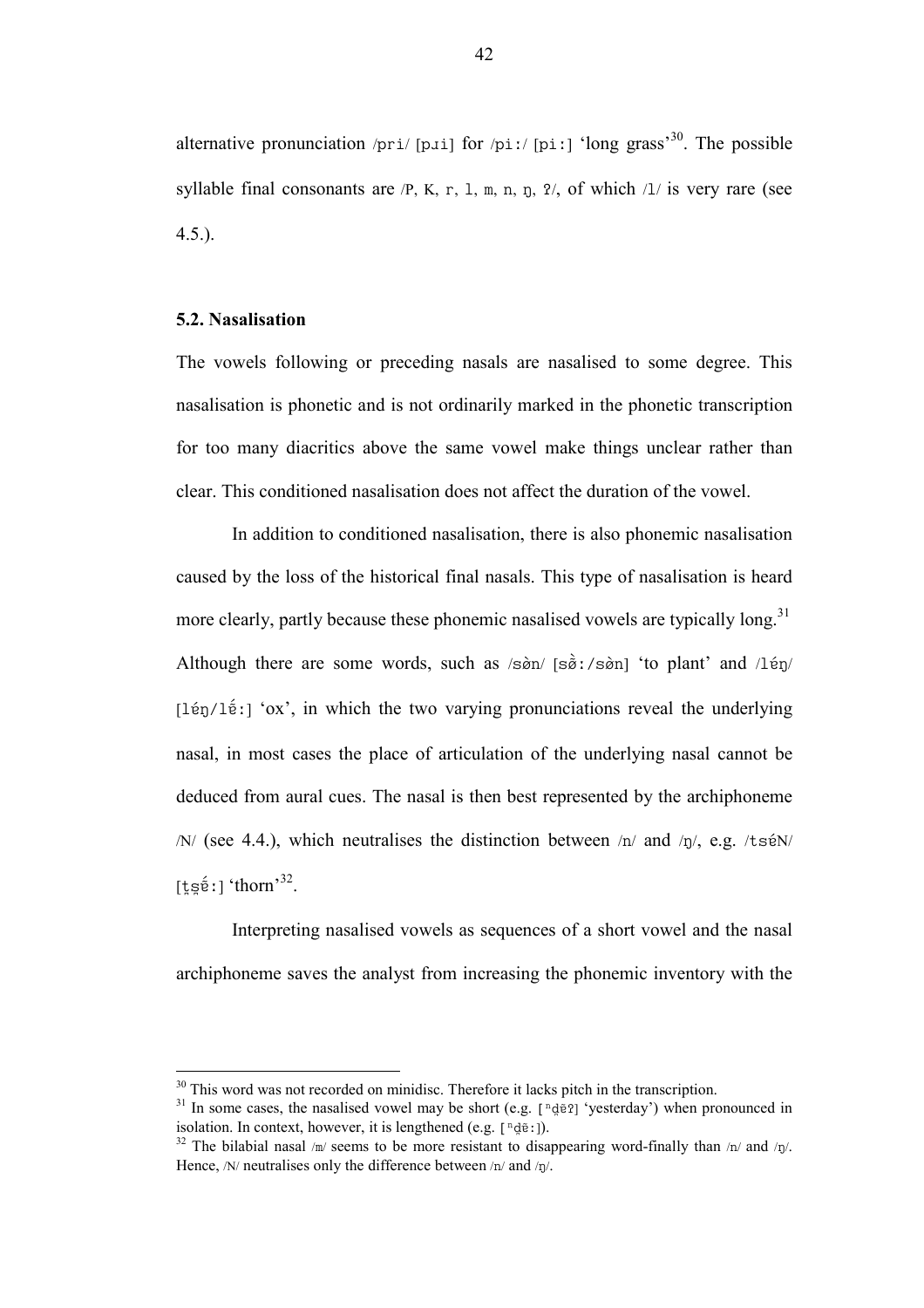nasalised vowels. All vowel phonemes (except perhaps for  $\varepsilon$ ) can be nasalised. Examples in 21) show that nasalisation in Denjongka is contrastive.

 $21)$  /tse?/ $[t$ sê:?/ $t$ sê?] 'rust' /srå ?N/ [s 4r 4å (èˆ] 'thorn'  $/t<sup>h</sup>o$ :  $\epsilon e$ ?/ [t<sup>h</sup>o:  $\epsilon e$ ?] 'to hear'  $/t<sup>h</sup>oNge?/[t<sup>h</sup>5:ge?]$  'saw (past tense of 'to see')'

## 5.3. Length

Analysing vowel duration in Denjongka and the related languages is far from straight-forward. Van Driem (1992:53), for instance, maintains that Dzongkha has long and short vowels and adds that the difference between them is not only one of duration but also of vowel quality. He comments, furthermore, that the difference between what he calls short and long  $/e/$  is "more often" in vowel quality than in length.

Watters (1999:57), on the other hand, claims that what some have called a long/short vowel distinction in Sherpa is actually a difference in vowel quality. Based on an acoustic study, he further observes that the difference in duration between the long vowels and short vowels is conditioned by syllable type and register so that the vowel duration difference is greatest in high register closed syllables and smallest in low register open syllables. In the low register, the "short" and "long" vowels are sometimes almost overlapping in duration. Watters, moreover, notes that the distinction between short and long vowels in Sherpa is not consistently pronounced. He ends up suggesting that there is no need for the category of length in the description of Sherpa vowels.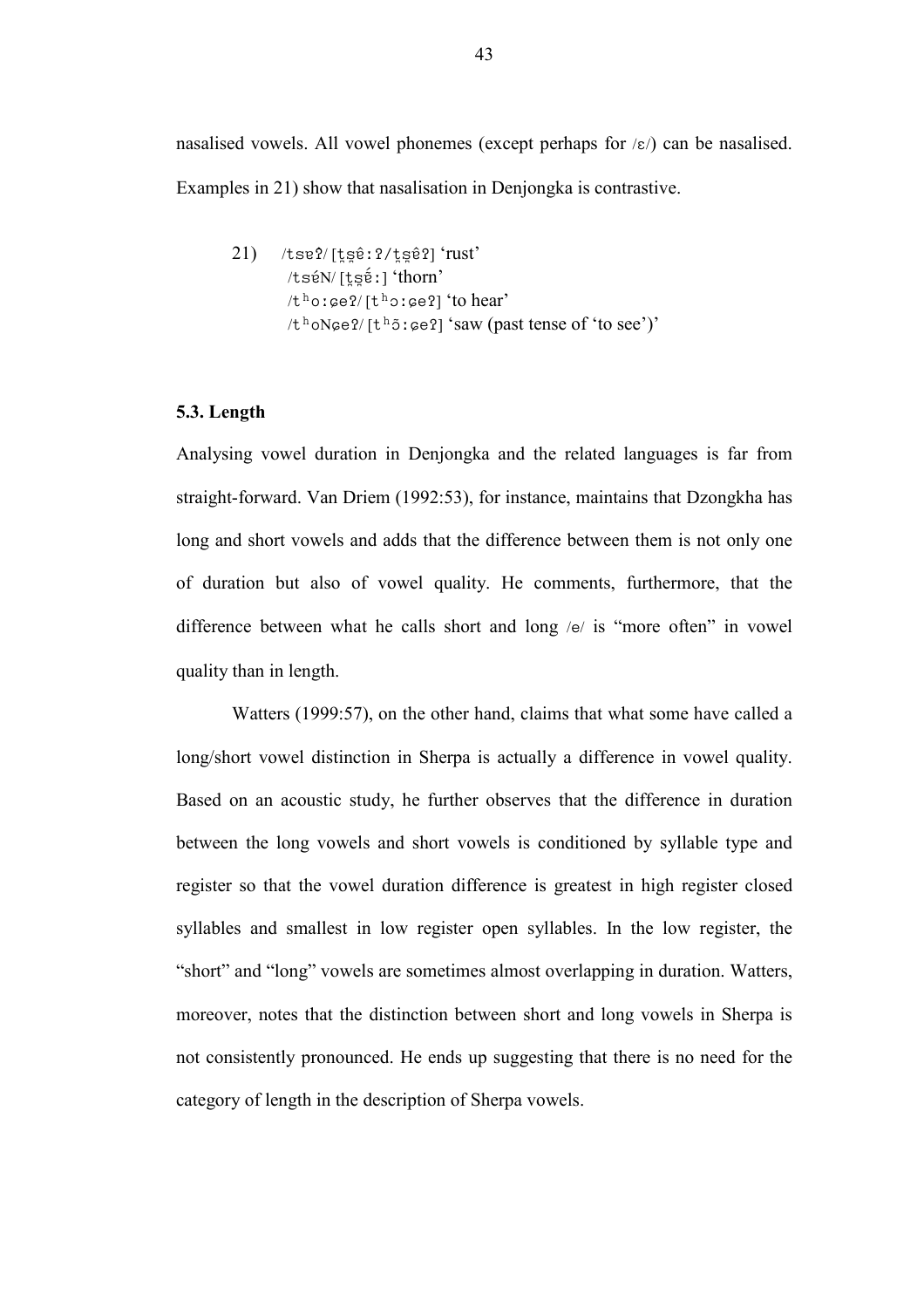Vowel duration in Denjongka conforms to Watters's description of Sherpa in that the duration of Denjongka vowels is not always consistently articulated. Especially in words ending with a glottal stop, there is considerable variation in vowel duration between the different pronunciations of the same word. The word /tsê?/ [tse?:?/tse?] 'rust', for instance, was recorded in two separate sentences. In one, the vowel is short,  $[t \leq \hat{e} \in \hat{e}]$ , but in the other, the vowel is long  $[t \leq \hat{e} \in \hat{e}]$ .

It was difficult to find word pairs in which the only contrastive feature would have been vowel duration. Nevertheless, I managed to find some evidence for phonemic vowel length in Denjongka. First, consider 22) below.

22) /geP/ $\lceil \sqrt[1]{}$ gep<sup>-</sup>] 'bag/backpack' /ge:  $P / \lceil \frac{\eta}{\rho}$ ge:  $p \rceil$  'king'

The words in 22), however, contrast not only in length but also in pitch. The pitch in [ $\log_{10}$ ] 'bag/backpack' is level while in [ $\log_{10}$ ] 'king' it is rising. Now look at 23).

23) 
$$
\sqrt{\mathfrak{s} i}/\sigma \mathfrak{s} / [\mathfrak{s} i]
$$
 'to catch, understand, know<sup>33</sup>  
 $\sqrt{\mathfrak{s} i}/[\mathfrak{s} i]$  'to die'

The length opposition in 23) is retained in sentential context. Both words appear in the high register and have a falling pitch. The third word pair that gives evidence for phonemic length is presented in 24).

24) /gu/ $\lceil \frac{p}{q}$ gu] 'nine' /gu:/ $\lceil \frac{\eta}{\text{qu}}\rceil$  'to wait'

 $\overline{a}$ 

<sup>&</sup>lt;sup>33</sup> Denjongka writing and the equivalent word in Dzongkha (van Driem 1992:58) are in favour of interpreting the vowel phoneme as  $/e$ .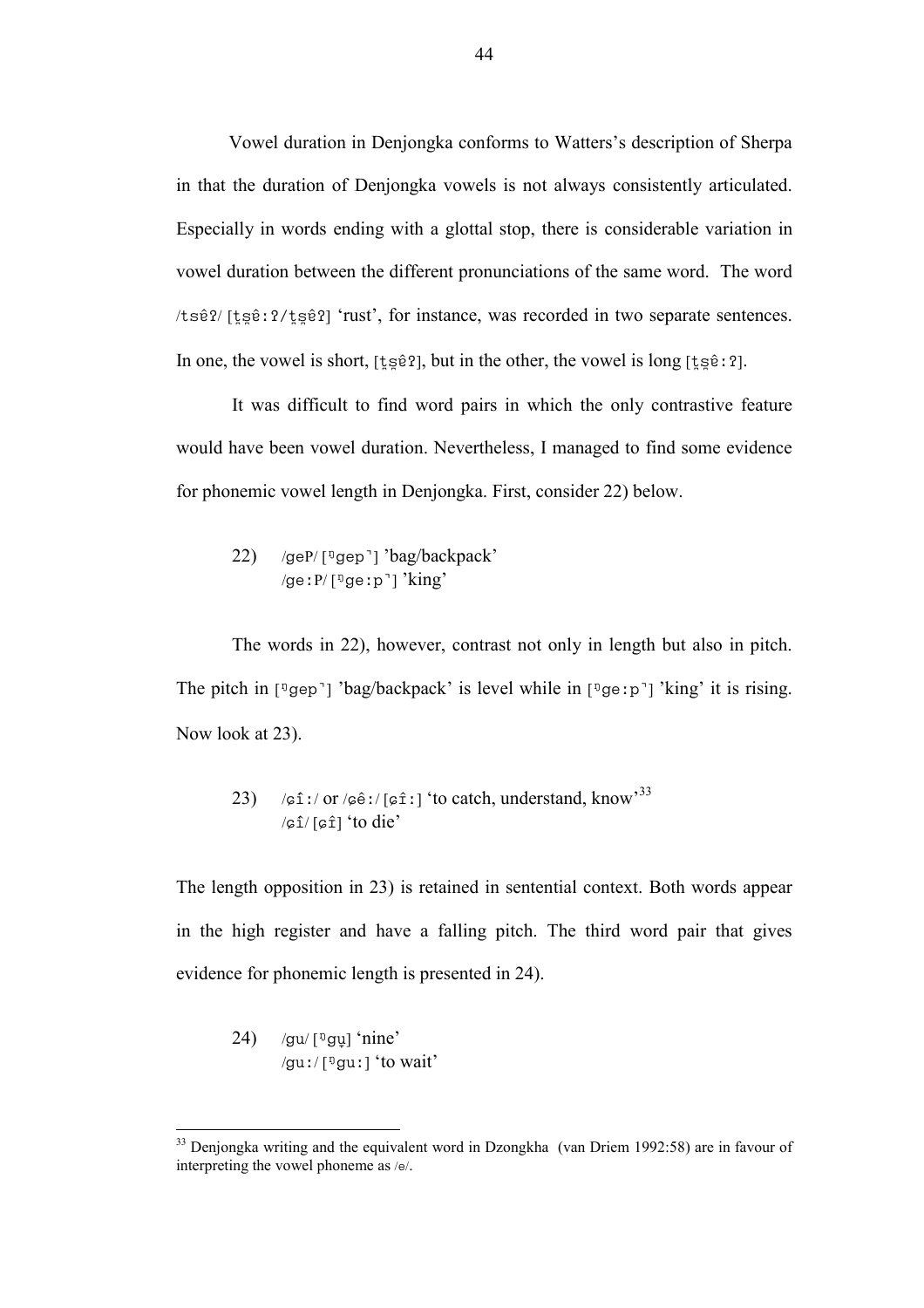According to Hari (1979:38) and van Driem (1992:54), length is not contrastive in the three vowels  $/\varepsilon$ /, /y/ and /ø/. Van Driem reports that these vowels are always long in Dzongkha and Hari maintains that in Lhasa Tibetan their phonetic realisation is contingent on the environment. In Denjongka,  $/y/$  and  $/\alpha$ / tend to be long especially in open syllables (e.g.  $[2y:]$  'village',  $[\frac{t}{g}$ :  $]$  'nets'). In closed syllables they are often short (e.g.  $[s\hat{y}_n]$  'to burn',  $[2\varpi]$  'left'), but both long and short  $/y/$  and  $/\alpha$  appear in both open and closed syllables. However, no minimal contrasts between long and short /y/ or /ø/ were found in the data. It is yet too early to say anything conclusive about the duration of the questionable phoneme  $/\varepsilon$ .

In the light of the above discussion and examples, one may call vowel length in Denjongka an incipient contrastive feature, only marginally contrastive. In this way, Denjongka lines up with Hari's (1979:43) observation about Lhasa Tibetan that vowel length is phonemic at the moment and is likely to gain more significance in the future. At present, a more careful study on the effect of pitch, voice quality and stress on vowel duration is needed.

There are no lengthened consonants in Denjongka, but at least one phonetic geminate, [bb], occurs at word boundary when the final plosive of the previous word assimilates to the voiced plosive in the next word, as shown in 25).

 $25)$  /di: zuK be?/  $\lceil \text{di: zub be: } 2 \rceil$ this body is 'This is a/the body'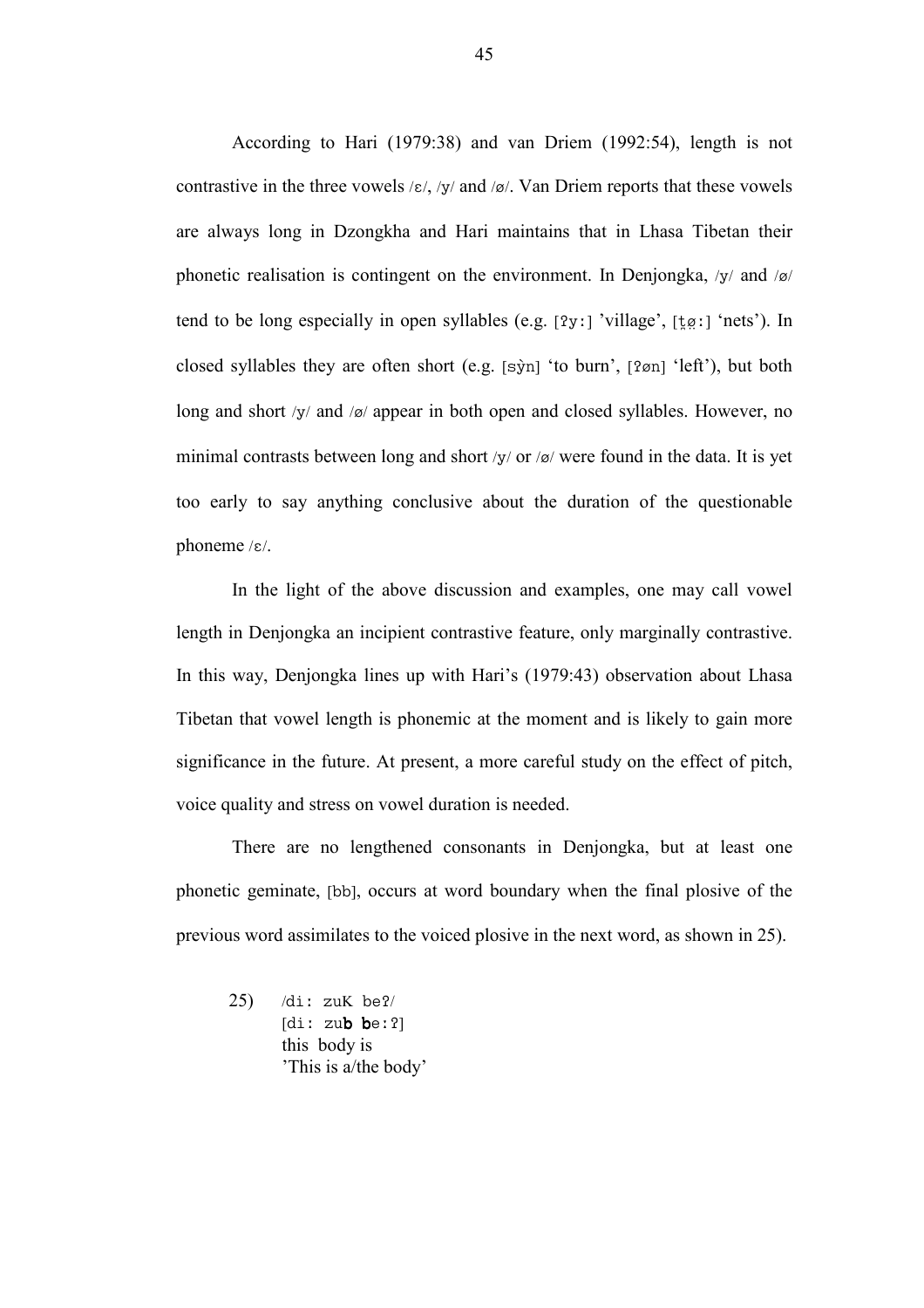### 5.4. Phonation type and pitch

As noted by Anderson (1978:137), "tonal phenomena are closely related to other aspects of laryngeal control, and particularly voice quality." Denjongka and Tibeto-Burman languages in general are prime examples of this interlinking of pitch and voice quality. Tonogenesis in Central Tibetan (of which Denjongka is a southern member) is attributed to the loss of word-initial voicing distinctions (DeLancey 1992:447). The formerly voiced initial consonants developed into the so-called devoiced consonants with their corollaries of low pitch and breathy voice. We will now consider the phonations types (i.e. voice quality).

 Phonation types in Denjongka can be placed in three categories: breathy/lax, modal, and tense/creaky. The breathy/lax phonation corresponds always to the low register and the tense/creaky phonation to the high register. In breathy voice, the glottis is vibrating but also more open than in modal voice. This causes a higher rate of airflow which can be heard as the characteristic "murmuring" on the vowel.

In creaky voice, there is tension in the glottis and the vocal cords are vibrating only partly. The airflow is reduced compared to the modal voice. Having given these definitions, it must be noted that laryngeal settings form a continuum from creaky to stiff to modal and from breathy to slack to modal voice (Ladefoged & Maddieson 1997:47-66). Whereas creaky voice is strongly laryngealised, stiff voice is only slightly laryngealised. Slack voice, on the other hand, has higher airflow and more constriction than modal voice but lower airflow and less constriction than breathy voice. Consequently, some words in Denjongka which according to the three-fold division of phonation types would be called creaky or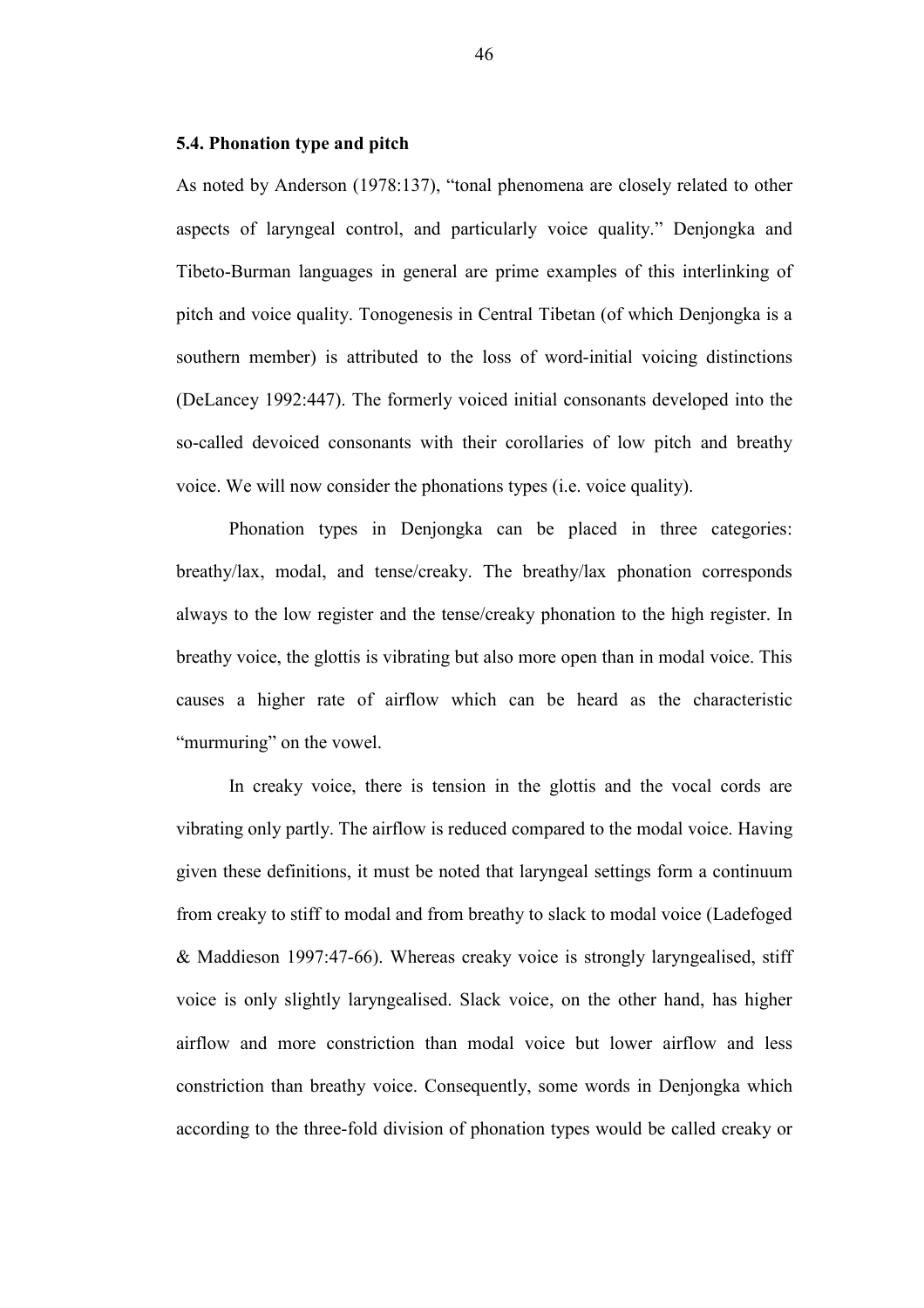breathy may in actual phonetic terms be closer to stiff and slack voice respectively.<sup>34</sup>

Words uttered with a modal voice appear in both registers. Voiced consonants, for instance, belong to the low register but are usually followed by modal voice.<sup>35</sup> The devoiced consonants, on the other hand, also belong to the low register but are followed by breathy voice. These observations are in line with what happens in Dzongkha. According to Watters's (2002:46) phonetic study, which was based on measuring the difference in amplitude between the fundamental frequency and the second harmonic (cf. Maddieson & Ladefoged 1985), the voice quality following the voiced stops in Dzongkha was not different from that following voiceless stops.

 At this stage, it is not yet clear when the phonation type in high register words is tense/creaky and when modal. Although some high register words seem to be consistently tenser than other words in the same register, I have also observed that in Denjongka the different pronunciations of the same word may vary quite considerably on the continuum from modal to tense voice. This would suggest that the distinction between tense and modal high register words is phonetic rather than phonemic. It is, however, reported (Glover, as cited in Weidert 1987:261) that in the related languages Tamang, Gurung and Thakali, all spoken in Nepal, high register words can further be divided into two categories, fortis and lenis, both of which are pronounced with non-beathy voice.

 $\overline{a}$ 

<sup>34</sup> Vesalainen and Vesalainen (1976:45), following Ladefoged (1971:21), distinguish nine degrees of glottal stricture (i.e. nine phonation types) in their analysis of Lhomi, varying from the open glottis of voiceless sounds to the glottal stop. Phonological "lax voice" was then reported to occur on four phonetically different levels (breathy voice, murmur, lax voice, voice) and tense voice on three levels (creaky voice, tense voice, voice). Thus, phonologically bipolar (tense vs. lax) phonation formed a six-fold distinction on the phonetic level.

 $35$  Some words, such as  $[\n\text{mbe}:\mathbf{D}]$  'frog', are exceptions.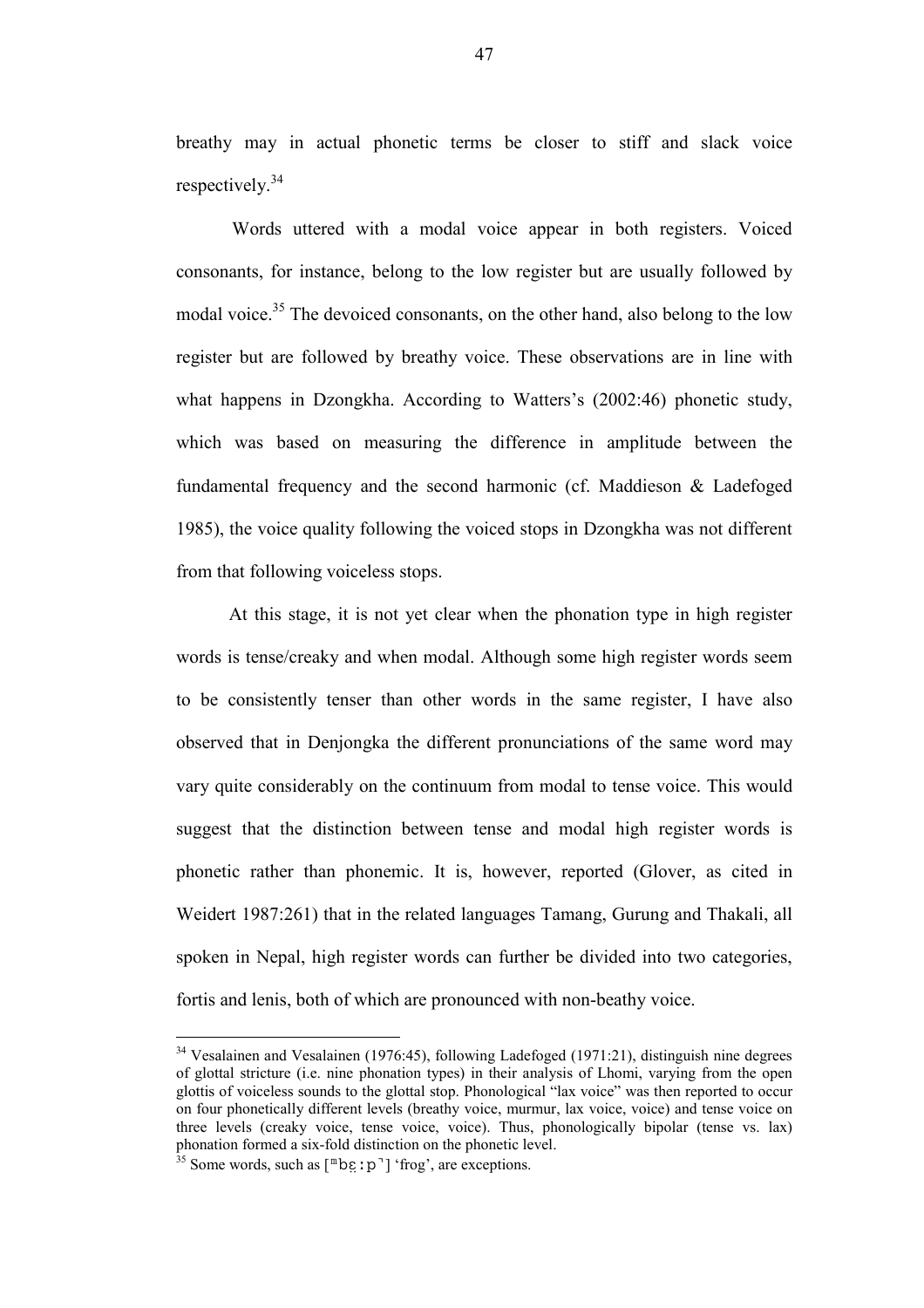Maddieson & Ladefoged's (1985) study will be a useful starting point for further investigation on the nature of phonation types. They studied the tense/lax opposition in four minority languages of China and found out that two of the languages (Hani and Yi) derived tense vowels from former closed syllables which have dropped the final consonant. In these languages vowel duration was "a prominent factor in the tense/lax difference" (Maddieson & Ladefoged 1985:449). The other two of the languages (Jingpo and Wa) derived lax vowels as a result of devoicing of the former voiced initials, and in these languages vowel duration was not a prominent factor in the tense/lax distinction.

 Denjongka has certainly evolved in the same way as Jingpo and Wa. The so-called devoiced consonants, which are followed by breathy voice, have their origin in the devoicing of formerly voiced initials. Moreover, similar type of development to the one represented by Hani and Yi, where the loss of final consonants has given rise to tense voice, has been reported in Dzongkha. Mazaudon & Michailovsky (1988) have shown how the loss of final consonants and syllables has affected Dzongkha tone contour. It would be an interesting line of research to find out whether the tone type and the exceptionally tense voice in some high register words in Denjongka can be traced back to the loss of certain consonants or syllables (similarly to Hani and Yi).

If indeed Denjongka has evolved in both ways described above, it is easier to understand why the analyst is drawn into two directions concerning vowel duration: On the one hand, one is prone to considering vowel length as a phonetic feature co-occurring together with certain pitch and phonation type phenomena (as in Hani and Yi). On the other hand, one is forced to see vowel length as

48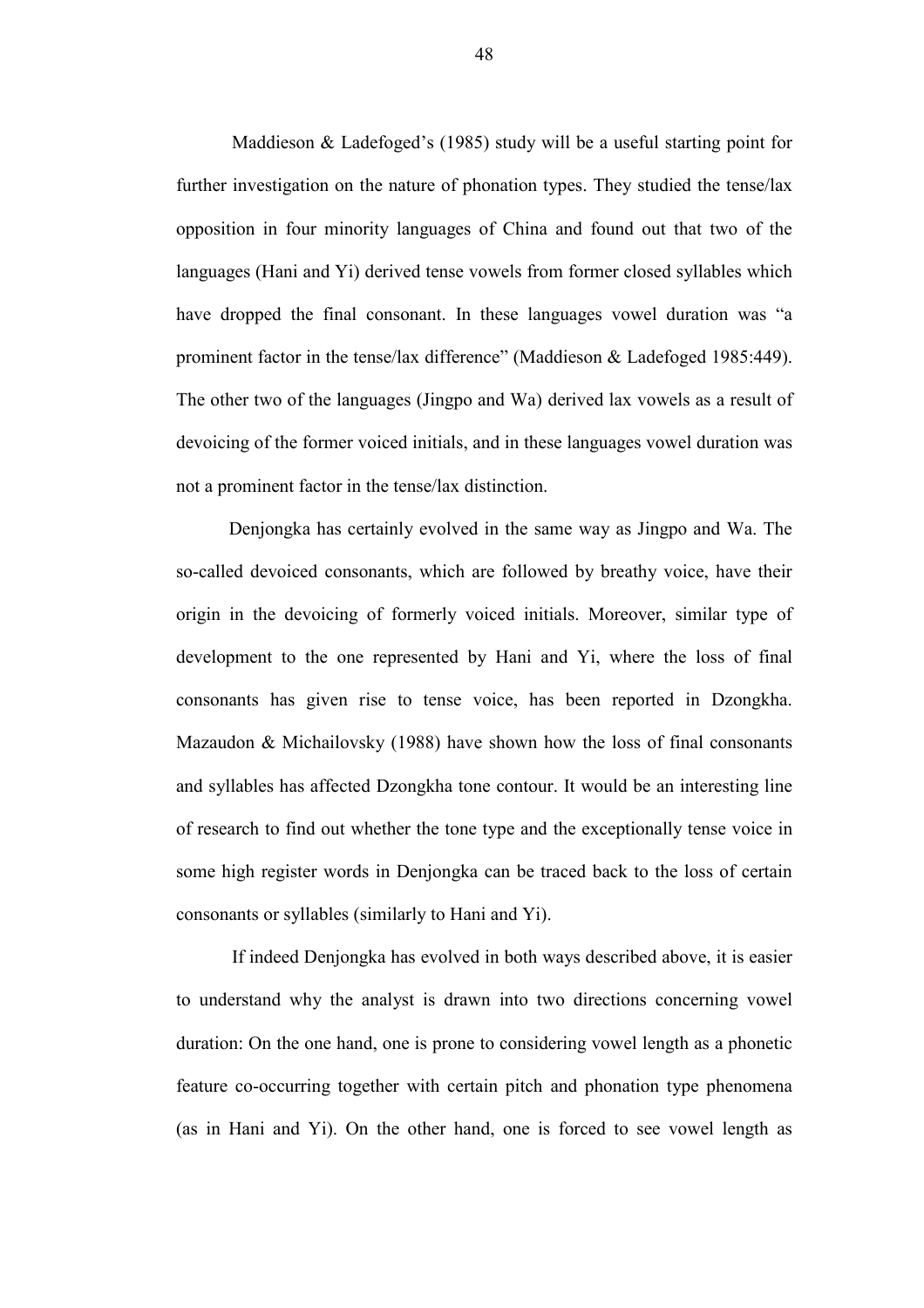phonemically significant segmental feature, unrelated to the phonation type distinction (as in Jingpo and Wa).

Yet another interesting line of investigation on voice quality would be to find out whether there is variation in the phonetic implementation of the phonation type differences between different speakers of Denjongka. Wayland & Jongman (2003:181), for instance, found that in one dialect of Khmer the female and male speakers had differing ways of realising the bipolar phonation type difference in the language.

#### 5.5. Pitch

Pitch in Denjongka is partly predictable on the basis of the initial consonants (e.g. aspirated stops occur always in the high register). In those cases where the register is not predictable from the initial consonant (which is the case, for instance, with nasals), the contrast between the registers is formed by voice quality and pitch (Watters 2002:23). Since pitch is interlinked with voice quality, it is difficult to say which is primary. Furthermore, pitch and voice quality in some related languages (e.g. Tamang, Gurung, Thakali) can be interlinked with yet other phonetic phenomena such as length and intensity (Weidert 1987:265). D. Watters (2002:36) concludes that in East Asian and Southeast Asian areal typology "tone is best described as a composite of complex tonal features."

However, if tone is defined as a distinctive pitch and pitch is predictable on the basis of other phonetic phenomena, it is questionable whether a language is truly tonal. Kjellin (1976), for instance, claims that there is no lexical tone in Lhasa Tibetan. Nevertheless, if it can be shown that there are minimal tonal pairs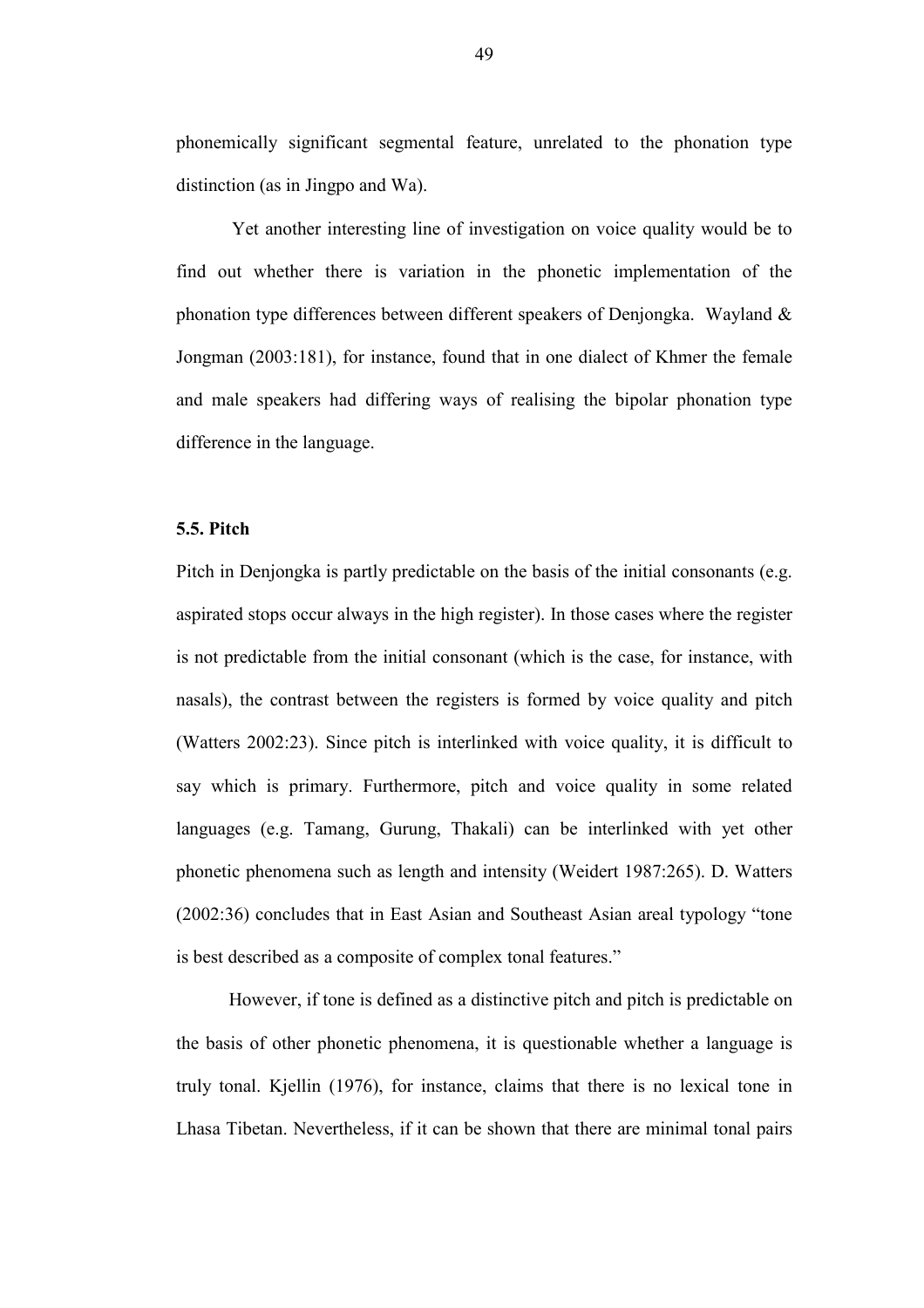inside either the high or the low register, it will prove that pitch assignment is not always predictable on the basis of initial consonant or phonation type/register. This, in turn, will provide evidence for calling the language in question a tone language.

 Mazaudon & Michailovsky (1988) show that there are register-internal tonal oppositions in Dzongkha which correlate with old rhyme contrasts. Van Driem (1992:100), on the other hand, does not take this phenomenon into consideration in his description, because the register-internal tone contrast does not appear in all dialects of Dzongkha, and even when the contrast appears, its distribution is limited and it is not consistently pronounced by all speakers. It will be shown below that there are some register-internal pitch contrast in Denjongka, suggesting that the language may be justly called an incipient tone language. This is also what Watters's (2002:20) concludes in his article Sounds and tones of five Tibetan languages about the languages studied: there is an "emergent tone accompanied by phonational and length contrasts."

Watter's article proved to be particularly helpful for pitch analysis because it provides a detailed description of pitch in five languages which are closely related to Denjongka. Watters's findings served as a point of comparison and also shed light on what could be expected to be found.

#### 5.5.1. Pitch in monosyllabic words

The three words /né/ [né] 'five', /nè/ [nè] 'I' and /nê/ [né] 'drum' illustrate the three pitch patterns in Denjongka monosyllabic words. At the same time, these words give evidence for a register-internal pitch contrast in the high register. Now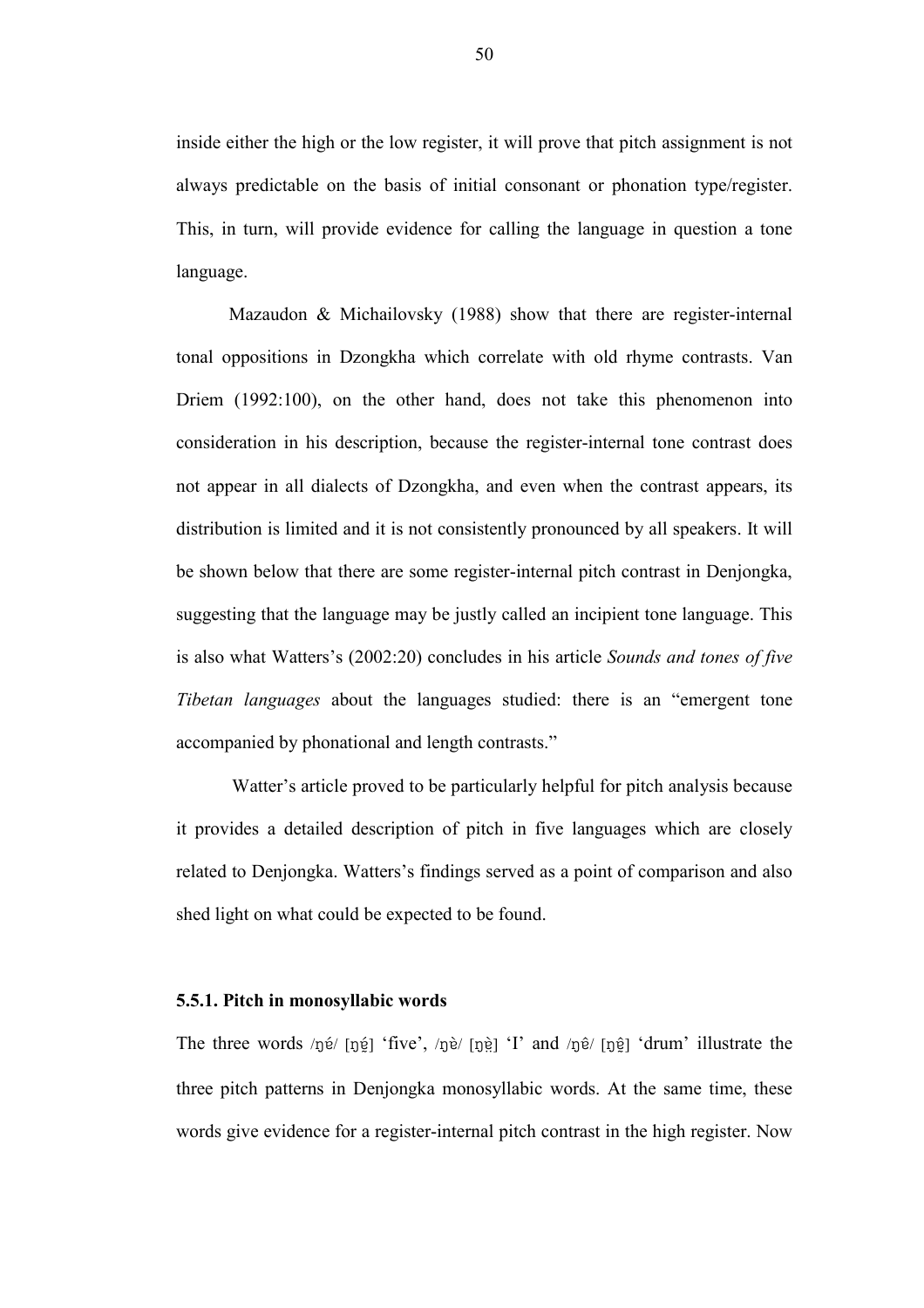look at Figure 3 below where the words are pronounced one after another. The first rectangle depicts the sound wave and the second the pitch trace.



Figure 3: The three pitch patterns in Denjongka monosyllables illustrated by /ŋé/ [ŋɐ̯̃] 'five', /ŋɐ̀/ [ŋɐ̯̀] 'I' and /ŋɐ̂/ [ŋɐ̯̂] 'drum'

The defining pitch patterns in Figure 3 occur during the vowel nucleus. The falling pitch in the beginning of  $[p^2]$  and  $[p^3]$  and the rising pitch in the beginning of [nɛ̃] occur during the pronunciation of the initial nasal and are irrelevant for the present pitch analysis. The pitch in the high register words /né/ [né] and /né/ [né] is high level and high falling respectively. The pitch in the low register word  $/p\hat{e}$  $[p\hat{e}]$  is rising.

 $\overline{a}$ 

 $36$  The word is marked for tense altough it is not tense here in the end of the stretch of speech. When pronounced in isolation, however,  $\ln 2$  is tense.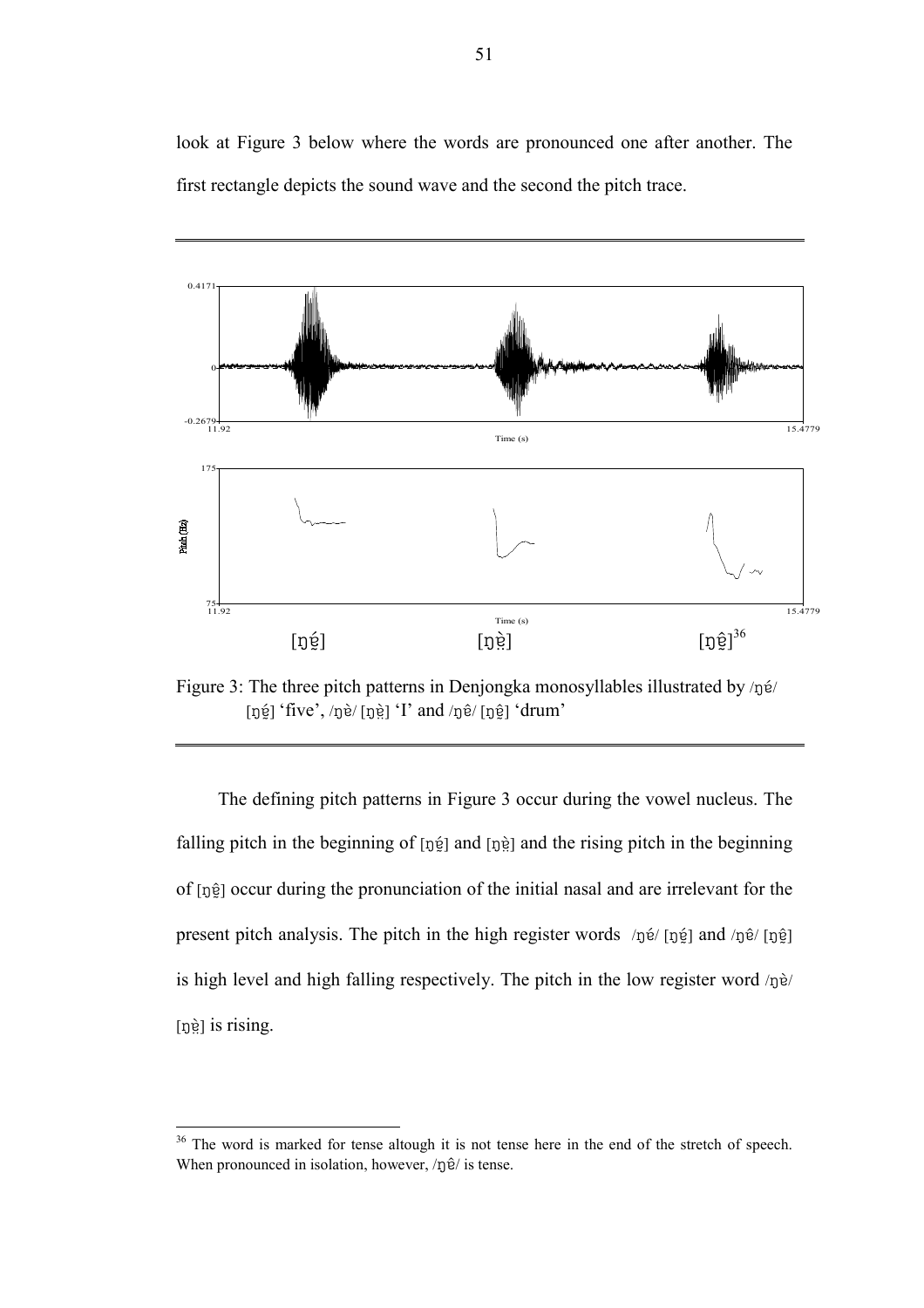The three words above show that there can be register-internal pitch contrasts in the high register. Moreover, the breathy voice on the short vowel in /nè/ [neth] 'I' is not as easily discernable as on long vowels. This indicates that pitch is also an important factor in distinguishing the high and low register words from each other. Now I will continue with some more evidence for register-internal pitch contrasts.

As already noted in 4.2.2. (see p. 33), WT final  $\sqrt{g}$  imposes a glottal stop and a falling pitch on the syllable. It also often makes the vowel longer. This is exemplified in the two word pairs in 26) below, where the historical phoneme  $\sqrt{g}$ is represented by the glottal stop in the phonemic transcription.

26)  $/k<sup>h</sup>$ é / [k<sup>h</sup>é] 'mouth'  $/k<sup>h</sup>ê?/[k<sup>h</sup>ê?/k<sup>h</sup>ê:?/k<sup>h</sup>ê:] 'liquid'$ /té/[té] 'horse'  $/tê$ ?/ $[tê$ ?/ $t$ ê:?/ $t$ ê:] 'tiger'

Whereas the vowel in  $/k<sup>h</sup>e/$  'mouth' and /te/ 'horse' is almost always pronounced as short, the vowel duration in  $/k<sup>h</sup>ê?$  'liquid' and /tê?/ 'tiger' varies between short and long. The glottal stop in these words, on the other hand, is absent when the words are pronounced with a long vowel in a sentence. The initial consonant of the following word seems to "swallow" the glottal. There is, however, always a consistent opposition in pitch:  $/k<sup>h</sup>$ é/ 'mouth' and /té/ 'horse' have high level pitch, and  $/k<sup>h</sup>ê?$  'liquid' and /tê?/ 'tiger' have a high falling pitch.

Eliciting the words  $/t \acute{\textbf{e}}$  'horse' and  $/t \hat{\textbf{e}}$  ? 'tiger' in context proved to be extremely useful because these words behaved differently in context than when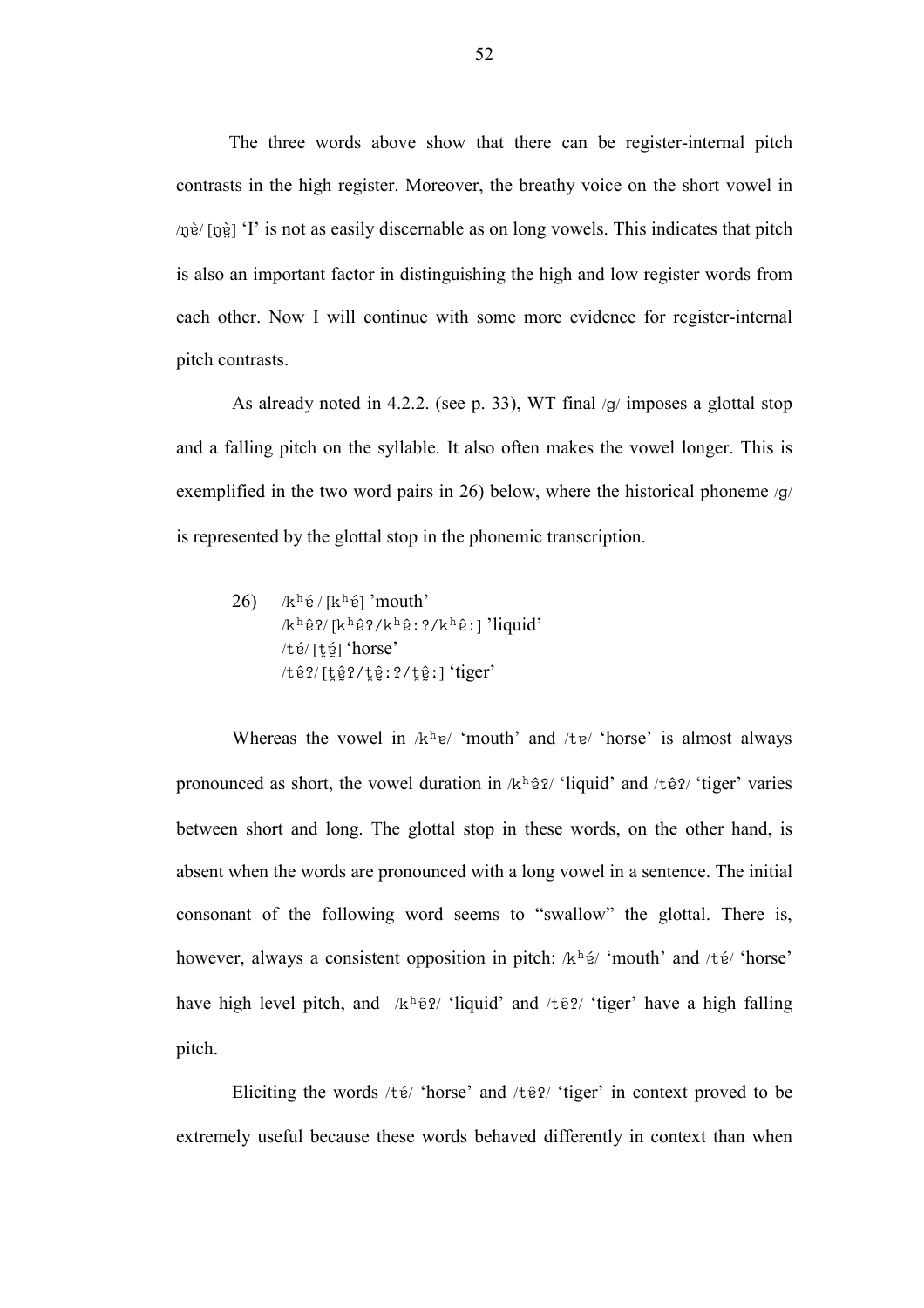pronounced in isolation. The pitch in /té/ was falling and in /tê?/ basically level when pronounced in isolation, but in context the pitch in  $/t \acute{\mathrm{\textbf{e}}}$  proved to be level and in  $\pi$  /t  $\hat{e}$ ?/ falling. Vowel duration was another changing factor. In isolation, the words had a clear contrast in vowel duration. In context, however, the contrast in vowel duration became blurred when the vowel in /t  $\hat{e}$ ?/ was occasionally realised as a short one or the vowel in  $/t \acute{e}$  as a long one. Therefore pitch became the main contrastive feature. Figures 3 and 4 on the next page illustrate the pitch difference of these two words in context. The upper rectangles, again, give the sound wave, and the lower rectangles the pitch trace. Details of verb morhology have been overlooked due to insuffient knowledge of the language.

The length of the pitch trace in in Figure 4 is deceiving in being much longer in [text] 'horse' than in [text] 'tiger'. The audible duration is better seen in the wave forms, which are quite similar. In Figure 4, the vowel is short in both words. Strictly speaking, the opposition between the words is not only in pitch, because [tê?], unlike [té], involves a clear glottal stop.

In Figure 5, however, the vowel in  $/t\hat{e}$ ? 'tiger', and also surprisingly in / $t\acute{\text{e}}$ / 'horse', is longer than in Figure 4, and the glottal stop from / $t\hat{\text{e}}$ ?/ has been dropped. Pitch appears to be the only contrastive feature between the words. Once again, vowel duration is better seen in the wave form than in the pitch trace.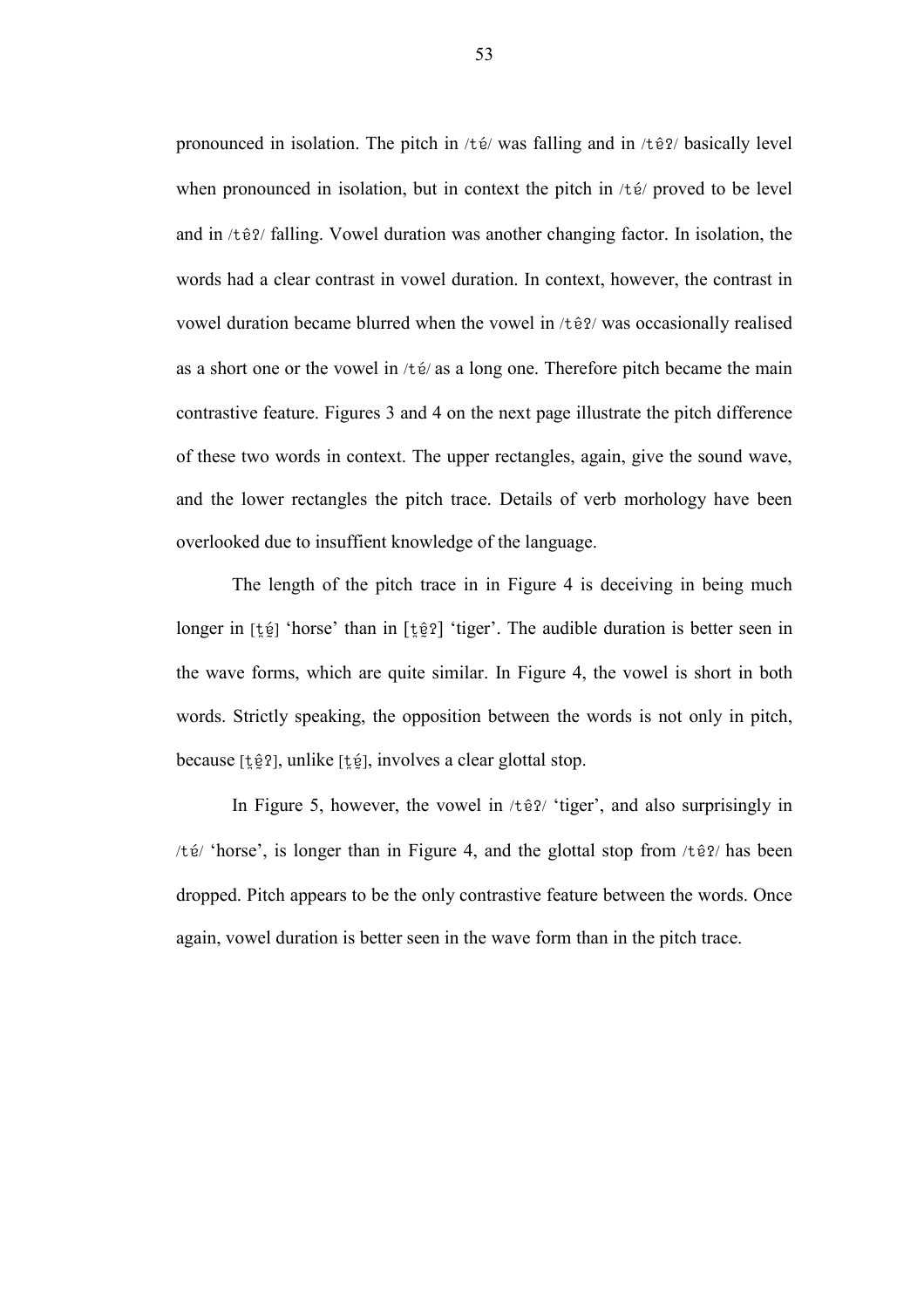

Figure 4. Register-internal pitch opposition between [tê ?] 'tiger' and [té] 'horse'.



Figure 5. Register-internal pitch opposition between [ $\frac{1}{2}$ ] 'tiger' and [ $\frac{1}{2}$ ] 'horse'.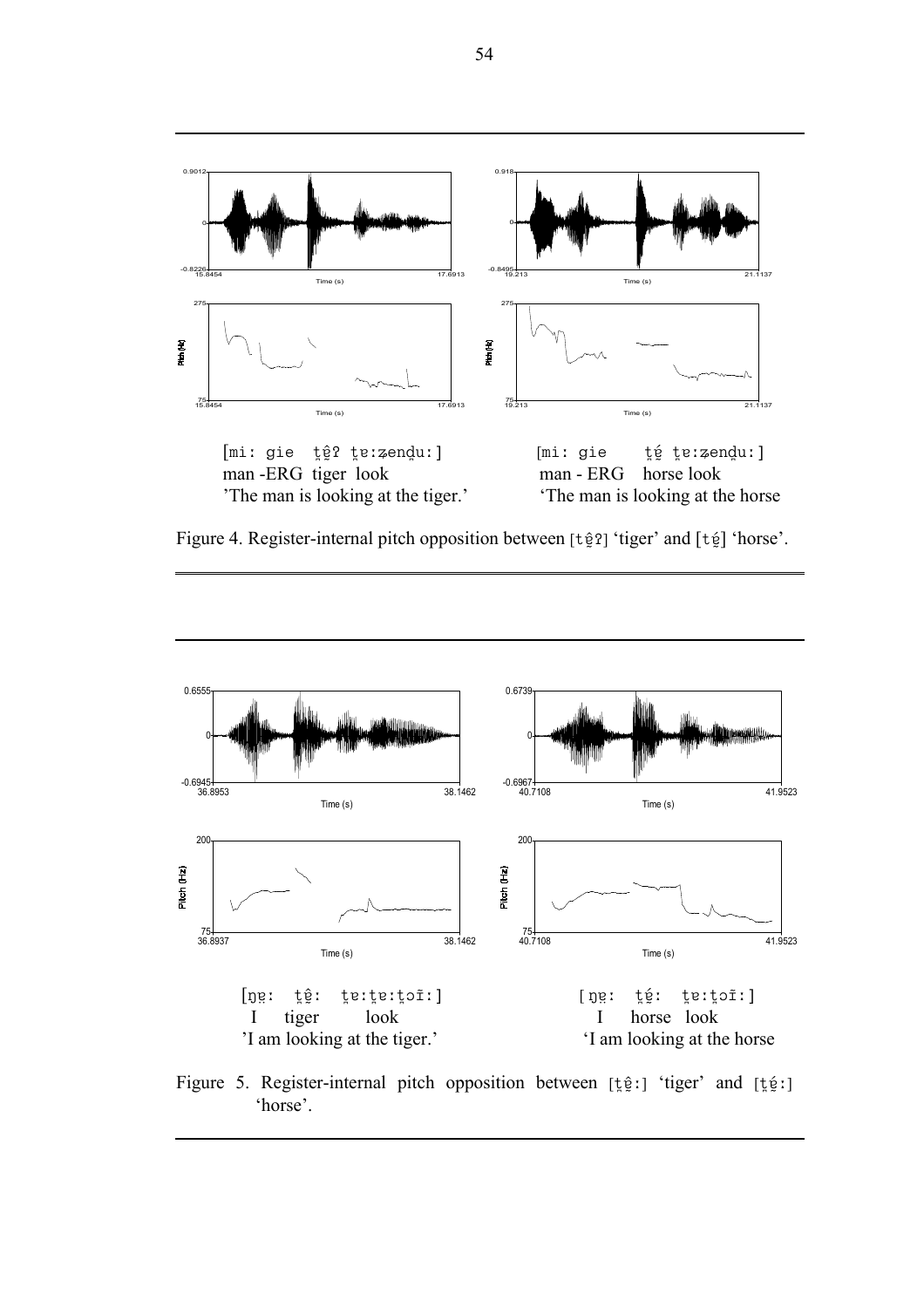As seen in Figure 5, there is a register-internal level vs falling contrast in the high register. In Dzongkha, Mazaudon and Michailovsky (1988:118) find the level vs falling pitch opposition also in the low register and posit four tones for Dzongkha: low level and low falling tones in the low register, and high level and high falling tones in the high register.

Although the Denjongka data are similar to Dzongkha in the high register, I have as yet no persuasive evidence for contrastive pitch in the low register. When pronounced in isolation, the pitch in low register words is quite consistently level, and when pronounced in sentential context, the pitch is quite consistently rising.<sup>37</sup> One word pair, however, came close to giving evidence for low register pitch contrast. Consider 27) below.

27) /geP/ $\lceil \sqrt[1]{2}$ gep<sup>-</sup>] 'bag/backpack' /ge: $P/[^{q}$ ge: $p$ <sup>-</sup>] 'king'

The pitch in  $[\sqrt[p]{\text{gen}}]$  is level whereas in  $[\sqrt[p]{\text{gen}}]$  it is rising. The pitch type, however, forms only part of the contrast, because the opposition is also in vowel length.

In summary, the tonal analysis in this paper deviates from the traditional four-tone system, which has been often used in describing Tibetan languages.<sup>38</sup> In the four-tone system, pitch is contrastive both in the high and low register, whereas in the present analysis pitch has been established to contrast only in the high register. However, in the light of the purported pitch contrasts in the related

 $\overline{a}$ 

<sup>&</sup>lt;sup>37</sup> The word  $\langle$ dze?/ [<sup>n</sup>dze?] 'bullet', however, was an exception to this rule in having a long vowel and a level pitch in the same sentential environment where other low register words had a rising pitch. This exceptional pitch pattern may be caused by the glottal stop, which gives rise to a falling pitch in the high register and is rare in the low register.

 $38$  For instance Vesalainen & Vesalainen (1976), Hari (1979), D. Watters (2002).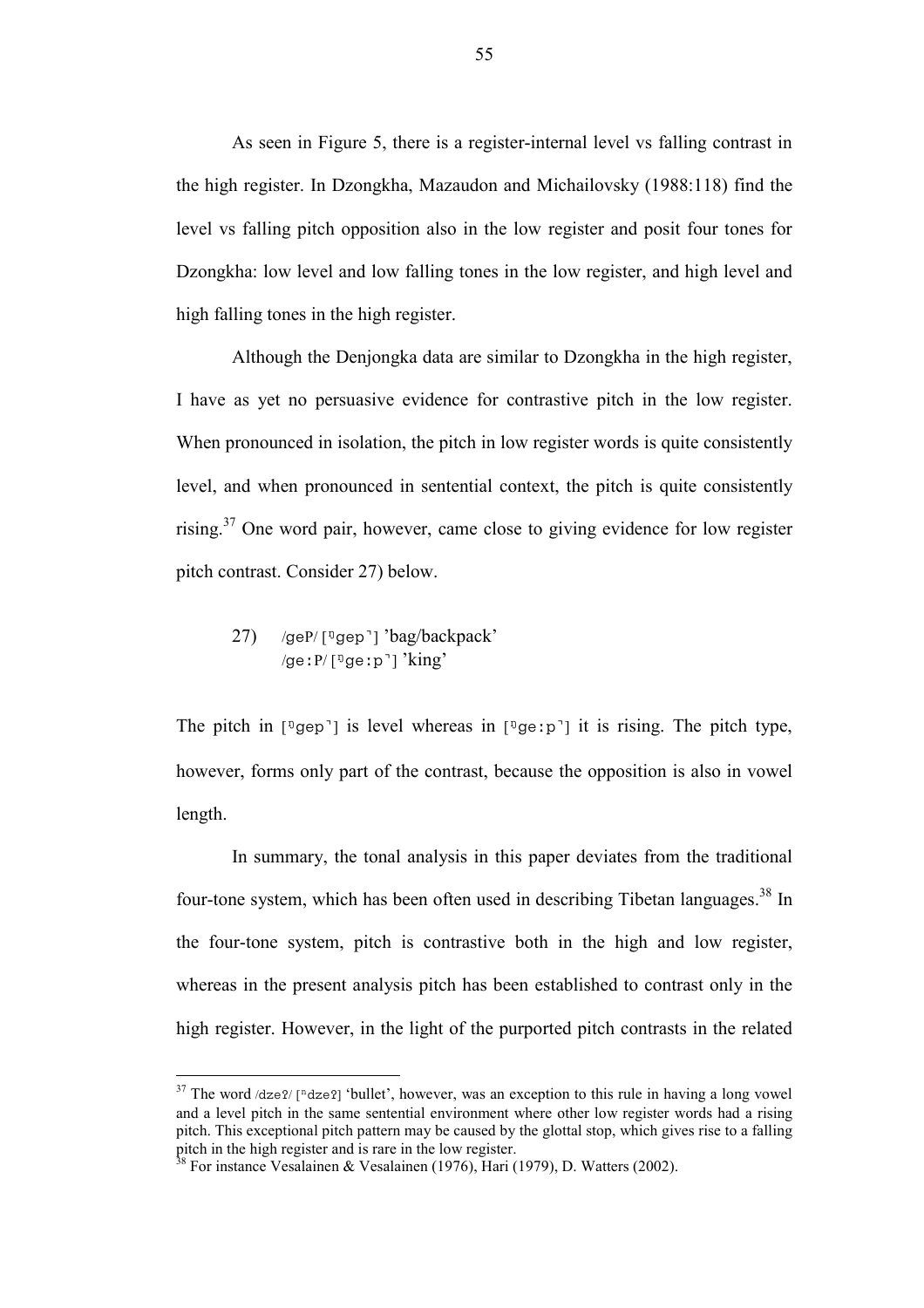languages, the possibility of low register pitch contrast is best left open for further research.

 Another pitch-related research topic for future concerns closed high register monosyllables that have a falling pitch. Since the great majority of the closed syllables in the high register have a level pitch, the occurrences of a falling pitch in this environment call for a diachronic explanation. According to Mazaudon & Michailovsky (1988:130), the falling pitch in Dzongkha closed monosyllables has its origin in lost WT syllables. WT disyllabic words which have been reduced to monosyllables in Dzongkha have a falling pitch, e.g. WT /ke.be/ > Dzongkha /kêu/ 'pillar' and WT /t $\varphi^h$ er.pe/ > Dzongkha /t $\varphi$ ê:p/ 'rain'. The development of pitch in Denjongka, however, differs from Dzongkha: the pitch in the corresponding Denjongka words is level instead of falling,  $\forall k \in \mathbb{N}$  [kéu] 'pillar' and  $/t$  $\varepsilon$ <sup>h</sup> $\acute{\text{e}}$ : $P/[t\epsilon$ <sup>h</sup> $\acute{\text{e}}$ : $p$ <sup>-</sup>] 'rain'.

# 5.5.2. Pitch in disyllabic words

 $\overline{a}$ 

A reliable analysis of pitch/tone in disyllabic words requires some knowledge of morphology because pitch in compounds and genuine disyllabic words may behave differently. Sprigg (1990:34), moreover, shows that the tone of the verb base in Lhasa Tibetan depends on the type of the following verbal particle.<sup>39</sup> My knowledge of Denjongka morhology does not qualify me for treating the pitch in disyllabic words thoroughly. Therefore, I restrict myself to giving a preliminary

<sup>&</sup>lt;sup>39</sup> For instance, the pitch in shi 'to die' is high falling when followed by –song, as in shi-song '(he) died'. On the other hand, when followed by –gi as in *shi-gi-red* '(he) will die', the pitch in *shi* is high level.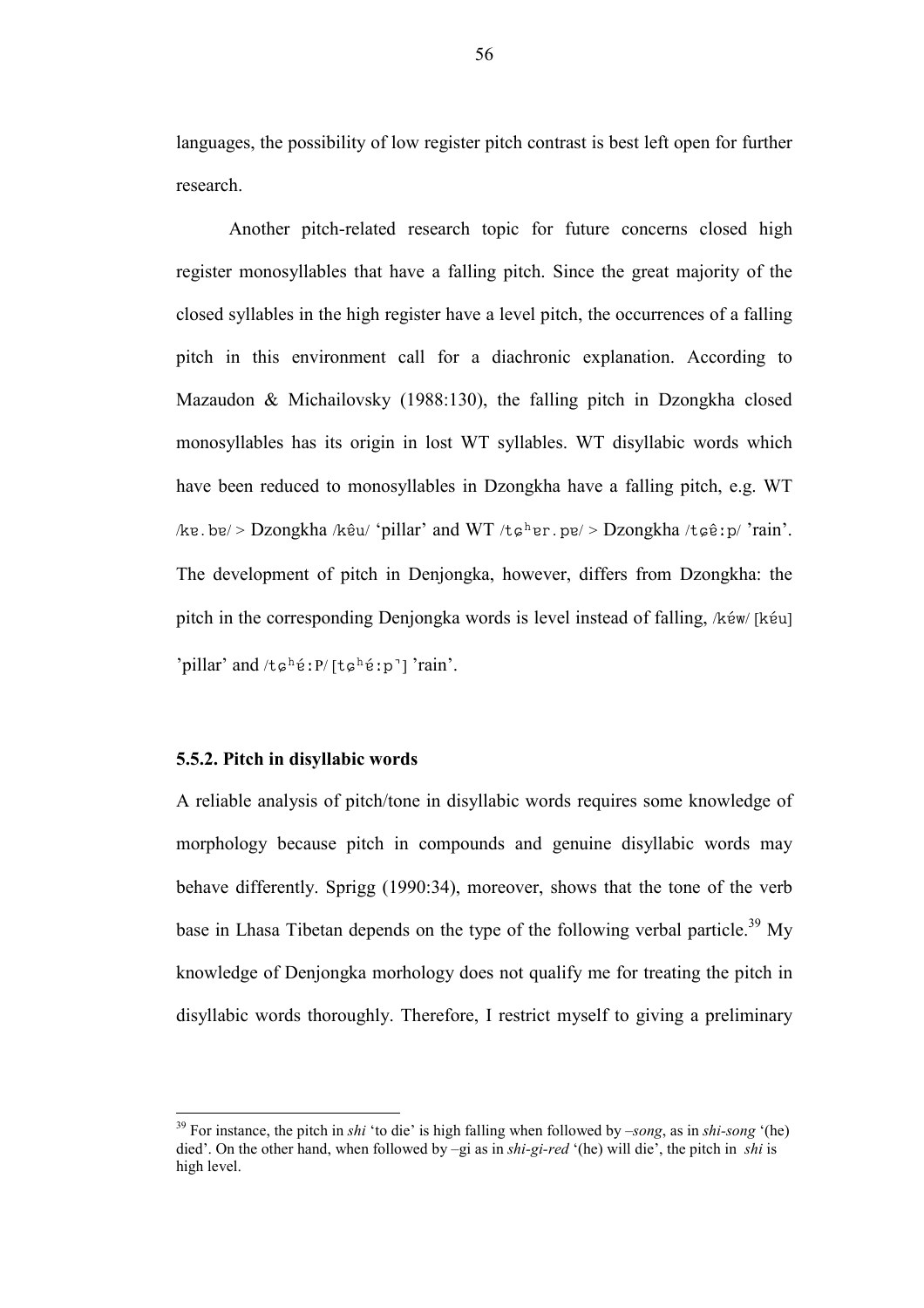table of pitch patterns in disyllabic words and making three small observations on pitch in Denjongka disyllabic words.

Table 9 below, presents the results of a sketchy analysis of the syllable patterns in disyllabic Denjongka nouns. In the table, L means level pitch and F means falling pitch. The sequence FL, for instance, refers to a disyllabic word in which the first syllable has a falling pitch and the second syllable a level pitch. If this syllable occurs in the column with the heading "Equal syllable height", it means that the starting point of the falling pitch in the first syllable is roughly on the same level as the level pitch on the second syllable. If, on the other hand, FL occurs in the column with the heading "First syllable higher", it means that the starting point of the falling pitch in the first syllable is clearly higher than the level pitch on the second syllable. It ought to be noted that Table 9 does not make any difference between the high and low register and is only a sketch of relative pitch levels between the syllables.

| Equal syllable height | First syllable lower | First syllable higher |
|-----------------------|----------------------|-----------------------|
|                       |                      |                       |
|                       |                      |                       |
|                       |                      |                       |

Table 9. Pitch patterns in Denjongka disyllabic nouns.

Table 9 lists seven different syllable types. Future studies will show how these types correlate with the high and low registers. At this time, I cannot say anything conclusive about the domain for tone in Denjongka. I will now, however, present what has been said about tone domains in the related languages and make a couple of remarks in comparison to Denjongka.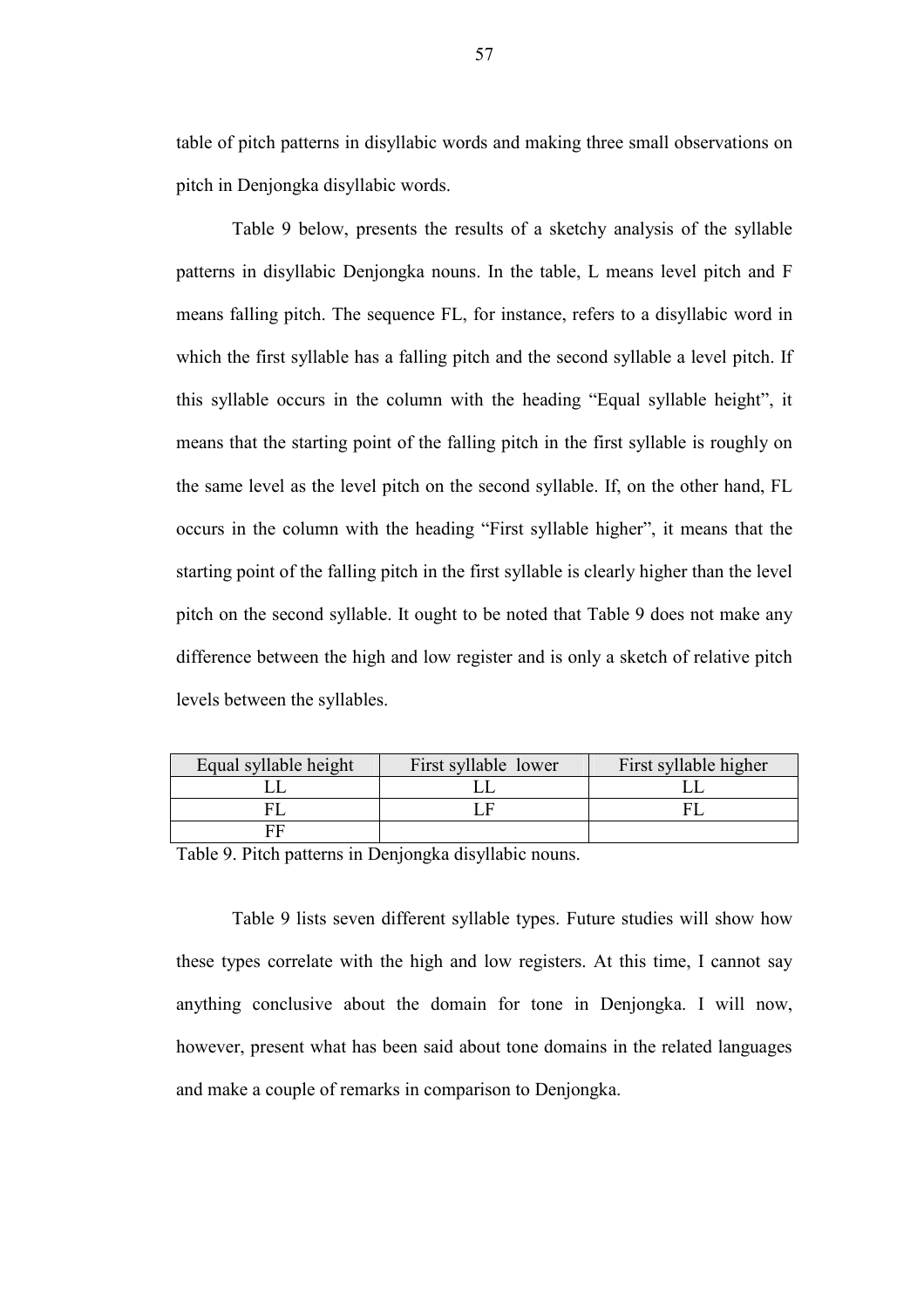Watters (2002:32) claims to have found three tonal systems among the five Tibetan languages he studied: two different word tone systems (Dolpo and Mugom Tibetan, Sherpa) and a syllable based system that has not been described before (Dzongkha, Lhomi). Watters's (2002:40-44) examples of a syllable based system come only from Lhomi, but the reader is left to assume that Dzongkha behaves in an analogous way.

According to Watters, the pitch in the first syllable of disyllabic words in Lhomi is determined by "heaviness". In the high register, the "heavy" (i.e. long or closed) first syllable is high level and the "light" first syllable is high falling. The second syllable is always falling. In the low register, the "light" first syllable is mid falling and the "heavy" syllable mid rising/level. The overall pitch level of the word is set by the first syllable. On the basis of syllable pattern and incipient pitch, Watters finds eight distinct syllable patterns in Lhomi disyllabic words.

The Denjongka word  $[t \hat{1} \eta p \hat{5}]$  'heel' illustrates two differences between Denjongka and the above Lhomi description. First, unlike in Lhomi, the second syllable in disyllabic words in Denjongka is not always falling but may be also level. Second, the pitch in the first syllables differs from Lhomi in that the "heavy" first syllable in the high register is can be also falling. It is, however, worth noting that the pitch in the pronunciation of my main informant, RB, differed from the other informants, whose pitch in the first syllable was level and lower than with RB,  $[t$  inpól 'heel'.

The third observation (which is unrelated to Watters's findings in Lhomi) concerns pitch in compounds. When appearing alone in a sentence, the word /tsh  $\delta$ m/ [tsh  $\delta$ m] 'big wooden mortar' (TB) is higher than the previous high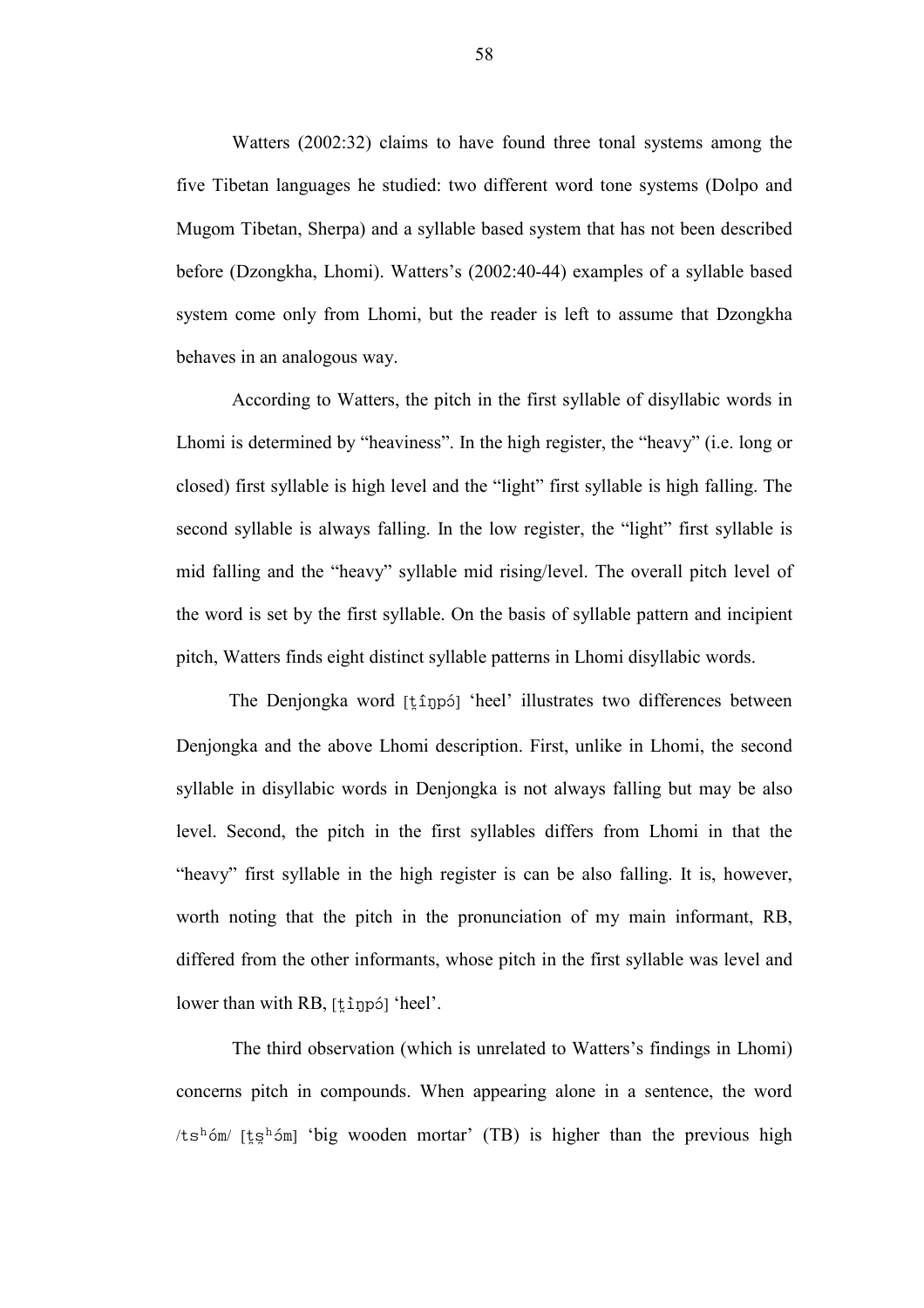register word /kh 6y/ [kh 6y/ kh 6:] 'he'. In contrast, when [tsh om] appears in an identical sentence in the compound  $[\,\xi\,\xi^h$  omphius<sup>1</sup> 'wooden pestle', the pitch on [ $\frac{1}{5}$ g<sup>h</sup> om] is lower than on the previous word [k<sup>h</sup> on] 'he' and the following syllable [ph ju:] is extra high. The pitch traces from the two sentences are presented in Figure 6 below.



Figure 6. The pitch traces of  $[t_5^h$  om 'mortar' alone and in a compound.

## 5.6. Stress

Stress, defined as prominence due to intensity, vowel duration, vowel quality and pitch, seems to be a non-significant category in Denjongka words. It is difficult to find consistent stress patterns in multisyllabic words. When one syllable in a disyllabic word has more intensity, a longer vowel and a higher pitch than the other syllable, it is easy to conclude that this syllable is stressed. These features, however, occur sometimes with conflicting values (e.g. more intensity on the syllable with lower pitch), and then it is difficult to decide which syllable is stressed. Moreover, sometimes stress seemed to differ between different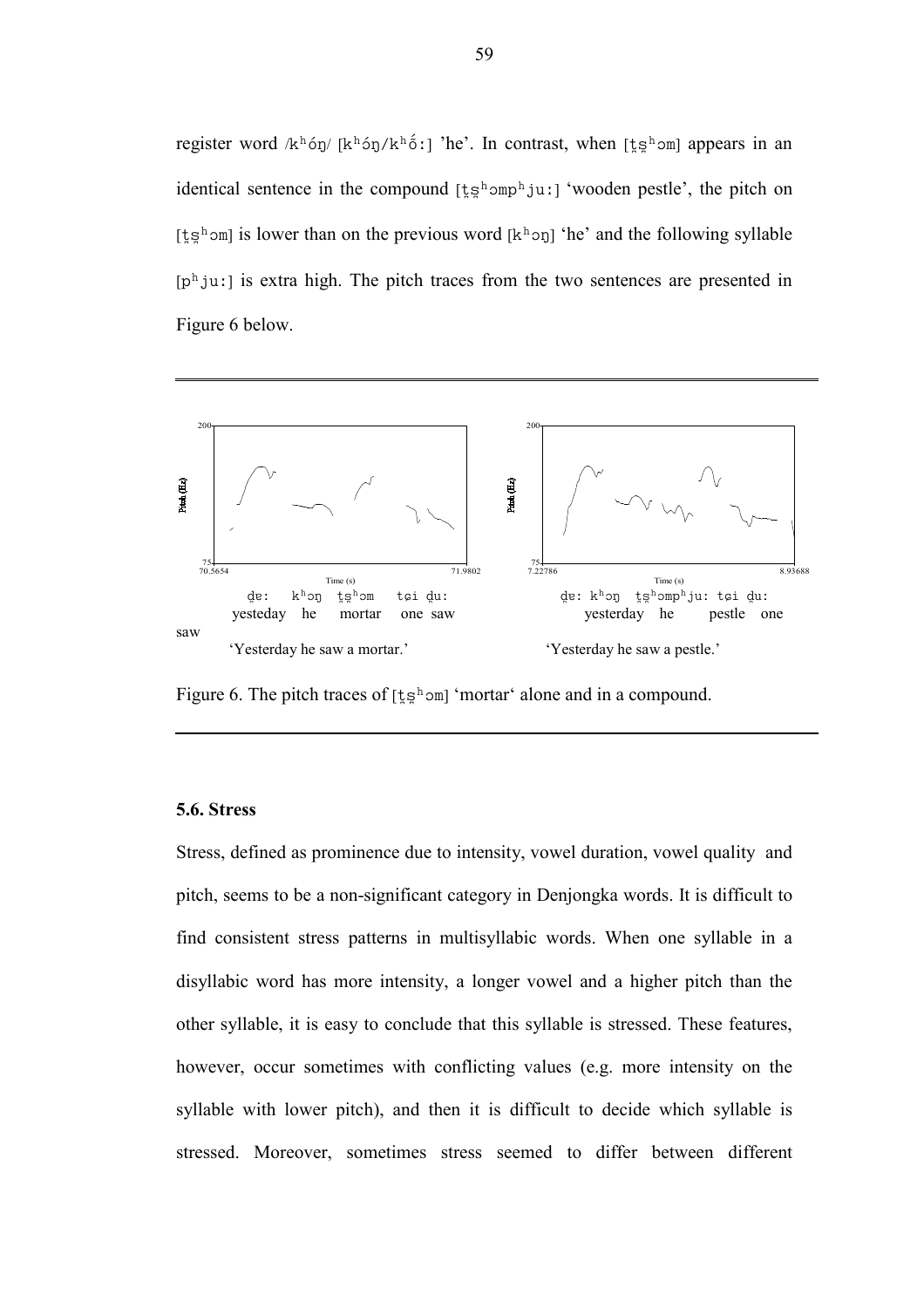pronunciations of the same word. The preliminary analysis here is in line with Hoehlig & Hari's (1976:49) observation about Kagate stress, which "is of minor significance", and with Vesalainen & Vesalainen's (1976:57) conclusion that there are "no fully consistent stress patterns in Lhomi."

# 6. Conclusion

This section summarises the main results of the analysis of Denjongka phonology and points out which topics need more investigation. Eight vowel phonemes were found to be contrastive (3.1.). However, the relationhip between the front unrounded vowels and especially the phonemic status of  $\mathcal{E}/$  need more investigation. Among the back vowels, the allophonic variation of  $\sqrt{\frac{6}{\pi}}$  calls for further research. Vowel length (5.3.) and nasalisation (5.2) were found to be phonemic. Breathiness was interpreted as a suprasegmental feature involved in complex tonal phenomena (5.4.). Vowel assimilation processes (3.3.) need more research

Denjongka has a rich inventory of initial consonant phonemes. There is a four-fold voicing/aspiration distinction among the plosives and affricates (voiceless unaspirated, voiceless aspirated, voiced and devoiced). It was shown that there is a difference in VOT between the voiceless unaspirated, voiceless aspirated and the slightly aspirated devoiced plosives (4.2.1.). The distribution and phonemic status of word-medial stops need further investigation (4.2.2.).

Denjongka words can be divided into the high and low registers (5.4.). Three phonetic voice qualities were observed: lax/breathy, modal and tense/creaky. Lax/breathy voice occur only in the low register and tense/creaky in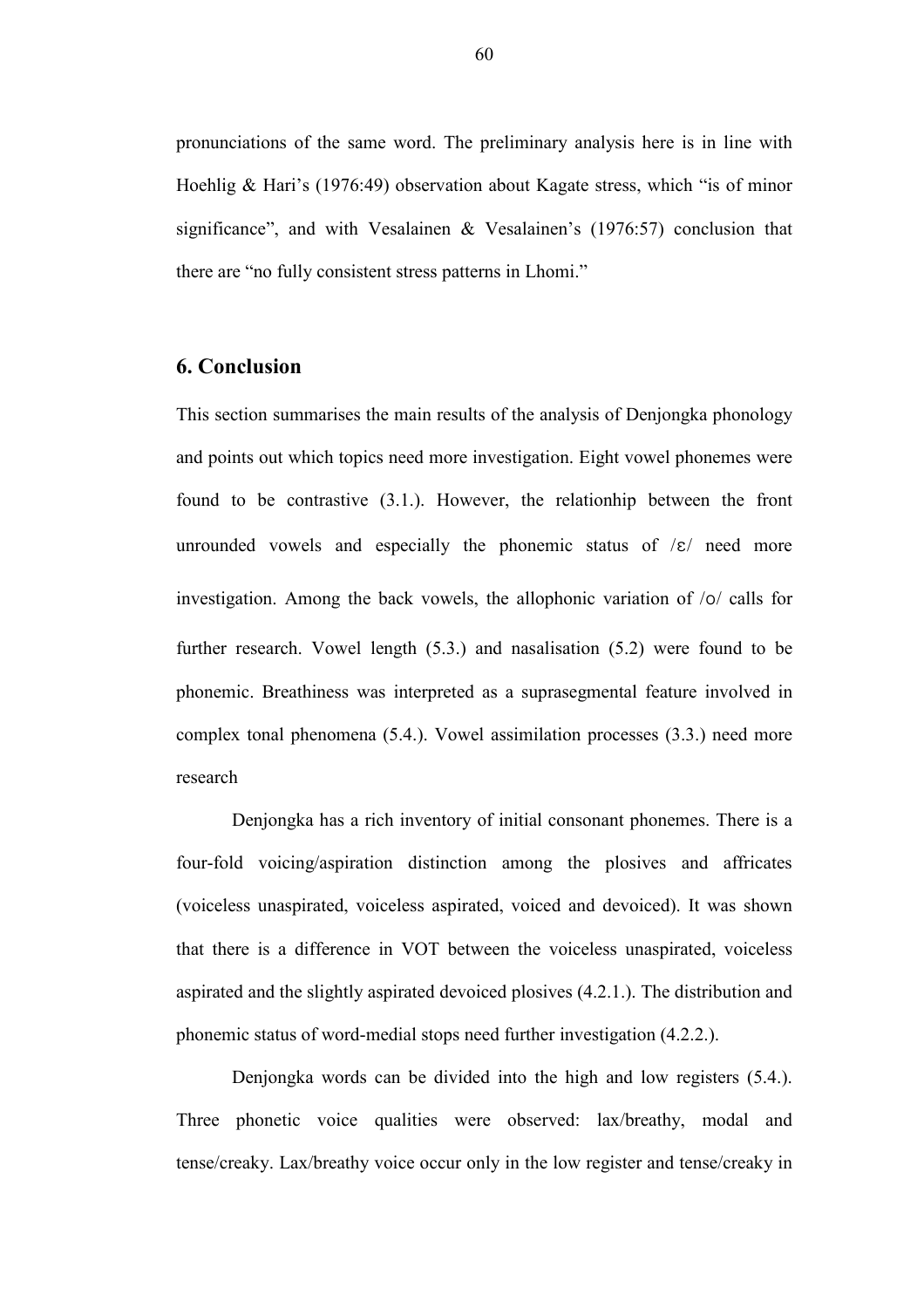the high register. Modal voice appears in both registers. Future studies should aim to find out whether there are phonemic voice quality differences (tense vs modal) inside the high register.

Pitch in Denjongka is one factor in the complex tonal phenomena involving also phonation type and possibly length and vowel quality (5.5.). Pitch is largely predictable on the basis of the initial consonant and voice quality. In some cases, however, there are register-internal pitch contrasts where pitch is not predictable from the initial consonant and voice quality. In these instances, pitch is the only contrastive feature, and consequently Denjongka can be called an incipient tone language. A question related to pitch that needs to be answered by future studies is whether the register-internal level vs falling pitch difference in the high register is somehow conditioned and can so be predicted (5.5.1.). Moreover, pitch assignment in disyllabic words is complex and ought to be covered by further research (5.5.2.).

Lastly, the comparative word list of Denjongka dialects in Appendix 2 shows that there are significant lexical differences between the dialects. Future studies ought to aim at systematising these differences.

#### Bibliography

ANDERSON, STEPHEN A. 1978. Tone Features. In Fromkin (1978, ed., 133-175).

BHASIN, VEENA 1989. Ecology, Culture and Change: Tribals of Sikkim Himalayas.Tribal Studies of Indian Series T 133. Delhi: Inter-India Puclications.

- BHADRA, MADHUMITA 1992. Sikkim: Democracy and Social Change. Calcutta: Minerva Associates (Publications) Pvt. Ltd.
- BRADLEY, DAVID, EUGENIE J.A. HENDERSON & MARTINE MAZAUDON, ed., 1988. Prosodic analysis and Asian linguistics: to honour R.K. Sprigg. Pacific Linguistics, C-104.
- BRIGHT, WILLIAM, ed. 1992. International Linguistic Encyclopedia. Oxford: Oxford University Press.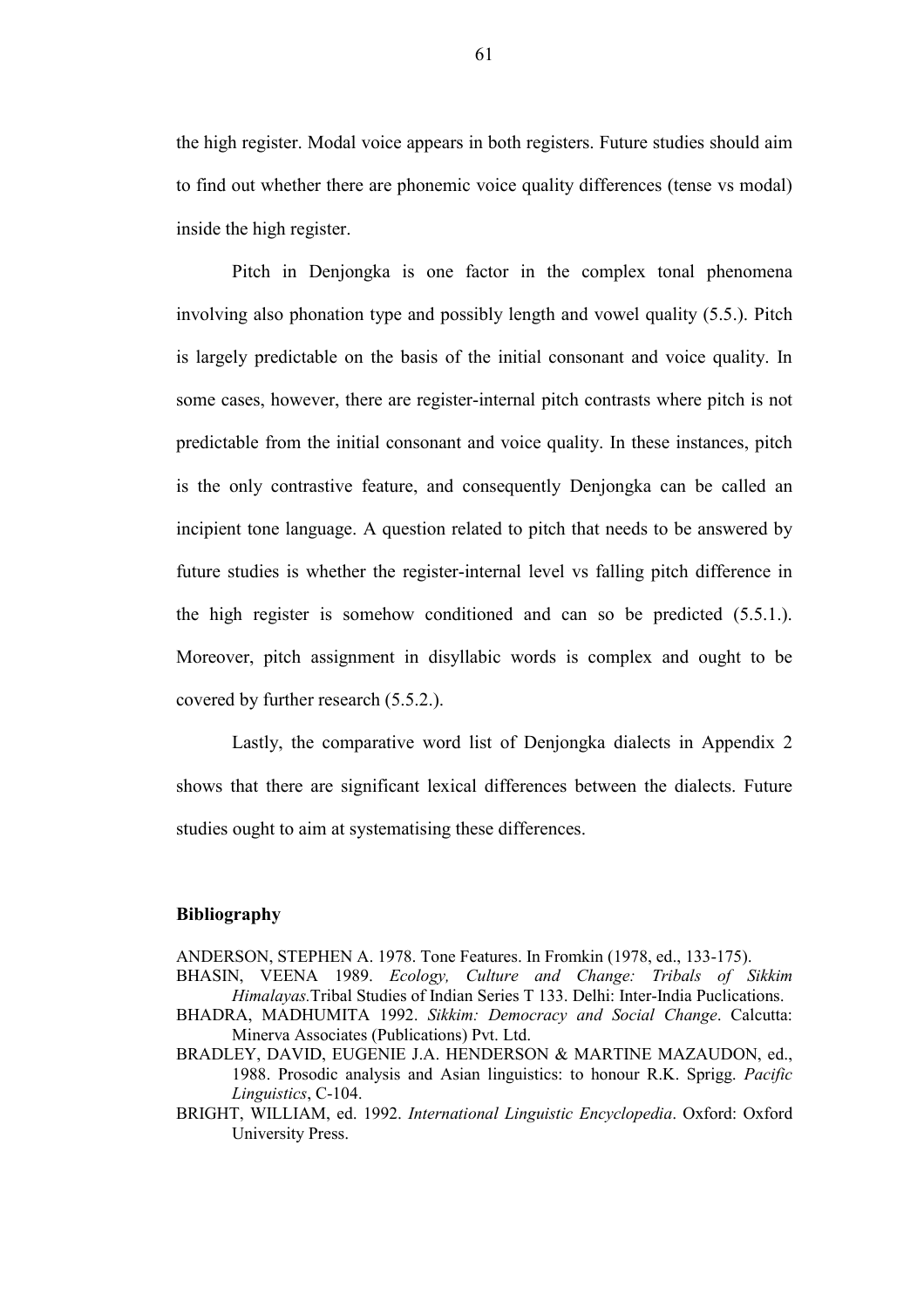- CHAMBERLAIN, BRAD & WENDY CHAMBERLAIN 1997. Sociolinguistic Data from the Denjong language of Sikkim. Unpublished paper.
- CHANG, KUN 1992. Tibetan. In Bright (1992, ed., Vol. 4, 156-165).
- DELANCEY, SCOTT 1992. Sino-Tibetan languages. In Bright (1992, ed., Vol. 3, 445- 449).
- DRIEM, GEORGE VAN 1992. The Grammar of Dzongkha. Thimphu: Dzongkha Development Commission of the Royal Government of Bhutan.
- DUANMU, SAN 1992. An Autosegmental Analysis of Tone in Four Tibetan Languages. Linguistics of the Tibeto-Burman Area 15.1.:65-91.
- FROMKIN, VICTORIA A., ed. 1978. Tone: A linguistic Survey. New York: Academic Press.
- GLOVER, WARREN W. 1971. Register in Tibeto-Burman Languages of Nepal: A Comparison with Mon-Khmer. Pacific Linguistics A-29:1-22.
- GRIERSON, G.A. 1967 [1909]. Linguistic Survey of India. Tibeto-Burman Family. 2<sup>nd</sup> pr. Vol 3, part 1. Delhi: Moti Lal Banarsi Dass.
- HALE, AUSTIN 1982. Research on Tibeto-Burman Languages. Trends in Linguistics, State-of-the-Art Report 14. Berlin: Mouton.
- HARI, ANNA MARIA 1979. An Investigation of the Tones of Lhasa Tibetan. Language Data. Asian-Pacific Linguistics Series. Volume 13.
- HOEHLIG, MONIKA & MARIA HARI 1976. Kagate phonemic summary. Kathmandu: Tribhuvan University Press.
- HOGAN, Lee C. 1994. Nasalization in Lhasa Tibetan. Linguistics of the Tibeto-Burman Area 17.2.:83-102.
- HUANG, BUFAN 1995. Conditions for Tonogenesis and Tone Split in Tibetan Dialects. Linguistics of the Tibeto-Burman Area 18.1.:43-59.
- HYMAN, LARRY M. ed., 1973. Consonant Types and Tone. Southern California Occasional Papers in Linguistics I. Los Angeles: Linguistics program, University of Southern California.
- JÄSCHKE, HEINRICH A. 1977 [1881]. A Tibetan-English Dictionary: with special reference to the prevailing dialects: to which is added an English-Tibetan vocabulary. 8<sup>th</sup> print. London: Routledge & Kegan Paul.
- JÄSCHKE, HEINRICH A. 1966 [1956]. Tibetan Grammar. 2nd pr. New York: Frederick Ungar.
- KANSAKAR, TEJ RATNA & MARK TURIN, ed., 2003. Themes in Himalayan Languges and Linguistics. Kathmandu: Tribhuvan University.
- KJELLIN, OLLE 1976. Observations on consonant types and "tone" in Tibetan. Journal of Phonetics 5:317-338.
- LADEFOGED, PETER 1971. Preliminaries to Linguistic Phonetics. Chicago: University of Chicago Press.
- LADEFOGED, PETER & IAN MADDIESON 1997 [1996]. The Sounds of the World's Languages. 3<sup>rd</sup> print. Oxford: Blackwell.
- MADDIESON, IAN & PETER LADEFOGED 1985. Tense and lax in four minority languages of China. *Journal of Phonetics* 13:433-54.
- MADDIESON, IAN & SUSAN HESS 1986. Tense and lax revisited: more on phonation types and pitch in minority languages of China. In Maddieson (1986, ed., 103- 109).
- MADDIESON, IAN 1986. UCLA Working Papers in Phonetics 63. Los Angeles: UCLA Department of linguistics.
- MATISOFF, JAMES A. 1973. Tonogenesis in Southeast Asia. In Hyman (1973, ed., 71- 95).
- MAZAUDON, MARTINE 1977. Tibeto-Burman Tonogenetics. Linguistics of the Tibeto-Burman Area 3.2.:1-123.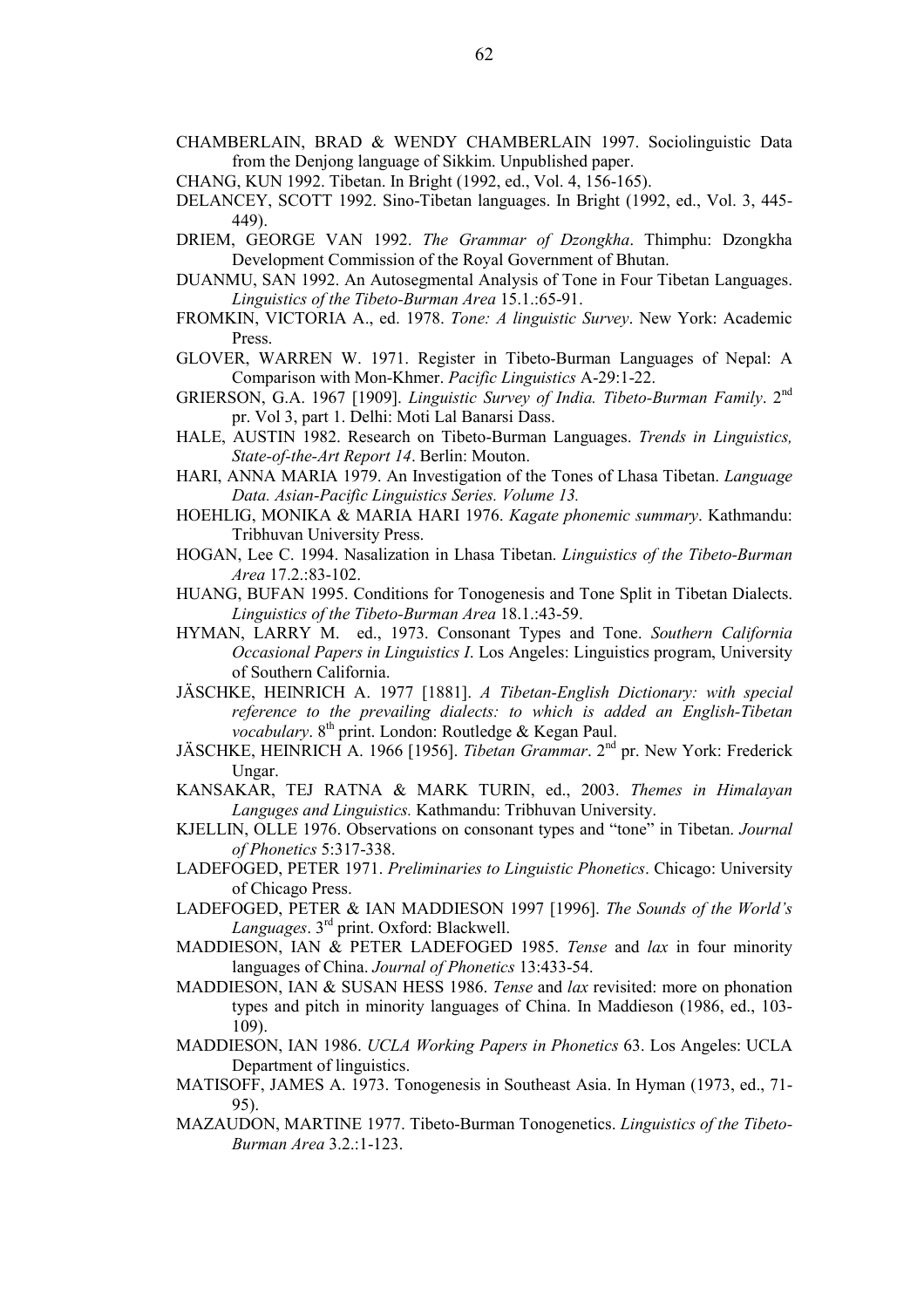- MAZAUDON, MARTINE & BOYD MICHALOVSKY 1988. Lost Syllables and Tone Contour in Dzongkha. Bradley et al. (1988, ed., 115-136).
- MILLIKEN, MARGARET & STUART MILLIKEN 1993. System Relationships in Dialect Intelligibility. Working paper. Presented at International Language Assessment Conference.
- O'MALLEY, L. S. S. 1907. Bengal, Bihar, Orissa & Sikkim. New Delhi: Ess Ess Publications.
- PIKE, KENNETH 1947. Phonemics: A Technique for Reducing Languages to Writing. University of Michigan Publications Linguistics, Vol. III. Ann Arbor: University of Michigan Press.
- PIKE, KENNETH 1967. Tone Languages: A technique for Determining the Number and the Type of Pitch Contrasts in a Language, with Studies in Tonemic Substitution and Fusion.  $7<sup>th</sup>$  pr. (1<sup>st</sup> pr. 1948). Ann Arbor: University of Michigan.
- RICHTER, EBERHARDT 1964. Grundlagen der Phonetic des Lhasa-Dialektes. Schriften zur Phonetik Sprachwissenchaft und Kommunikationforschung Nr 8. Berlin: Akademie Verlag.
- SANDBERG, GRAHAM 1895. Manual of the Sikkim Bhutia Language or Denjong Ke. 2<sup>nd</sup> and enlarged edition. Calcutta: Hare Press.
- SHAFER, ROBERT 1974. Introduction to Sino-Tibetan. Wiesbaden: Otto Harrassowitz.
- SPRIGG, R.K. 1990. Tone in Tamang and Tibetan, and the Advantages of Keeping Register-Based Tone Systems Separate from Contour-Based Tone Systems. Linguistics of the Tibeto-Burman Area 13.1.:33-56.
- SPRIGG, R.K. 1991. The Spelling Style Pronunciation of Written Tibetan, and The Hazards of Using the Citation Forms in the Phonological Analysis of Spoken Tibetan. Linguistics of the Tibeto-Burman Area 14.2.:93-131.
- VERMA, SUNILA 1990. A Guide to Sikkim. Gangtok: Smt. Sunila Verma.
- VESALAINEN, OLAVI & MARJA VESALAINEN 1976. Lhomi Phonemic Summary. Kathmandu: Tribhuvan University Press.
- WATTERS, DAVID E. 2002. A Grammar of Kham. Cambridge: Cambridge University Press.
- WATTERS, STEPHEN 1999. Tonal contrasts in Sherpa. In Yadava & Glover (1999, ed., 54-77).
- WATTERS, STEPHEN 2002. The Sounds and Tones of Five Tibetan Languages of The Himalayan Region. Linguistics of the Tibeto-Burman Area 25.1.:1-65.
- WATTERS, STEPHEN 2003. An acoustic look at pitch in Lhomi. In Kansakar & Turin (2003, ed., 249-264).
- WAYLAND, RATREE & ALLARD JONGMAN 2003. Acoustic correlates of breathy and clear vowels: the case of Khmer. Journal of Phonetics 31:181-201.
- WEIDERT, ALFONS 1987. Tibeto-Burman Tonology. A Comparative Account. Current Issues in Linguistic Theory, Volume 54. Amsterdam: Benjamins Publishing Company:
- WILDE, CHRISTOPHER PEKKA 2001. Preliminary Phonological Analysis of the Limi Dialect of Humla Bhotia. Unpublished Master's thesis, University of Helsinki, Department of General Linguistics.
- YADAVA, YOGENDRA P. & WARREN W. GLOVER, ed., 1999. Topics in Nepalese Linguistics. Kathmandu: Royal Nepal Academy.

#### Internet source

GORDON, RAYMOND G., JR., (ed.), 2005. Ethnologue: Languages of the World, Fifteenth edition. Dallas, Tex.: SIL International. Online version:http://www.ethnologue.com/show\_language.asp?code=sip (28 Jul 2005).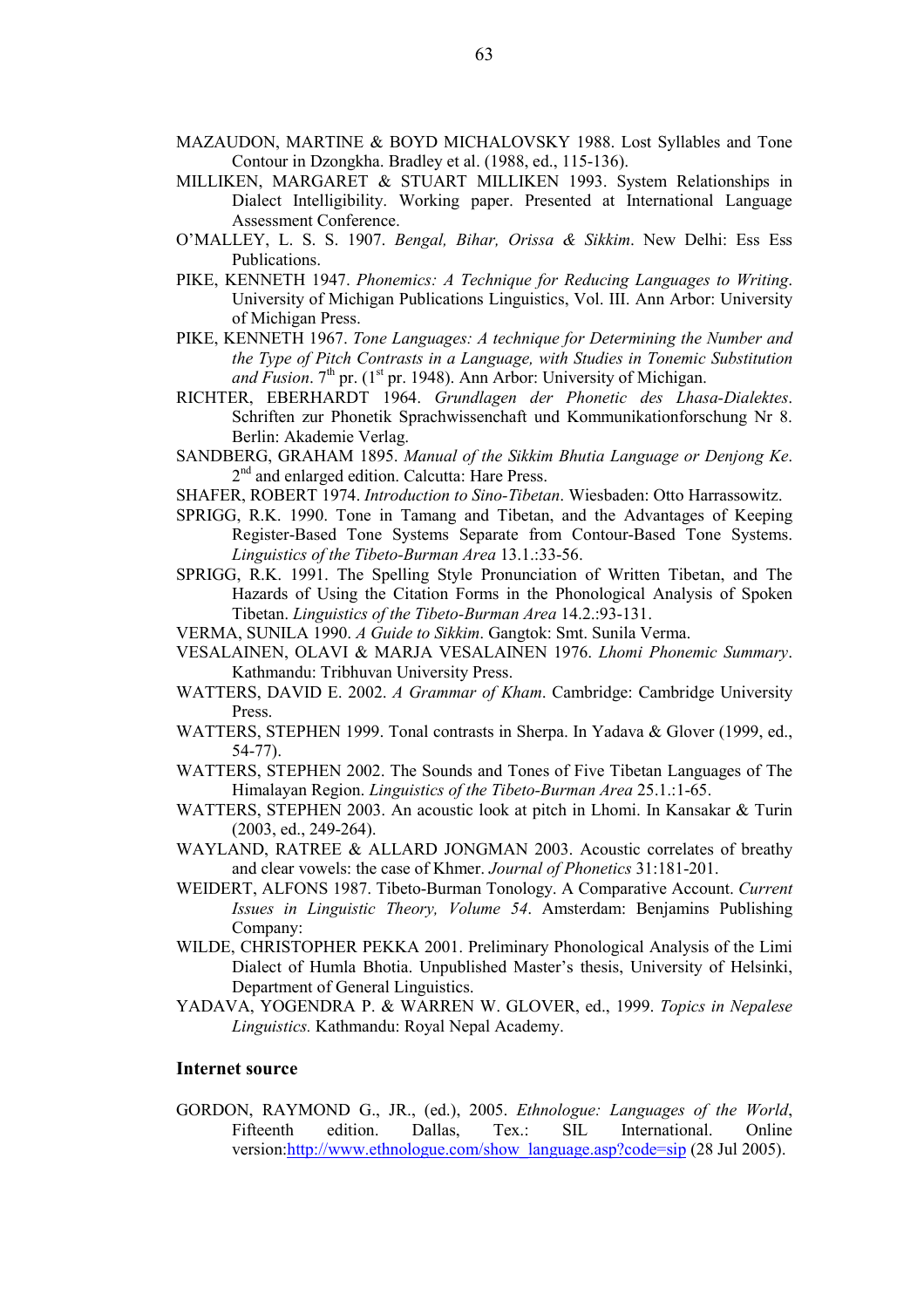

The geographical location of Denjongka speakers is marked with an ellipse.

Appendix 1: Maps of India and Sikkim

Map 1: India

Source: http://www.lib.utexas.edu/maps/middle\_east\_and\_asia/india\_pol01.jpg (29 Jul 2005)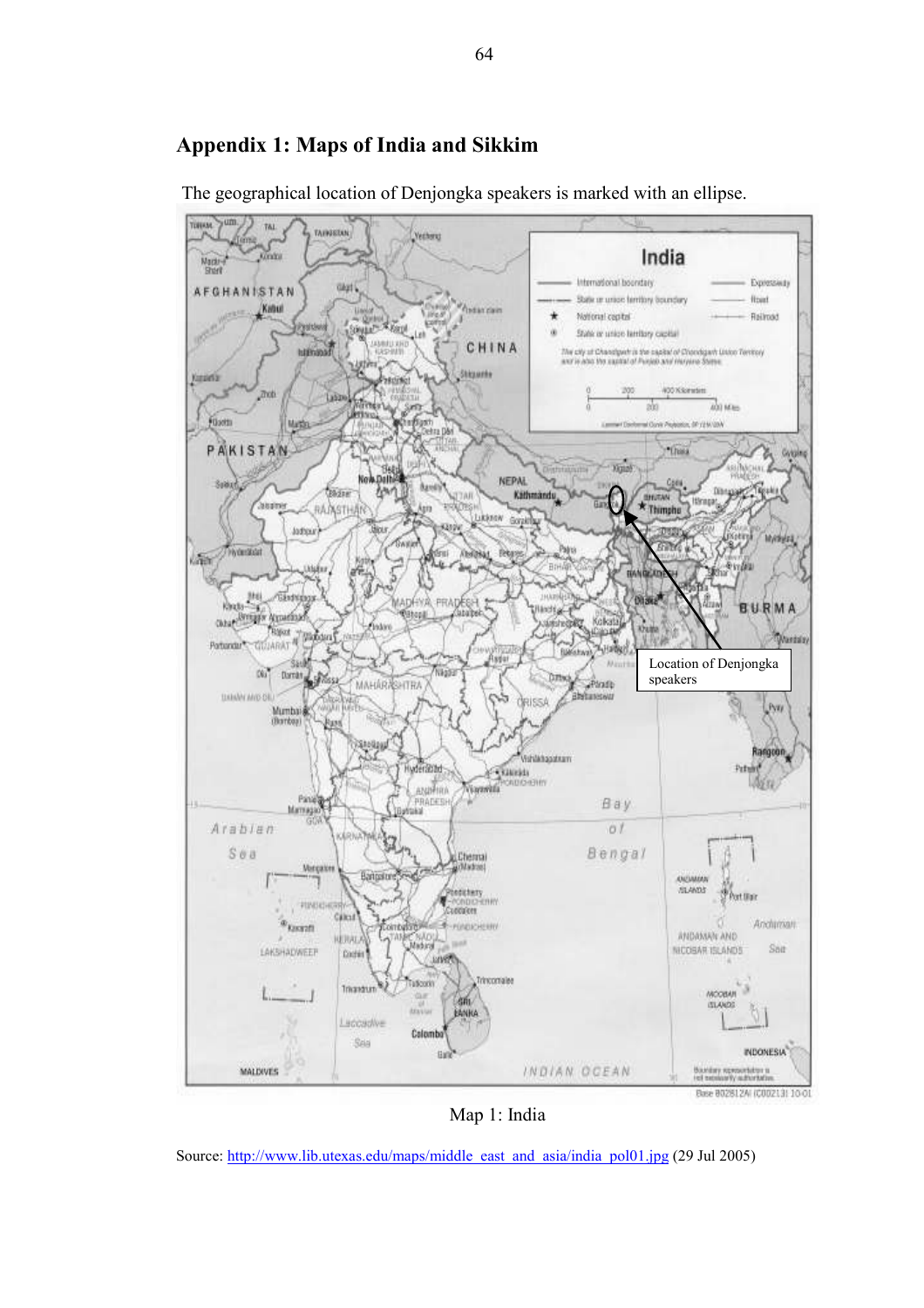

Map 2 below, locates the language informants' home villages in Sikkim (with black squares).

Map 2: Sikkim

Source: http://www.lib.utexas.edu/maps/middle\_east\_and\_asia/sikkim.jpg (29 Jul 2005)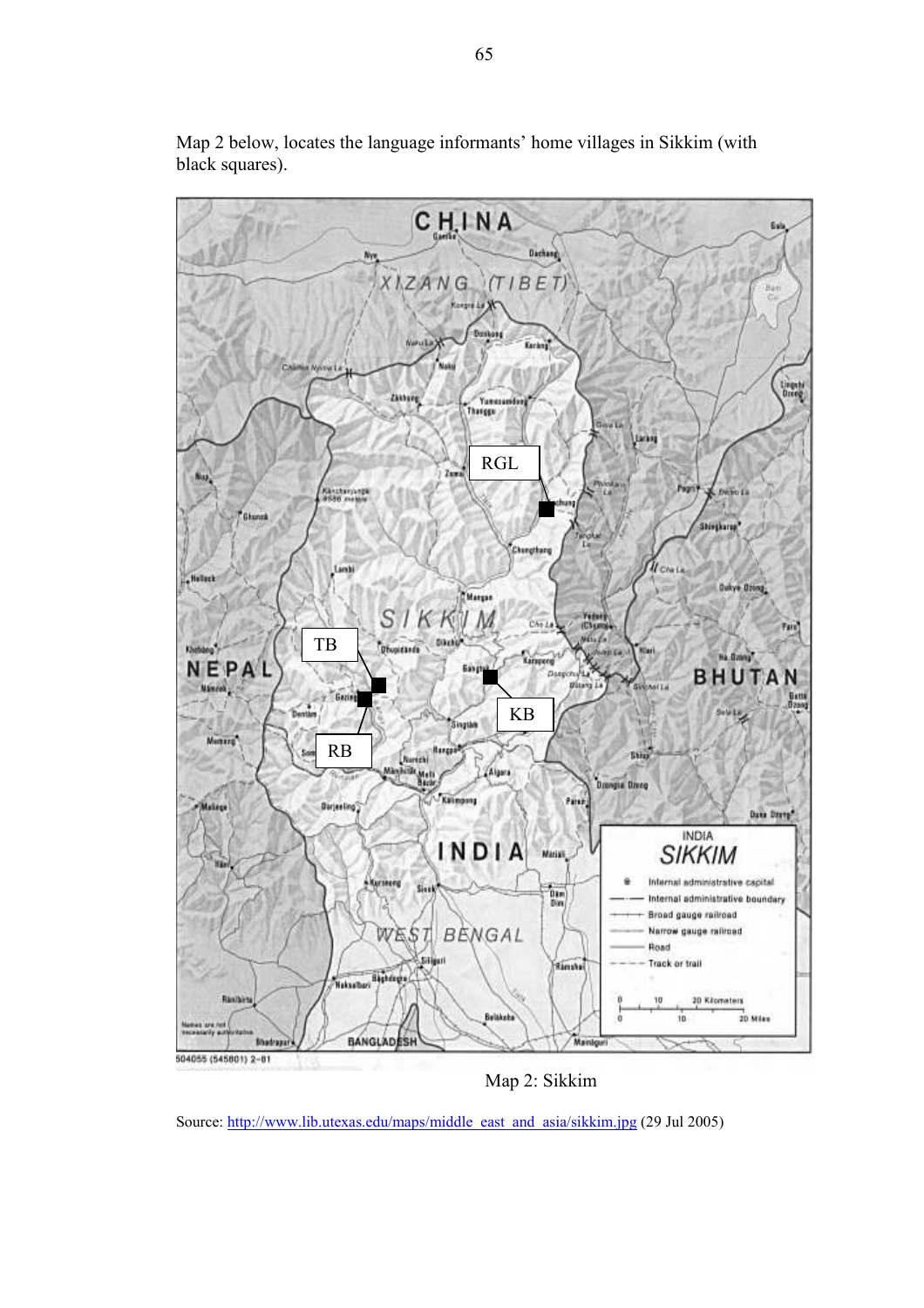

Map 3 below presents a detailed map of the relevant areas of Sikkim. The language informants' home villages are circled.

Source: Extracted from A Road Guide to Sikkim. 2003. Chennai: TTK Healthcare Limited Printing Division.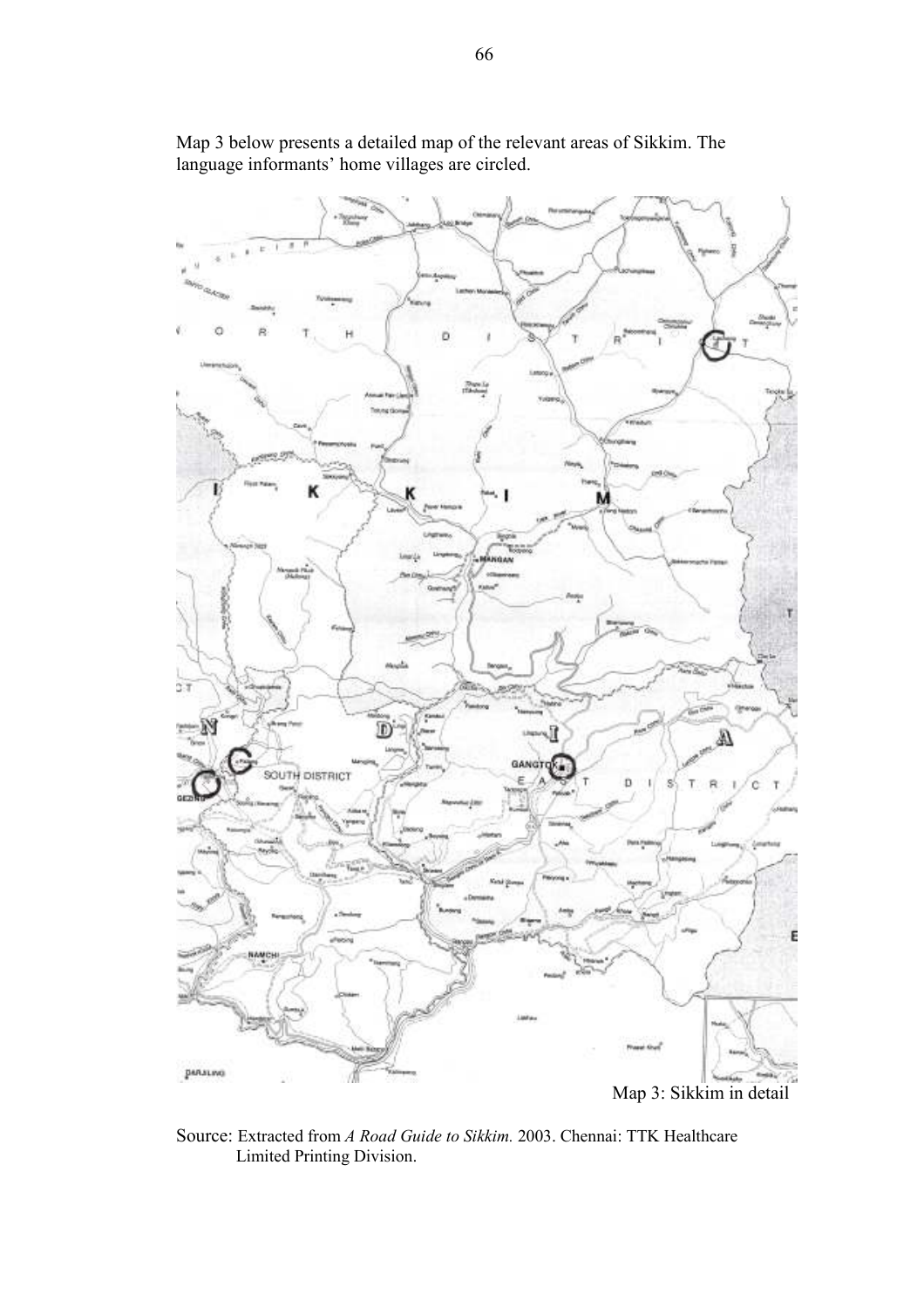# Appendix 2: Comparative wordlist of Denjongka dialects

In Table A below, I gathered miscellaneous words that differed in pronunciation between the language informants. Table B identifies the codes with the help of which one can find the words on the accompanying CD.

|                  | RB                    | TB                   | RGL                   | KB                                | Gloss                |
|------------------|-----------------------|----------------------|-----------------------|-----------------------------------|----------------------|
| $\mathbf{1}$     | ?y:ku                 | ?y:ku?               | jy:gu/<br>jy:yu       | i:ku                              | Chin                 |
| $\overline{2}$   | $zuk^7/zu2$           | dzu?                 | ndzu?/<br>zu?         | zu: ?                             | <b>Body</b>          |
| 3                | $p^h$ umpo/<br>phunpo | punpo/<br>pumpo      | punko:                | pumpo <sup>h</sup>                | Shoulder             |
| $\overline{4}$   | $n$ dzrmu             | dzumu                | dzumu                 | $z$ umu:/<br>dzumu:               | Finger               |
| 5                | pjængo?               | pjængo?              | p'jæŋkɐ               | jiŋk <sup>h</sup> ɐ/<br>$d$ inkhe | Chest                |
| 6                | migdo?                | mi:do?               | $m$ <i>I</i> : $nu$ ? | mi:du?                            | Eye                  |
| $\boldsymbol{7}$ | ng5:do?               | $ng\tilde{o}:do?$    | ngo:nu?               | goːduʔ                            | Egg                  |
| 8                | rıţo?                 | rito?                | rotu?                 | ritu?                             | Bone                 |
| 9                | $?Ø: p$ <sup>-</sup>  | ?e:p                 | ?Ø:mo/<br>fe:mo       | ?e:po                             | Right                |
| 10               | ?øn                   | 2em:                 | ?ewe/<br><b>?</b> øwe | 2em:                              | Left                 |
| 11               | ຼກວົບັ                |                      | nolr?                 | ņõu                               | Snot                 |
| 12               | $C = :p$ <sup>-</sup> | $\sin p$             | cipo                  |                                   | Urine                |
| 13               | kothou                | kotheu               | k'otro:               | kotheou                           | Ashes                |
| 14               | rı z <sup>j</sup> õ'  | : rodzu              | ruzu                  | : rodzu                           | Horns                |
| 15               | dzukme?               | dzume?               | dzumo?                | <b>Jjume?</b>                     | Tail                 |
| 16               | t'orpe                | t'gıpg'              | no: cu                |                                   | Morning              |
| 17               | rinkjem               | rinkjem              | <b><i>Jinku</i></b>   | rinku                             | Long                 |
| 18               | jenje:                | jē:jãː               | jõːjõː                | jõ:te                             | Light (of<br>weight) |
| 19               | föms                  | tu:ße                | toke?                 | tuwe                              | Smoke                |
| 20               | tgē:                  | tsẽ:                 | tsemo?                | tgõ:                              | Thorn                |
| 21               | p'o:gje?/p<br>?g:yje? | p'o:gje?             | gepu                  | p'ogje:                           | Husband              |
| 22               | serpo                 | $se: p$ <sup>-</sup> | si:pu                 | $s$ <i>I</i> : $pu$               | Yellow               |
| 23               | ho:la:                |                      | ho:lo                 | hute:                             | <b>Below</b>         |
| 24               | p'jæ:po               | pë: bñ               | p <sup>h</sup> jæ:pu  |                                   | Feather              |

Table A. Comparative word list of Denjongka dialects.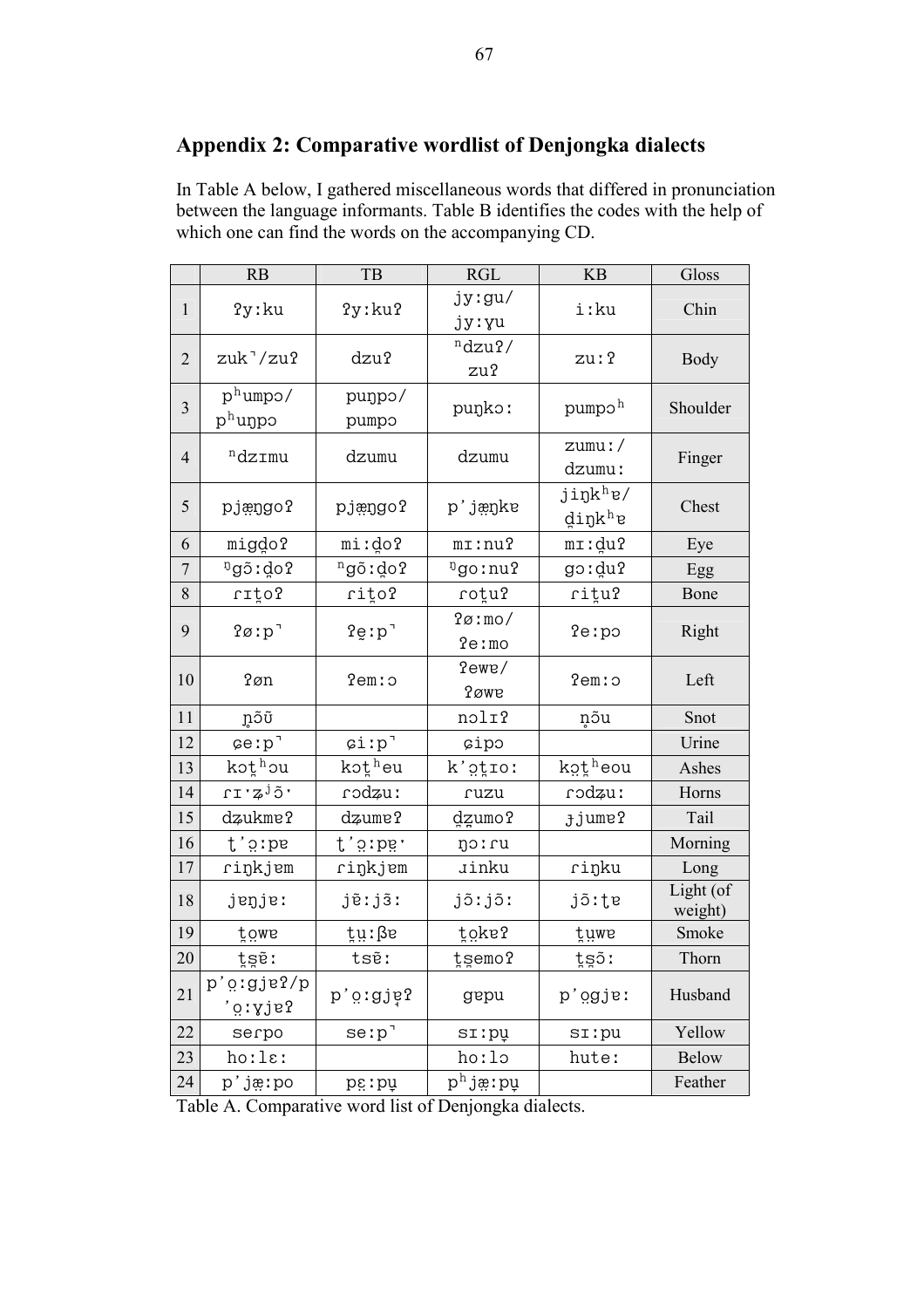|                | RB                | TB            | <b>RGL</b> | <b>KB</b>     | Gloss     |
|----------------|-------------------|---------------|------------|---------------|-----------|
| 1              | <b>RBw118</b>     | T Bw(3)174    | RGLw27     | KBw34         | Chin      |
| $\overline{2}$ | RBw1              | TBw1          | RGLw1      | KBw1          | Body      |
| $\overline{3}$ | RB <sub>w</sub> 6 | T Bw(3)157    | RGLw5      | KBw5          | Shoulder  |
| $\overline{4}$ | RBw9              | TBw17         | RGLw8      | KBw9          | Finger    |
| 5              | RBw12             | TBw12         | RGLw10     | KBw11         | Chest     |
| 6              | RBw40             | TBw6          | RGLw30     | KBw39         | Eye       |
| $\overline{7}$ | <b>RBw217</b>     | TBw91         | RGLw118    | <b>KBw175</b> | Egg       |
| 8              | RBw59             | TBw21         | RGLw45     | KBw58         | Bone      |
| 9              | RBw(2)13          | <b>TBw141</b> | RGLw165    | <b>KBw213</b> | Right     |
| 10             | RBw(2)14          | <b>TBw142</b> | RGLw166    | <b>KBw214</b> | left      |
| 11             | RBw68             |               | RGLw54     | KBw67         | snot      |
| 12             | RBw74             | TBw24         | RGLw55     |               | urine     |
| 13             | <b>RBw187</b>     | TBw63         | RGLw90     | KBw138        | ashes     |
| 14             | <b>RBw221</b>     | TBw94         | RGLw121    | <b>KBw179</b> | horns     |
| 15             | <b>RBw222</b>     | TBw95         | RGLw122    | <b>KBw180</b> | tail      |
| 16             | <b>RBw247</b>     | <b>TBw120</b> | RGLw147    |               | morning   |
| 17             | RBw(2)8           | TBw134        | RGLw161    | <b>KBw208</b> | long      |
| 18             | RBw(2)26          | <b>TBw149</b> | RGLw172    | <b>KBw220</b> | light (of |
|                |                   |               |            |               | weight)   |
| 19             | <b>RBw186</b>     | TBw62         | RGLw89     | <b>KBw137</b> | smoke     |
| 20             | <b>RBw196</b>     | TBw69         | RGLw97     | KBw151        | thorn     |
| 21             | <b>RBw244</b>     | <b>TBw116</b> | RGLw140    | <b>KBw194</b> | husband   |
| 22             | RBw81             | <b>TBw157</b> | RGLw179    | KBw74         | yellow    |
| 23             | RBw(2)29          |               | RGLw174    | <b>KBw223</b> | below     |
| 24             | RBw(3)153         | T B w(2)4     | RGLw(2)15  |               | feather   |

Table B below contains the codes for the words in the comparative word list. See Appendix 3 for instructions on how to find the right word and listen to it on the accompanying CD.

Table B. Codes for the words in Table A.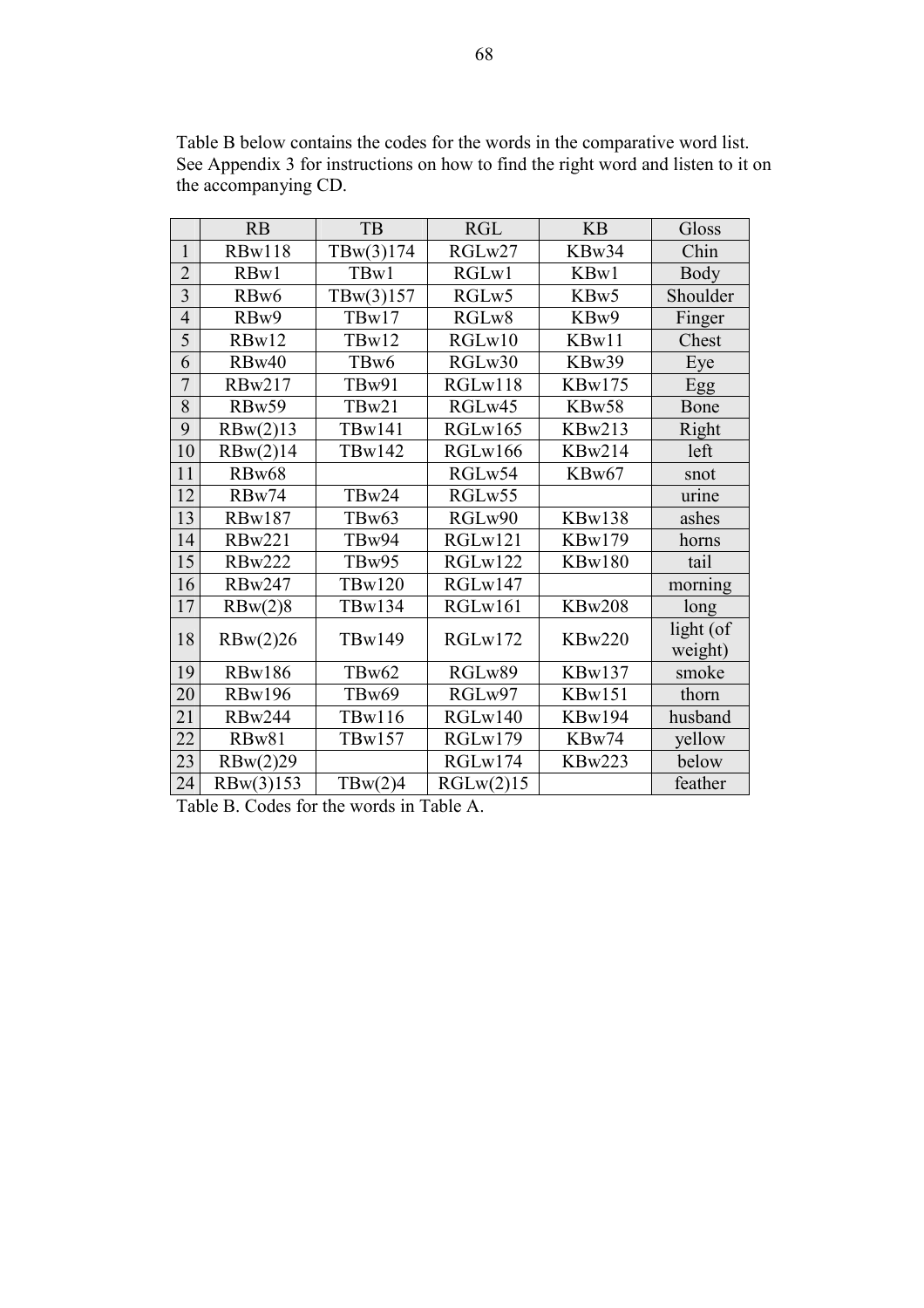# Appendix 3: Listening to the examples on the accompanying CD

All recorded Denjongka data are included on the CD accompanying this paper. Below is a list of example words and sentences used in this paper. Each example is followed by a code number by which the listener can find the example on the CD.

The CD also includes the Praat-program, with the help of which the examples can be heard. Start by clicking the Praat-icon to start the program. Then click "Read" in the "Praat objects" window and "Read from file" to browse the contents of the CD to find the right example. Data files from each of the informants are given in a separate directory. Files under each directory contain all data from that informant in the order of recording. Below are two examples of file names.

TBw21-40 RBwc(2)248-254

File names are codes which are arranged in the following way: The first two (capital) letters are the initials of the informant in question. The next abbreviation is either "w" for word or "wc" for word in context, "w" meaning that the files contain words pronounced in isolation and "wc" meaning that the files contain sentences. The number in brackets refers to the number of minidisc and notebook. The first minidisc is always uncoded for number, as in TBw21-40. The last numbers in the code with a hyphen in between refer to the words or sentences in the file. RBwc(2)248-254, for intance means that the file is recorded from Rabden Bhutia. The file contains sentences 248-254 from the second minidisc with recorded sentences.

When the right file is chosen, it appears in the "Praat objects" window. Then click "Edit" to see all the words on the file in wave form. Words in isolation were pronounced three times and sentences two times. As seen in the picture below, the three pronunciations of a word form a bundle of three increases in the amplitude of the wave form. Then, knowing the number of the first and last word, one has to count to find the right word.

Due to difficulties recording from the minidisc on the computer, the first word on the file did not record properly but was bent in wave form. The word with a bent wave form is not counted except when it is the first word on a minidisc. The picture below is extracted from the beginning of the file containing examples number 161-174. The word with a bent vawe form is not counted. Its number is 160.

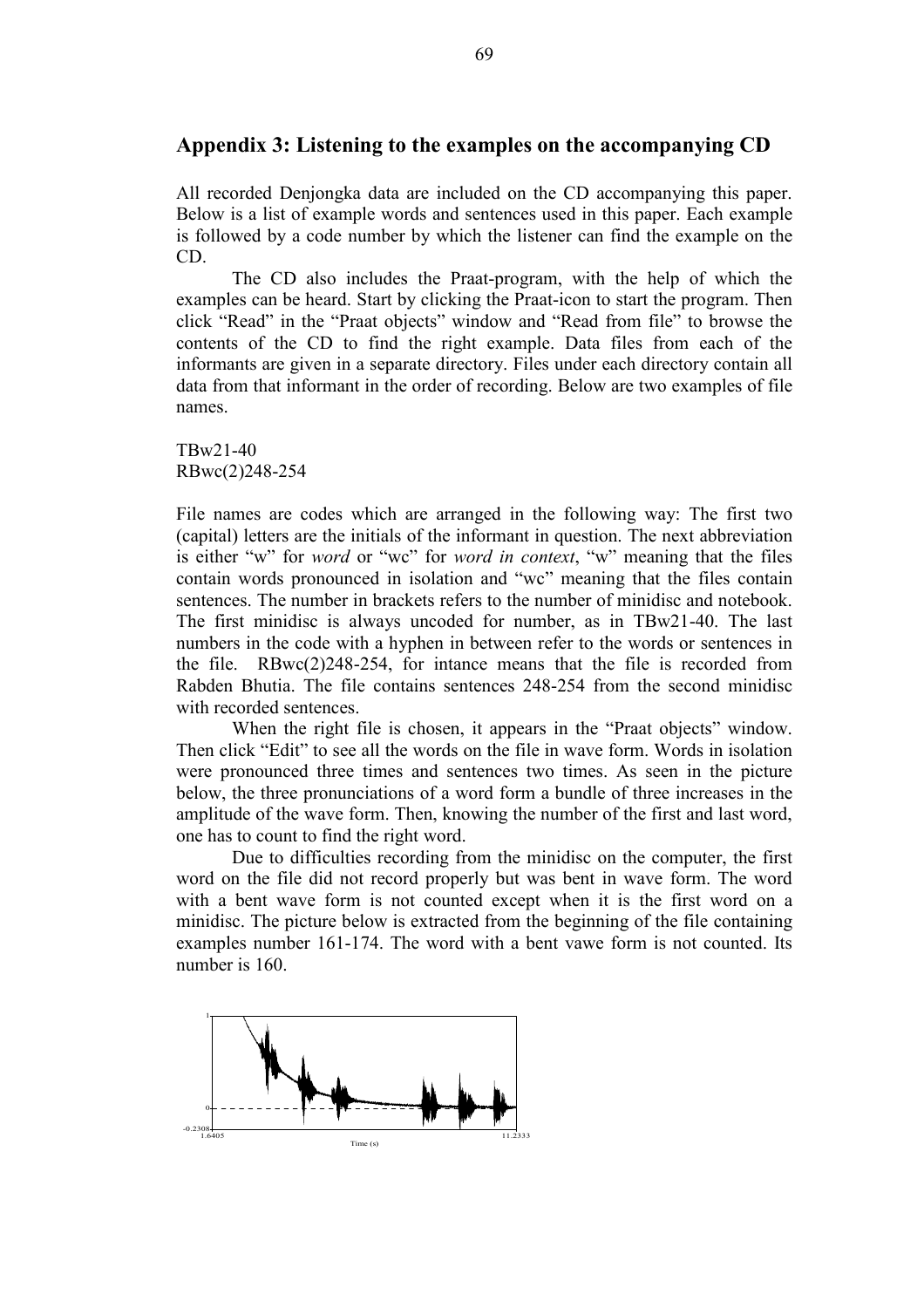When the desired word has been located, it needs to be "painted" with the mouse. When the word/sentence has been painted, it appears inside pink boundary lines. Now the word can be listened to by clicking the small rectangle above the uppermost part of the pink boundary line.

| Example                                                                                  | Code in Praat | Page number    |
|------------------------------------------------------------------------------------------|---------------|----------------|
| $/t s^h 5m / [\frac{t}{k} s^h 5m]$ 'big wooden mortar' (TB)                              | TBw35         | $\overline{2}$ |
| $\frac{d}{d}$ /di/ $\lceil \frac{n}{d} \cdot \frac{1}{d} \rceil$ 'this'                  | <b>RBw107</b> | 13             |
| /de/ [ <sup>n</sup> de] 'ghost, demon'                                                   | RBw(3)199     | 13             |
| /dy?/[ <sup>n</sup> d̪y?] 'demon'                                                        | RBw(4)50      | 13             |
| $\frac{d}{d\alpha}$ ?/ [ <sup>n</sup> dø?] 'to sit'                                      | RBw(2)230     | 13             |
| $\det\left[\int u \, dv\right]$ 'arrow'                                                  | <b>RBw134</b> | 13             |
| /duk/[ <sup>n</sup> duk] 'thunder, dragon'                                               | <b>RBw179</b> | 13             |
| $\frac{d}{d}$ ( $\lceil n \, d\rceil$ 'stone'                                            | <b>RBw145</b> | 13             |
| $[k_1^{\hat{}}]$ : circle with a rope'                                                   | RBw(3)38      | 13             |
| [ké : ] 'to deliver'                                                                     | RBw(3)13      | 13             |
| $[k\circ l]$ 'to drive'                                                                  | RBw(4)140     | 13             |
| $[k\acute{\alpha}$ : $]$ 'to boil'                                                       | RBw(2)239     | 13             |
| $[k'g:2]$ 'mountain'                                                                     | RBw(2)140     | 13             |
| $\lceil$ <sup>n</sup> gu :   'to wait'                                                   | RBw(3)218     | 13             |
| [kóː] 'to throw'                                                                         | RBw(3)5       | 13             |
| $\frac{dz_i}{\lceil \log z_i \rceil}$ 'to change'                                        | RBw(3)197     | 15             |
| $\frac{d}{d\varphi}$ [ <sup>n</sup> d $\frac{d}{d\varphi}$ 1 (to forget)                 | RBw(3)61      | 15             |
| /dzempu/[ <sup>n</sup> dzempu] 'wet'                                                     | RBw(2)4       | 15             |
| /dze?/[ <sup>n</sup> dzɪ?] 'leprosy'                                                     | RBw(4)72      | 15             |
| /dzɛ?/[ <sup>n</sup> dze?] 'bullet'                                                      | RBw(2)216     | 15             |
| [ <sup>n</sup> dzi:ce] 'to change' (TB)                                                  | T Bw(2)163    | 15             |
| $[k_1^{\hat{}}]$ : circle with a rope'                                                   | RBw(3)38      | 16             |
| $[k \notin I]/[k \times I]$ 'to deliver'                                                 | RBw(3)13      | 16             |
| $\overline{[{\rm k}\hat{\mathrm{e}}\,?\,]{[{\rm k}\hat{\mathrm{e}}\,!\,]}^{40}}$ 'a cry' | RBw(3)58      | 16             |
| $[\nm \text{be}: p']^{41}$ frog'                                                         | RBw(2)88      | 16             |
| $[$ <sup>n</sup> ge:p <sup>-</sup> ] 'king'                                              | RBw(3)143     | 16             |
| [pem] 'sand'                                                                             | <b>RBw183</b> | 17             |
| $[pg: m]'$ sand'                                                                         | TBw60         | 17             |

The examples used in this paper are presented below in the order of appearance.

 $\overline{a}$ 

<sup>&</sup>lt;sup>40</sup> [kê?] when recorded in isolation, [kê : ] when recorded in context

<sup>&</sup>lt;sup>41</sup> Normally voiced plosives are followed by modal voice (cf. 5.4.), but for some reason [<sup> $\text{m}$ </sup>be : p<sup>-</sup>] is followed breathy voice. The difference in voice quality between [ $\sqrt[n]{g}e$ : p<sup>-</sup>] and  $[\sqrt[m]{g}e$ : p<sup>-</sup>] can be seen in the spectrogram.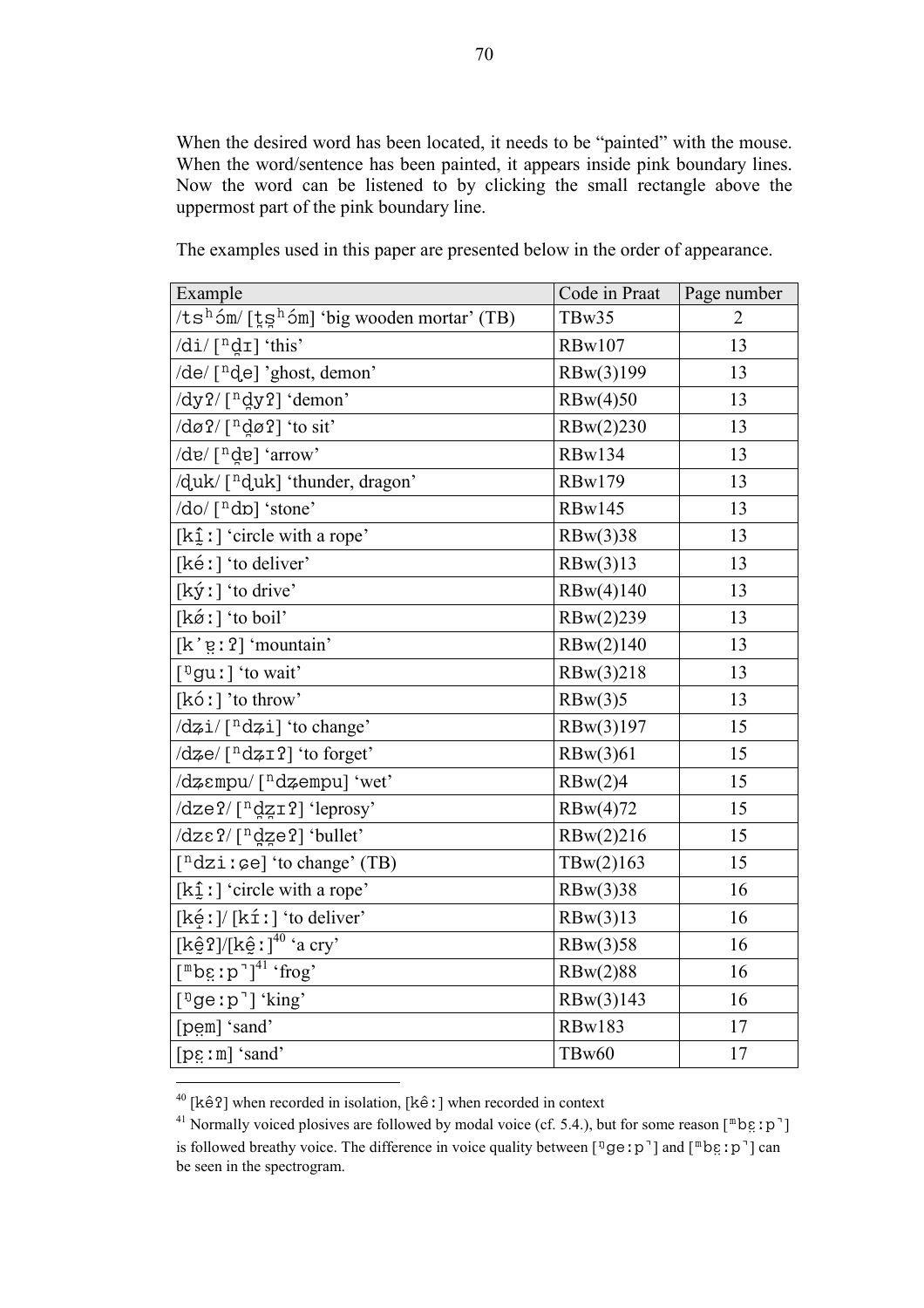| $[p^h \text{im}/p' \text{im}]$ 'sand'                                                                 | RGLw87            | 17 |
|-------------------------------------------------------------------------------------------------------|-------------------|----|
| [pjem] 'sand'                                                                                         | <b>KBw136</b>     | 17 |
| [ $\varphi$ ) : m] 'cockroach'                                                                        | RBw(2)85          | 17 |
| /cé/[cé] 'meat'                                                                                       | <b>RBw139</b>     | 17 |
| /gjero/[ <sup>ŋ</sup> gjæro?] 'beard, moustache'                                                      | RBw37             | 17 |
| $\theta$ /bu : ne/ ["bu : n 3 '] 'middle, in the middle'                                              | RBw(3)227         | 18 |
| /eker/[ekə <i>x</i> ] 'chilli'                                                                        | <b>RBw207</b>     | 18 |
| /torNorr/[torded] 'northeast'                                                                         | RBw(2)189         | 18 |
| /biu/["biu]'snake'                                                                                    | <b>RBw224</b>     | 18 |
| /k <sup>h</sup> jû/ [c <sup>h</sup> jû] 'to wash, to bathe'                                           | RBw(2)241         | 18 |
| $/16$ ? $/$ [16?] 'lightning'                                                                         | <b>RBw178</b>     | 19 |
| $\log$ [10] 'year'                                                                                    | <b>RBw150</b>     | 19 |
| $/6m/$ [ $2pm$ ] 'milk, nipple'                                                                       | <b>RBw220</b>     | 19 |
| $\frac{1 \mathrm{u}}{1 \mathrm{u}}$ [ $\frac{1 \mathrm{u}}{1 \mathrm{u}}$ 'song'                      | <b>RBw136</b>     | 19 |
| /biw/[ <sup>m</sup> bi <del>u</del> ]'snake'                                                          | <b>RBw224</b>     | 20 |
| /léw/[léu] 'lungs'                                                                                    | RBw53             | 20 |
| $/th$ ow/ [t <sup>h</sup> ou] 'dirt, dust'                                                            | <b>RBw190</b>     | 20 |
| /thew/[theu] 'dirt, dust' (TB)                                                                        | TBw <sub>65</sub> | 20 |
| /éj/[?éi] 'older sister' (RGL)                                                                        | RGLw138           | 20 |
| /gebej/[gebej] 'testimony' (TB)                                                                       | T B w(3) 51       | 20 |
| [kujtce?] 'you pl.'                                                                                   | <b>RBw105</b>     | 20 |
| $\binom{b i. u!}{b i u!}$ (KB)                                                                        | KBw145            | 21 |
| $/k$ ' $o.up/$ [ $koup$ ] 'convex'                                                                    | RBw(2)120         | 21 |
| $/t$ <sup>h</sup> ønge?/[t <sup>h</sup> ønge?] 'to go out, take out'                                  | RBw(3)188         | 21 |
| /tøn/[tøn] 'to take out'                                                                              | RBw(3)193         | 21 |
| Sentence in 6a)                                                                                       | RBwc(2)112        | 21 |
| Sentence in 6b)                                                                                       | RBwc(2)113        | 22 |
| $/k^h 1/[k^h 1]'$ 'dog'                                                                               | <b>RBw164</b>     | 22 |
| $\sqrt{\varphi}$ û/[ $\varphi$ û], $\sqrt{\varphi}$ u $\varphi$ e?/[ $\varphi$ y $\varphi$ e?] 'peal' | RBw(2)237         | 22 |
| /kucu/ [kucu] 'apple'                                                                                 | RBw(2)112         | 22 |
| $[t^h\psi]$ 'to take, pick'                                                                           | RBw(3)192         | 22 |
| Sentence in 7)                                                                                        | RBwc(2)122        | 22 |
| /pér/[pér] 'camera'                                                                                   | RBw(4)25          | 28 |
| $/p^h$ ém/ $[p^h$ ém] 'parents'                                                                       | RBw(2)66          | 28 |
| /ber/[mbgr] 'pineapple'                                                                               | RBw(2)115         | 28 |
| $\pi$ /p' e/ [pɐ̯] 'cow'                                                                              | <b>RBw218</b>     | 28 |
| /tó/[t̪ṕ] 'food'                                                                                      | <b>RBw144</b>     | 28 |
| $/th$ ó/ [t̪ $h$ ó̞ː] 'hammer'                                                                        | <b>RBw162</b>     | 28 |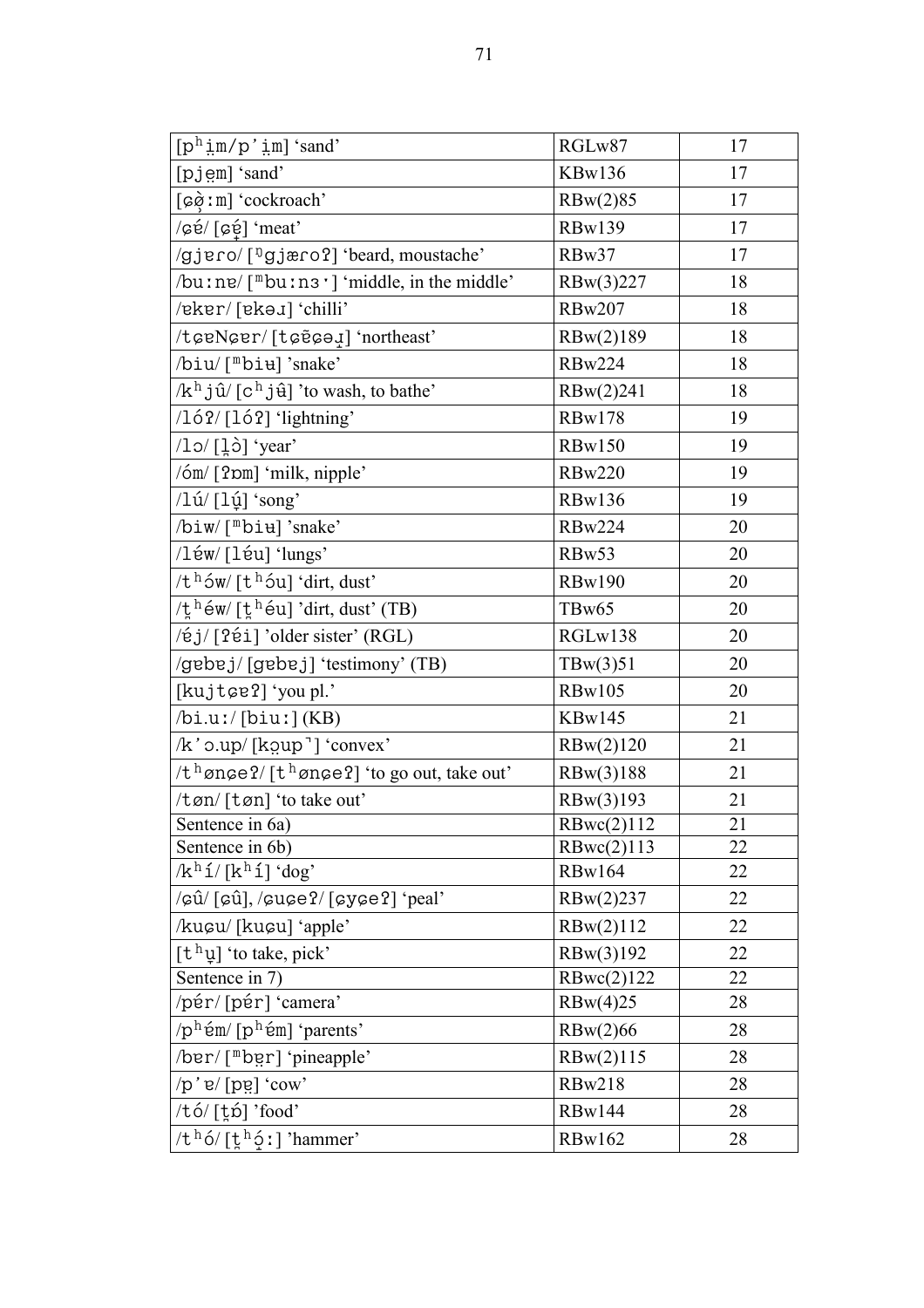| $\frac{d}{d}$ /do/ $\left[ \begin{array}{c} n & p \\ q & p \end{array} \right]$ 'stone'                   | <b>RBw145</b> | 28 |
|-----------------------------------------------------------------------------------------------------------|---------------|----|
| /t 'o/ $[\frac{1}{2}, \frac{1}{2}$ 'load'                                                                 | RBw(4)68      | 28 |
| /tekte/[tek'te̯?] 'hard'                                                                                  | RBw(2)130     | 28 |
| $/t^{\text{h}}$ óm/ $[t^{\text{h}}$ óm] 'market'                                                          | RBw(2)183     | 28 |
| $\forall t$ ' om/ [ $t$ o ː m] 'friend (female)'                                                          | RBw(2)62      | 28 |
| $/$ ké: / [ké: ] 'to deliver'                                                                             | RBw(3)13      | 28 |
| $/k^h$ é : / [k <sup>h</sup> é : ] 'payment, tax'                                                         | RBw(4)71      | 28 |
| /ge:/ $[$ <sup>n</sup> ge:] 'to cross, to win'                                                            | RBw(3)6       | 28 |
| $/k$ 'eː/[k'e̪ː] 'to divorce'                                                                             | RBw(4)151     | 28 |
| /gu/ $[$ <sup>n</sup> gu] 'nine'                                                                          | RBw90         | 28 |
| $/kh$ ép/[k <sup>h</sup> ep <sup>-</sup> ] 'needle'                                                       | <b>RBw167</b> | 30 |
| $/k$ 'er $/[k$ 'e $J]$ 'what?'                                                                            | <b>RBw122</b> | 30 |
| $/k\hat{e}$ ?/[kɐ̯?] 'who?'                                                                               | <b>RBw126</b> | 30 |
| $/k^h 1/[k^h 1]$ 'dog'                                                                                    | <b>RBw164</b> | 30 |
| $/k' i/[k' \nvert]$ 'knife'                                                                               | <b>RBw163</b> | 30 |
| $[k\hat{1}]$ 'to circle with a rope'                                                                      | RBw(3)38      | 30 |
| $/k$ 'un $/[k'$ un] 'roof'                                                                                | <b>RBw156</b> | 31 |
| /neko/ [neko] 'black'                                                                                     | RBw78         | 32 |
| /negu?/[negu?] 'nose'                                                                                     | RBw42         | 32 |
| /çembu/[cembu] 'hat'                                                                                      | RBw(4)12      | 32 |
| /dempo/ [dɛmpo] 'cheek'                                                                                   | RBw34         | 32 |
| /dzenku:/ [ <sup>n</sup> dzenku:/ <sup>n</sup> dzengu:] 'green'                                           | RBw80         | 32 |
| $/p'$ oNbu/ [põ : $\beta$ u̯] 'donkey'                                                                    | RBw(2)87      | 32 |
| $/k^h$ edi/[k $^h$ edi/k $^h$ eði] 'kidney'                                                               | RBw56         | 32 |
| $/t$ c <sup>h</sup> ige:/[tchive:] 'foreign'                                                              | RBw(4)87      | 32 |
| /tukp <sup>h</sup> ym/[tuk <sup>-ph</sup> ym] 'thick (of books)'                                          | RBw(2)129     | 33 |
| $/t$ 'eːpʰeː/[t̪e̯ː $\Phi$ eː/t̪e̯ː fɐː] 'to flutter (of<br>a prayer-flag)'                               | RBw(3)97      | 33 |
| $\frac{1}{q}$ up <sup>h</sup> u?/ $\lceil \frac{n}{q}$ ufu? $\lceil \frac{1}{q} \cdot \frac{1}{q} \rceil$ | RBw(3)231     | 33 |
| $/t$ <sup>h</sup> e: $t$ <sup>h</sup> e?/[ $t$ <sup>h</sup> e: $\theta$ e?] 'back of the neck'<br>(KB)    | KBw4          | 33 |
| $\sqrt{\text{sek}^h \text{eN}}$ [sgk <sup>h</sup> $\tilde{e}$ : /sgxe : ] 'restaurant'                    | RBw(2)182     | 33 |
| /duk <sup>h</sup> uN/ [d̪ukʰū̃ː/d̪uxū̃ː] 'tree' (RGL)                                                     | RGLw94        | 33 |
| $/ts^h$ ep <sup>h</sup> ju/[t̪s̪ʰɐpʰjʉ] 'grandson'                                                        | RBw(2)77      | 33 |
| $\sqrt{\pi}$ ) $\pi$ $\sqrt{\pi}$ $\pi$ $\sqrt{\pi}$                                                      | TBw66         | 33 |
| /cindoN/[cindo:?] 'tree'                                                                                  | <b>RBw193</b> | 33 |
| $\frac{d}{dx}$ [ <sup>n</sup> duk <sup>h</sup> ] 'dragon, thunder                                         | RBw(3)129     | 33 |
| $/t$ $G1K/[tG1k]/tG1:2$ 'one'                                                                             | RBw82         | 34 |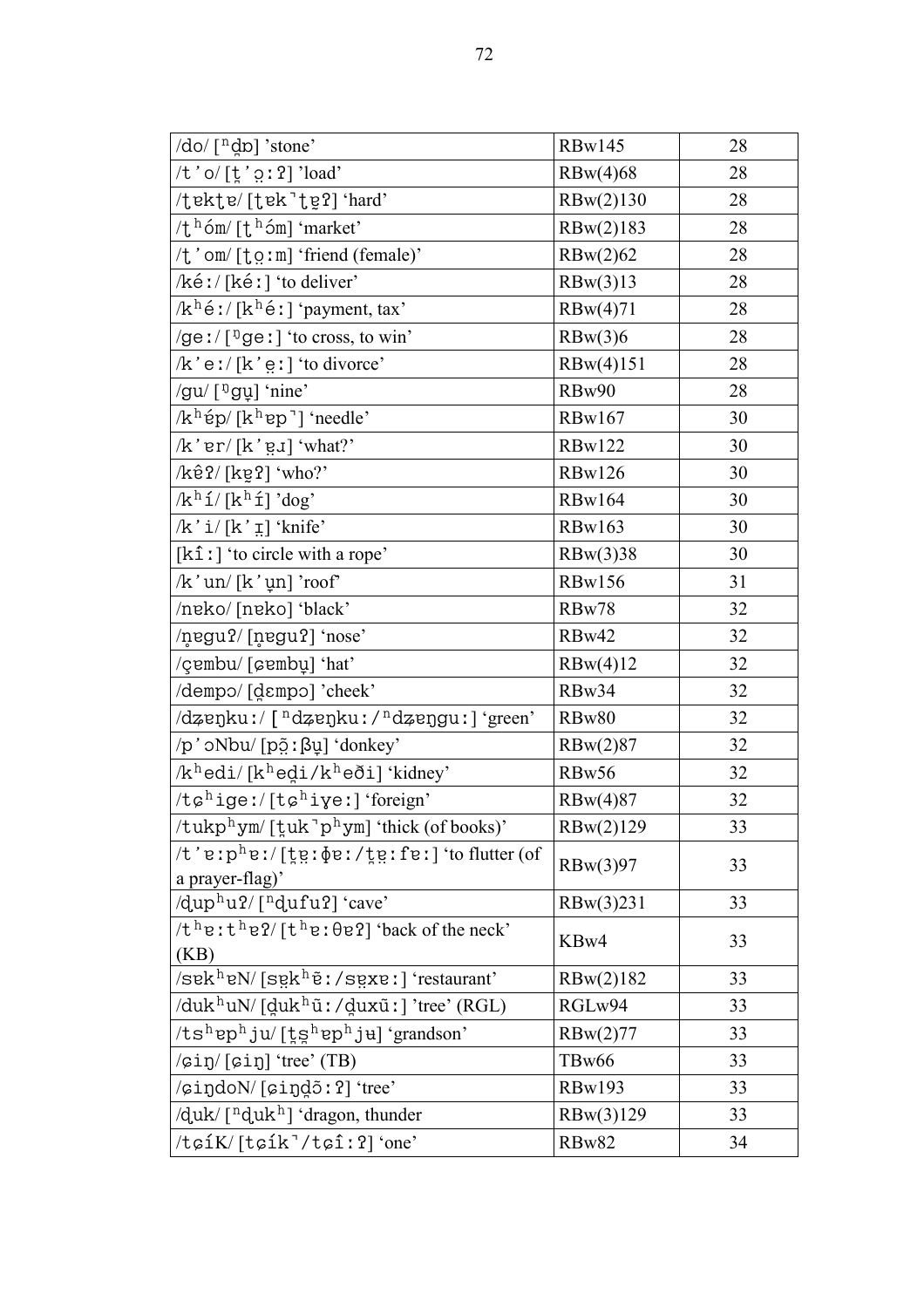| /toêK/[toê?/toêk] 'to break'                                                                              | RBw(2)35      | 35 |
|-----------------------------------------------------------------------------------------------------------|---------------|----|
| $/t$ $\epsilon^h$ ê?/[t $\epsilon^h$ ê?] 'hand (honour.)'                                                 | RBw50         | 35 |
| /tc'e/[tcg] 'tea'                                                                                         | <b>RBw130</b> | 35 |
| /dzem/[ <sup>n</sup> dze:m] 'squirrel'                                                                    | RBw(4)58      | 35 |
| /tsê/ [t̪s̪ê] 'pasture, football ground'                                                                  | RBw(2)169     | 35 |
| $/ts^h$ é/[t̪s̪ʰé] 'salt'                                                                                 | RBw(2)165     | 35 |
| /dzo/ [ <sup>n</sup> dzo] 'cross between a yak and a cow'                                                 | RBw(3)139     | 35 |
| /sê/ [s̪ɐၳ] 'mud'                                                                                         | <b>RBw138</b> | 35 |
| $\frac{1}{2}$ o/ $\left[$ zo <sup>h</sup> $\right]$ 'to make                                              | RBw(3)18      | 35 |
| $\sqrt{\varphi\hat{e}}$ [ $\varphi\hat{e}$ ] 'meat'                                                       | <b>RBw139</b> | 35 |
| /ze/[ze] 'rainbow'                                                                                        | <b>RBw180</b> | 35 |
| /zoge/[zoge?] 'to make, repair'                                                                           | RBw(4)133     | 36 |
| /dzoce/ [dzo: ce?] 'to finish'                                                                            | RBw(4)134     | 36 |
| /hep/[hep <sup>-</sup> ] 'to bark'                                                                        | RBw(3)106     | 37 |
| $\frac{1}{2}$ /ép/ or $\frac{1}{2}$ (2ep <sup>-</sup> ]/[2 $\varphi$ p <sup>-</sup> ] 'to push (e.g. with | RBw(3)28      | 37 |
| one's body)'                                                                                              |               |    |
| $\sin\left[\frac{\hbar v}{\hbar} \cdot m\right]$ 'fox'                                                    | RBw(3)165     | 37 |
| $/m\acute{e}/$<br>$[m\acute{e}]$ 'wound'                                                                  | RBw(3)127     | 38 |
| /nè/<br>$[n\hat{e}]$ 'here'                                                                               | <b>RBw109</b> | 38 |
| /ŋè/ [ŋè] 'I'                                                                                             | RBw99         | 38 |
| /Njè/ [ɲjè/ɲè] 'fish'                                                                                     | <b>RBw215</b> | 38 |
| /mjonçe/[mjonçe?] 'to finish (a meeting)'                                                                 | RBw(4)135     | 39 |
| /p'jɐ/[p'jɐ̯] 'chicken'                                                                                   | <b>RBw216</b> | 39 |
| /kjuçe/[cjurçe?] 'to vomit'                                                                               | RBw(3)101     | 39 |
| /sgn/ [sø̃ː]/[sgn] 'plant'                                                                                | RBw(3)21      | 39 |
| $\frac{1}{2}$ 5/ $\left[\frac{1}{2}$ 5 : $\right]$ 'money gathering'                                      | RBw(4)77      | 40 |
| $\frac{15}{[15!]}$ to search'                                                                             | RBw(4)76      | 40 |
| /rém/ [uém] 'to destroy'                                                                                  | RBw(3)178     | 40 |
| 'rè/[ɹè/ɾè]'goat'                                                                                         | <b>RBw223</b> | 40 |
| Sentence containing /om ro/ [omph 10]                                                                     | RBwc(2)206    | 40 |
| $\pi/2$ /ŋúl/ [ŋúl] or $\pi/2$ / [ɲỹ ː] 'money, silver'                                                   | RBw(3)154     | 41 |
| $/$ ne:tsul/[ne: $t$ sul] or/ne:tsy:/                                                                     | <b>RBw135</b> | 41 |
| [ne:tsy:] 'message'                                                                                       |               |    |
| $\sqrt{wet \epsilon}/[wet \epsilon]$ 'downhill' (TB)                                                      | T Bw(2)78     | 41 |
| /Nje we/[nɐ̃we] 'hell'                                                                                    | RBw(4)51      | 41 |
| /léw/[léu] 'lungs'                                                                                        | RBw53         | 41 |
| /piː/[piː] or /pri/[pɹi] 'long grass'                                                                     | RBw(4)185     | 42 |
| $\langle$ û?/ [?û?] 'breath'                                                                              | RBw62         | 42 |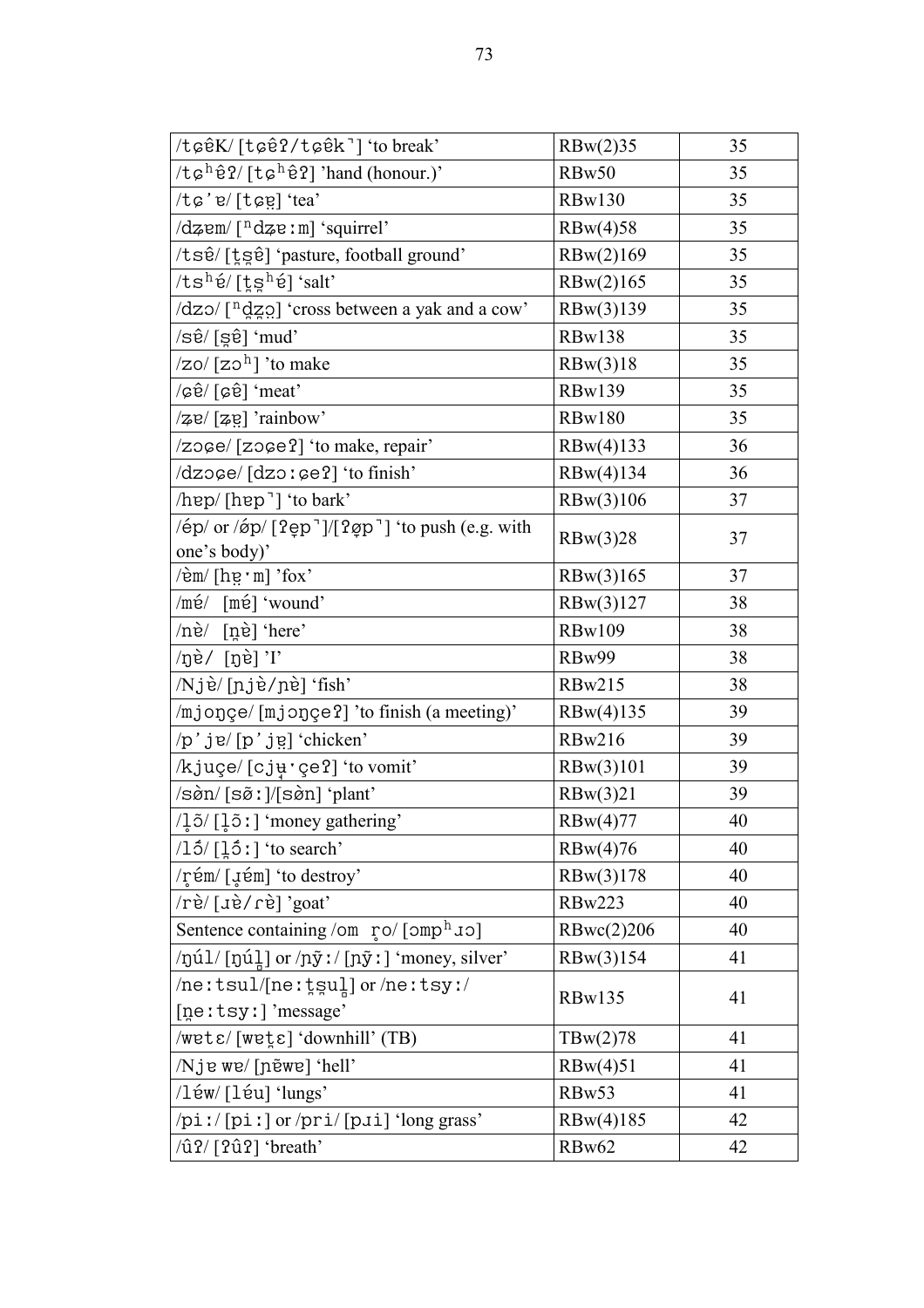| $\sqrt{\varphi\varphi}/[\varphi\varphi]$ 'meat'                                                                                                           | <b>RBw139</b> | 42 |
|-----------------------------------------------------------------------------------------------------------------------------------------------------------|---------------|----|
| /kjê/ [kjệ] 'hair'                                                                                                                                        | RBw36         | 42 |
| $\sin$ [2 $\sin$ ] 'left (vs right)'                                                                                                                      | RBw(2)14      | 42 |
| /gep/ [ <sup>ŋ</sup> gep <sup>-</sup> ] 'bag/backpack'                                                                                                    | RBw(2)207     | 42 |
| /gjep/[ <sup>n</sup> gjep <sup>-</sup> ] 'upper back'                                                                                                     | RBw27         | 42 |
| /éː/ [ʔé̯ː] 'yawn'                                                                                                                                        | RBw(2)247     | 42 |
| $\sqrt{2}$ i!/ $\lceil 2$ i!] 'four'                                                                                                                      | RBw85         | 42 |
| $/k$ 'joː/[k'jo̯ː?] 'discuss'                                                                                                                             | RBw(3)51      | 42 |
| $\pi$ i p/ [2ø i p <sup>-</sup> ] 'right (vs left.)'                                                                                                      | RBw(2)13      | 42 |
| /ge:p/ $[$ <sup>n</sup> ge:p <sup>-</sup> ]'king'                                                                                                         | RBw(3)143     | 42 |
| $/kj\acute{u}$ : m/ $[cj\acute{u}$ : m $]$ 'sour'                                                                                                         | RBw(2)166     | 42 |
| $\sqrt{\sin(\sin(\sin(\sin(\sin(\sin(\sin(\sin(\sin(\sin(\sin(\sin(\sin(\sin(\sin(\sin(\sin(2)))))))))))}$                                                | RBw(3)21      | 43 |
| $\ell$ leŋ $\ell$ [leŋ] $\ell$ [lɐ̃ː] 'ox'                                                                                                                | RBw(2)101     | 43 |
| /tséN/[tséː] 'thorn'                                                                                                                                      | <b>RBw196</b> | 43 |
| $\mathcal{L}$ se? $\mathcal{L}$ [t̪s̪êː?]/[t̪s̪ê?] 'rust'                                                                                                 | RBw(3)137     | 43 |
| $/th$ oː $\varsigma e$ ?/ $[th$ oː $\varsigma e$ ?] 'to hear'                                                                                             | <b>RBw141</b> | 43 |
| $/th$ oNge?/[t <sup>h</sup> õːge?] 'saw (past tense of 'to                                                                                                | <b>RBw142</b> | 43 |
| see')'                                                                                                                                                    |               |    |
| $\lceil \n\frac{n}{q}$ ē?]/ $\lceil \n\frac{n}{q}$ ē!] 'yesterday                                                                                         | <b>RBw118</b> | 43 |
| $\mathcal{L}$ se? $\mathcal{L}$ [t̪s̪êː?]/[t̪s̪êʔ] 'rust'                                                                                                 | RBw(3)137     | 44 |
| /gep/ [ <sup>ŋ</sup> gep <sup>-</sup> ] 'bag/backpack'                                                                                                    | RBw(2)207     | 45 |
| /ge: $p/\lceil \log p \rceil$ 'king'                                                                                                                      | RBw(3)143     | 45 |
| $\sqrt{\varphi} \hat{\mathbf{i}}$ : / or $\sqrt{\varphi} \hat{\mathbf{e}}$ : / $\lceil \varphi \hat{\mathbf{i}} \rangle$ i to catch, understand,<br>know' | RBw(3)119     | 45 |
| $\sqrt{\frac{1}{2} \cdot \frac{1}{2}}$ (cf) $\frac{1}{2}$ (to die)                                                                                        | RBw(3)84      | 45 |
| /gu/ [ <sup>ŋ</sup> gu] 'nine'                                                                                                                            | RBw90         | 45 |
| /guː/ $[$ <sup>n</sup> guː] 'to wait'                                                                                                                     | RBw(3)218     | 45 |
| [?y : ] 'village'                                                                                                                                         | <b>RBw154</b> | 45 |
| $[\frac{1}{2}\varnothing!]$ 'nets'                                                                                                                        | RBw(2)218     | 45 |
| [sỳn] 'to burn'                                                                                                                                           | RBw(2)46      | 46 |
| [?øn] 'left'                                                                                                                                              | RBw(2)14      | 46 |
| Sentence in 25)                                                                                                                                           | RBwc1         | 46 |
| $[$ <sup>m</sup> bg:p <sup>-</sup> ] 'frog'                                                                                                               | RBw(2)88      | 48 |
| /ŋɐ́/ [ŋɐ̯́] 'five'                                                                                                                                       | RBw86         | 51 |
| $\log\left[\vec{p}\right]$ (1)                                                                                                                            | RBw99         | 51 |
| /ŋê/ [ŋĝ] 'drum'                                                                                                                                          | <b>RBw137</b> | 51 |
| Words in figure 4                                                                                                                                         | RBwc98        | 52 |
| $/k^h$ ế / [k $^h$ é] 'mouth'                                                                                                                             | RBw43         | 53 |
| $/k^h$ ê?/[k <sup>h</sup> ê?/k <sup>h</sup> ê:] 'liquid'                                                                                                  | RBw(4)95      | 53 |